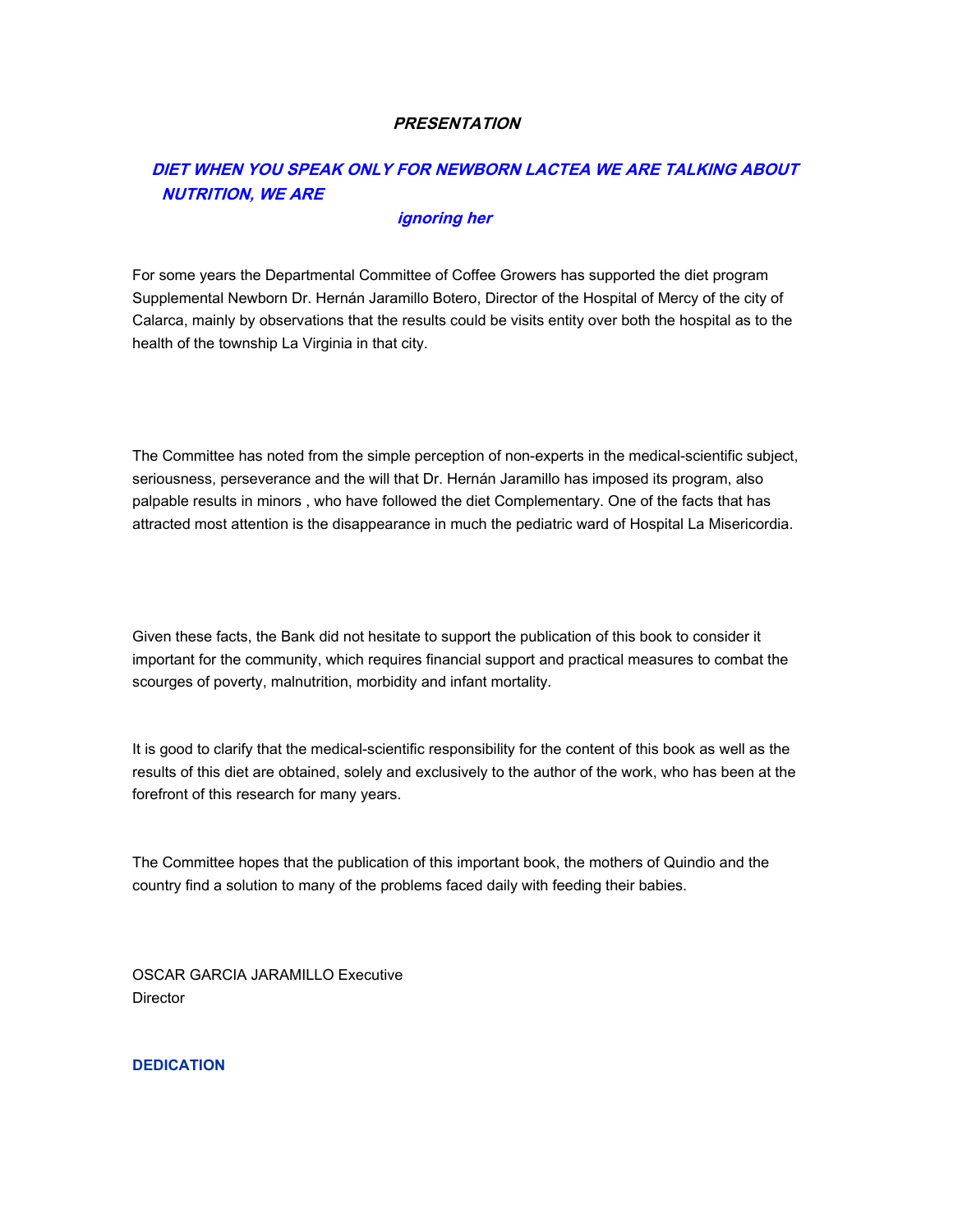My wife Doloritas Jaramillo Jaramillo who supported me with love and understanding to start diet with our daughters. Thanks to your encouragement and enthusiasm this book could be done.

My daughters Maria Clara and Esther Lucia, my grandchildren Ana Maria, Manuela, Camilo and Gabriel, beneficiaries of the diet.

## **GRATITUDE**

A Noemia Leandro and his son Leandro Rodrigo Grinberg, in a beautiful gesture of friendship and human solidarity, moving from Brazil came to realize this beautiful dream. The book "Diet Complementary" without them may not have made it.

Thank God that got in my way.

The Departmental Committee of Coffee Growers of Quindio for their invaluable help in all matters relating to the Diet Complementary and general health of the Quindiano people.

### **PREFACE**

"The heights by great men achieved were not achieved in a quick flight. During the night, while their companions slept, they were making their way up"

(HW Longefelow)

Dr. Hernán Jaramillo Botero, surgeon, has made his life a dedication to the investigation that still had no relation to his career in medicine. He looked at creating intelligent brains and hearts with love of nature, sensitive to the problems of humanity and seek a better world. His concern for children begins at birth, giving them their right to placental blood belongs to them and is the last intrauterine food they will receive when you already live in the outside world.

The Complementary Diet plan is based on scientific explanations of the composition of breast milk, cow's milk and nutritional requirements of the infant. Concern resorts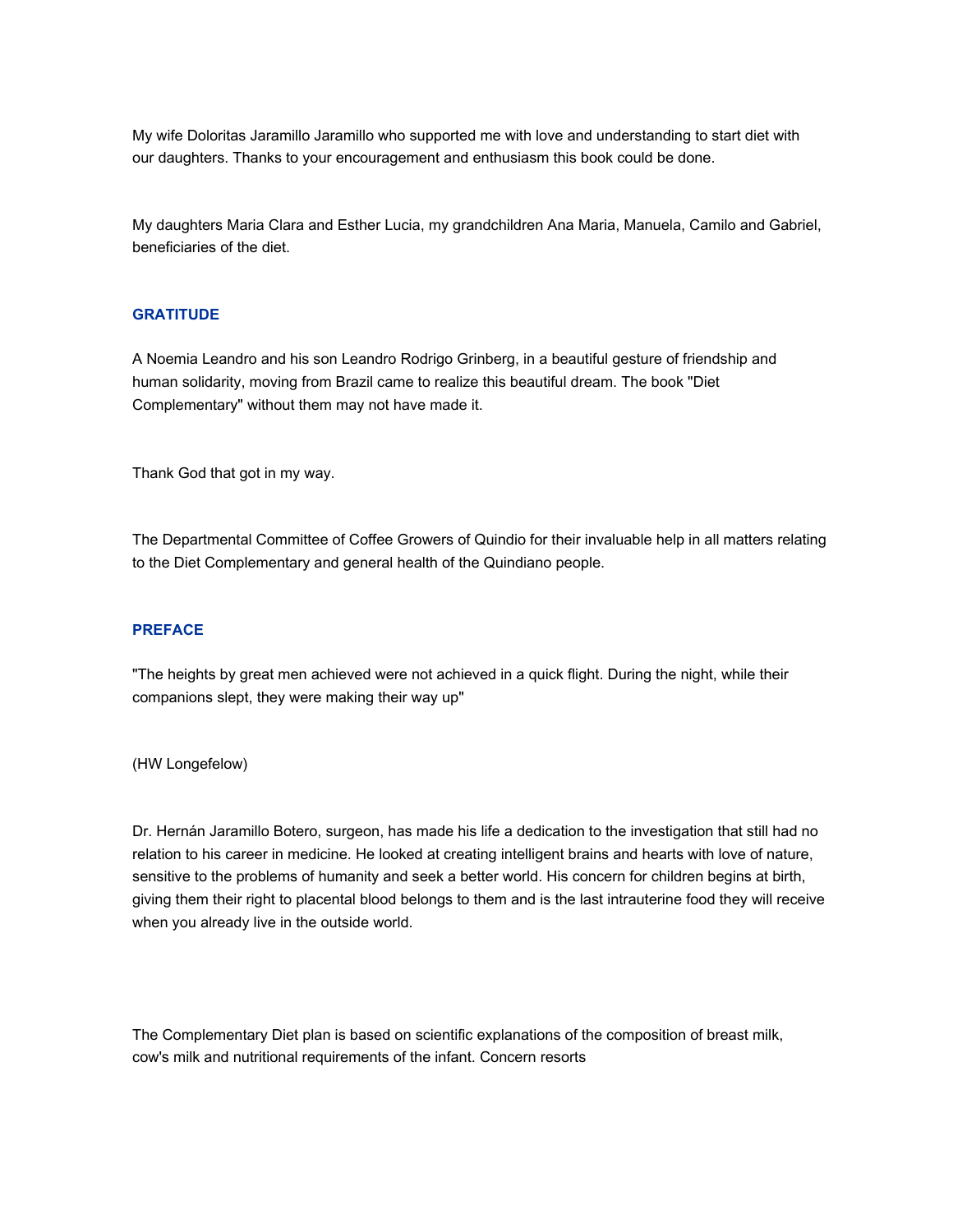In addition, the nature and finds two cereals that are rich soybeans and peanuts. Now it is known to constitute the largest source of protein, fats, vitamins and minerals, to the point that has been thought of them as the solution to malnutrition in the world.

The diet should be rich in iron, zinc, copper, magnesium, other metals. All vitamins E and C especially A., protein and fiber, nutrients can not be acquired with a single milk diet. Dr. Jaramillo in his long career, with more than 35,000 surgeries, and many professional and scientific achievements admits to having his mind and heart set on all children who come into the world. When referring to the Diet Complementary brightness appears clear conviction in his eyes and even the quality and firm expression of his voice is emphasized impressively. It's exciting to feel their joy when he takes in his arms full of those babies health, liveliness and intelligence. Undoubtedly this is the best reward for the effort that has characterized a struggle, honest, to tell the world the immense importance of providing every baby in the first six months of life, a highly nutritious food that ensures an optimal physical development and the development of intelligence as a logical consequence of this process. In the great human enterprises there are many solitudes but Dr. Jaramillo knows the only truly valid gratification is seen in the development of children's response to their work but often obstacles away from demoralize rather be, we reaffirm that the time and these excellent results have been him right in really forceful way. a food of high nutritional value that ensures an optimal physical development and the development of intelligence as a logical consequence of this process. In the great human enterprises there are many solitudes but Dr. Jaramillo knows the only truly valid gratification is seen in the development of children's response to their work but often obstacles away from demoralize rather be, we reaffirm that the time and these excellent results have been him right in really forceful way. a food of high nutritional value that ensures an optimal physical development and the development of intelligence as a logical consequence of this process. In the great human enterprises there are many solitudes but Dr. Jaramillo knows the only truly valid gratification is seen in the development of children's response to their work but often obstacles away from demoralize rather be, we reaffirm that the time and these excellent results have been him right in really forceful way.

Dra. Nohemia Leandro.

#### **SUPPLEMENTARY DIET**

Breaking paradigms has never been easy, open the doors of science has been through very difficult task history, sometimes painfully cruel end; remember to Phillip Semmelweis, Hungarian physician who lived in the nineteenth century (1818-1865) In the maternity ward of Hospital in Vienna where puerperal fever mortality rates reached 60%, to investigate corpses and saw the maternity ward the similarity and extent of infection and decided to cut the vicious cycle forcing all births attending their flag to change clothes and wash their hands with antiseptic solutions created by Him. the mortality fell below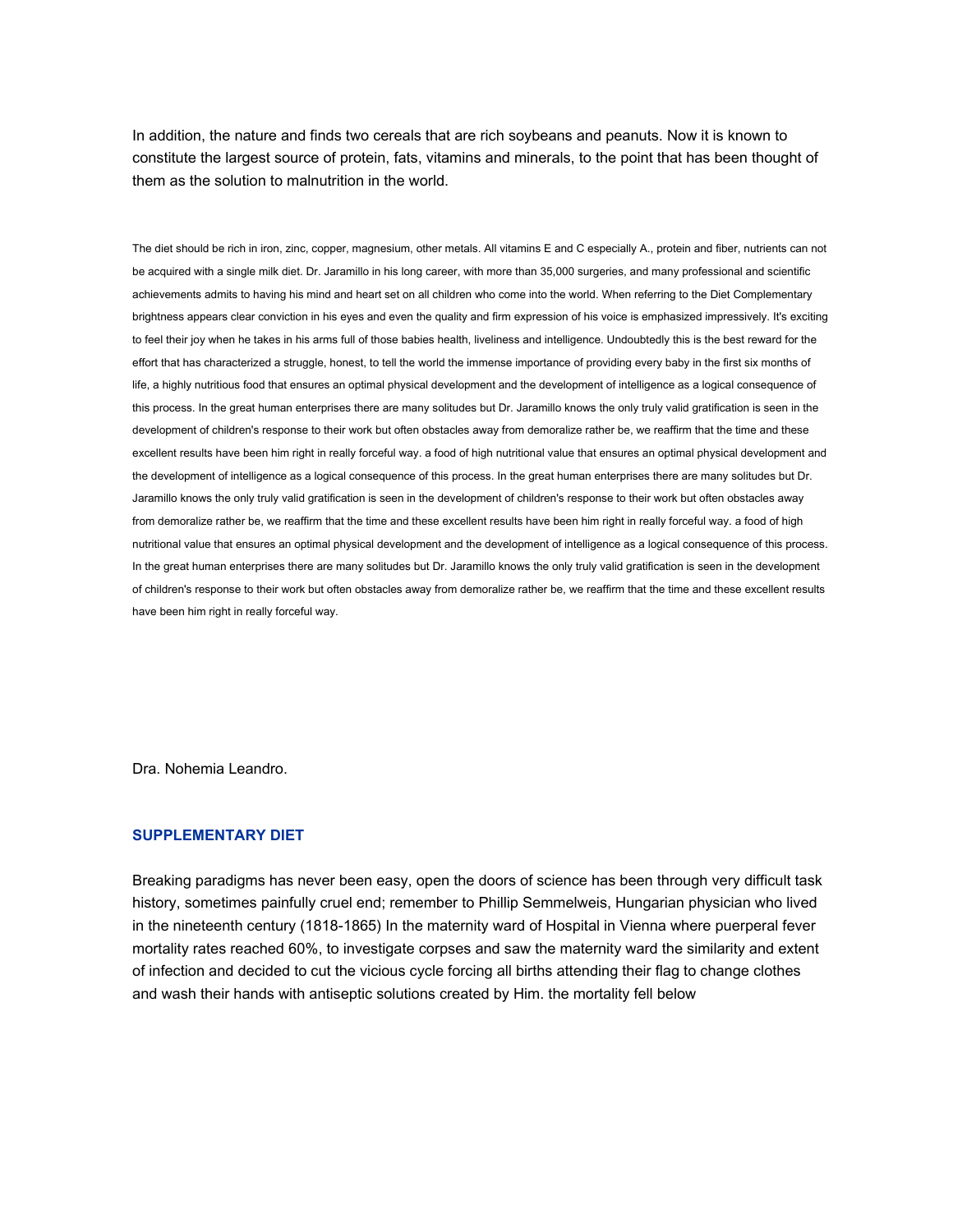10% in its flag. The reaction of the "scientific" community was crazy and hospitalize declare in a madhouse.

A Galileo was given house arrest discovered that the earth revolves around the sun. A Pasteur "scientific" society of Paris, ridiculed him, hit him and to try to stop hampered in their wonderful research that you have done so much good to humanity. Their discoveries leaflets printed in the same distributed in the streets of Paris.

It must be considered that there is no more difficult to take anything, nor more doubtful result, or riskier management to be the first to introduce new provisions that the introducer has enemies in all those who profit from their old institutions and lukewarm defenders in all those who benefit from the new, warmth that comes partly from the incredulity of men who do not believe in anything new until it ratifies a strong experience.

> NICOLAS Machiavello the Príncipe1513

## **THE NUTRITION**

Every day new findings that position nutrition as the first necessity of living beings and the basis for harmonious development, complete and fill all the characteristics of the species appear.

In humans see as nutrition, so indispensable, it is relegated to the background and covered by false paradigms we are perpetuating intellectual disability and a number of diseases due to malnutrition and malnutrition.

It is not unusual to see an impressive amount of cardiovascular disease originated in very bad nutritional habits. Also type 1 diabetes in infants and adults, as well as genes, it has strong links with defective nutrition. Many cancers are associated with malnutrition and malnutrition. Being overweight is one of the most serious problems in developed countries and is associated with the above pathologies. Looking at the typical American breakfast we can begin to look at this problem: Two fried eggs, Jamoneta, white toast with margarine, coffee with cream. We can see an exaggerated amount of fat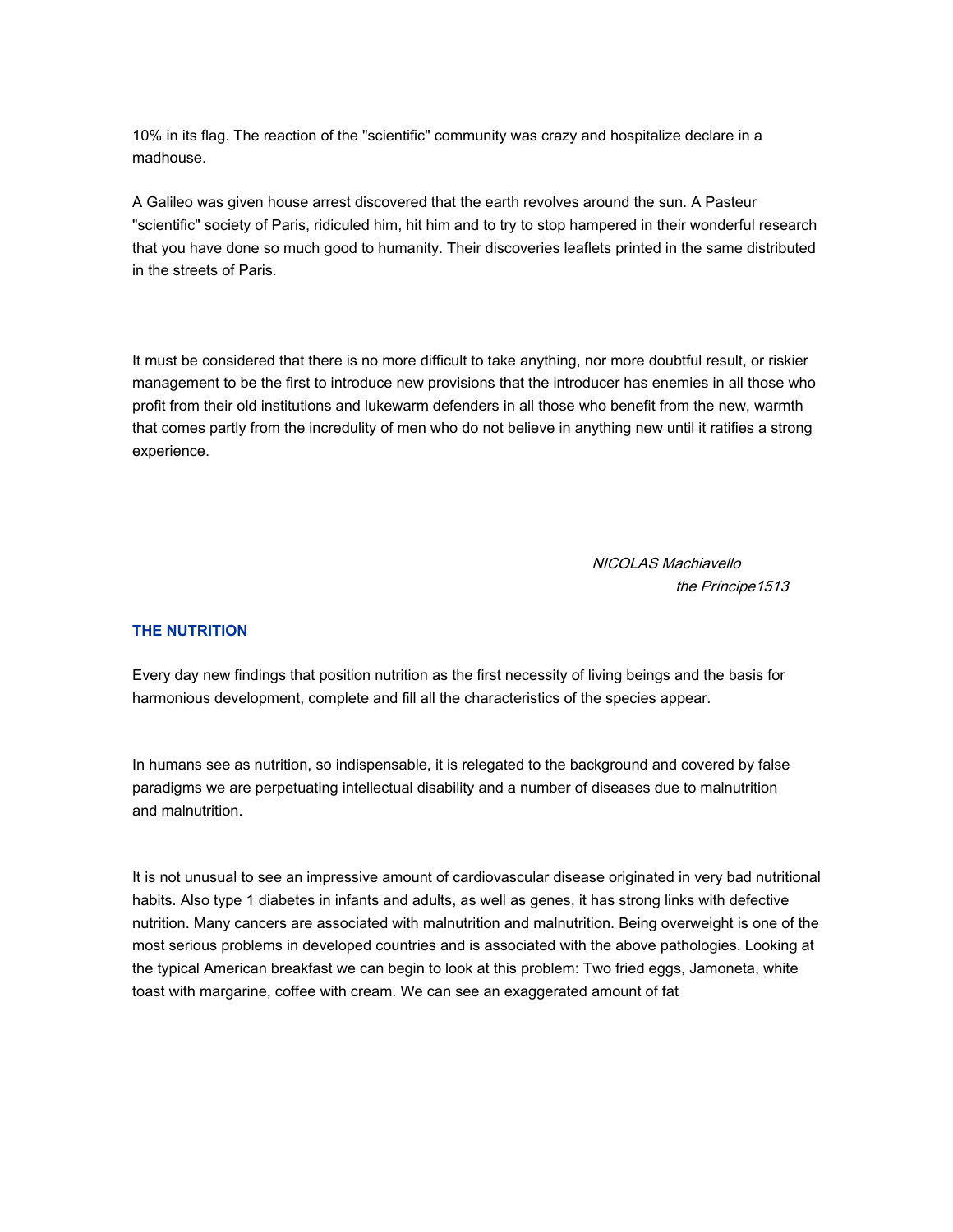saturated, carbohydrates poor quality and a dose of cholesterol and fats exceeding daily requirements also have an excess of arachidonic acid to determine the presence of bad eicosanoids.

If we allow malnutrition newborn by a single dairy diet we will have a mini brain development necessarily anger associated with much difficulty to learn, analyze, make determinations and trigger these serious people alterations in behavior, frustration, rebellion, jealousy, hatreds that can lead to episodes like we're seeing violence in schools, universities and the world in general.

Nutrition should start in the newborn holding him supply all the nutrients, proteins, vitamins, minerals and fiber to make their normal development is favored especially the brain that achieves its higher cell-brain activity in the first 6 months of life, HUMANS WILL NEVER HAVE THIS OPPORTUNITY.

IQ of the child is given by the quality and quantity of supplementary diet that is supplied in the first 6 months of life.

We can not continue to allow a newborn child is punishable with a single dairy diet that does not contain the nutrients required and if a large amount of saturated fat that causes or triggers the formation of atheromatous plaques as demonstrated in a study on cadavers children, killed by different causes that already had atheromatous plaques in the aorta and coronary 6 months old.

Without knowing the chemical composition of food we can not talk about perfect diets like breast milk. This lacks many vital elements for the development of children, especially the brain and the elements that usually contains only ensure the survival of the species, never with those very few elements and shortcomings can ensure the harmonious development and especially cell proliferation brain of the first six months of life. Subjecting a newborn baby to a diet free of fiber and is the only milk diet during the first 6 months of life will determine habits and possibly intestinal diseases very difficult to manage, as well as metabolic disturbances generated in cholesterol metabolism and other elements. Both soluble and insoluble fiber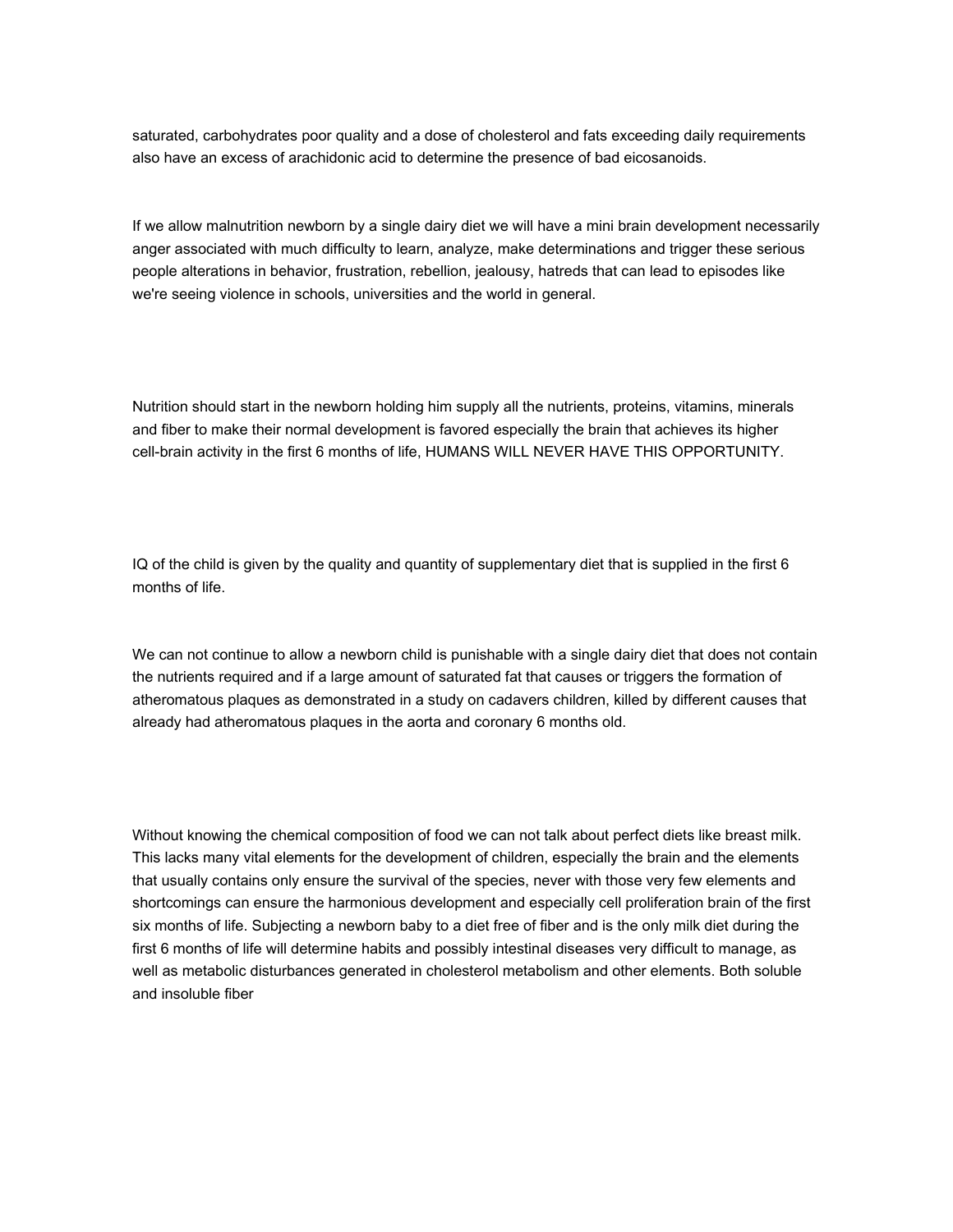They are vital for the normal functioning of the digestive tract and prevent atrophy of intestinal villi involving nutritional and immunological catastrophe.

Nutrition throughout life will determine the quality of the elderly. We are buying in youth a good or bad old age, everything depends on us. In old age we see nutritional needs are renewed and we see again forget the elderly and submit to inadequate with many deficiencies or excesses as in the case of dairy you looking for calcium diets to prevent osteoporosis accelerate arterio-sclerosis and impair their physical and intellect.

Nutrition shows us in this century as the lifeline to a better, more productive life and especially avoiding many pathologies.

Let's make the best nutrition therapies and make of our better nutrition therapies.

Beyond all doubt was the size of living species as dependent on nutrition. In the human race we have seen when diet another rich in protein, minerals and vitamins change, children are higher than parents and taller than their parents grandchildren. Now the most important thing is to save the brain diet newborn during the first 6 months. We gain nothing physically well developed human beings but intellectual disabilities.

Parte muy importante de la nutrición e incomprensiblemente olvidada e ignorada es el aire que respiramos. Hemos contaminado tanto este elemento que lo hemos convertido en un veneno, lleno de toda clase de sustancias tóxicas y que desencadena cualquier cantidad de alteraciones enzimáticas y metabólicas que por ignoradas no dejan de ser reales y nocivas para el organismo. (Radicales libres de oxigeno)

Los intentos que se hacen para modificar este destructivo proceso se ven obstaculizados por intereses económicos, por ignorancia y sobre todo por falta de inteligencia.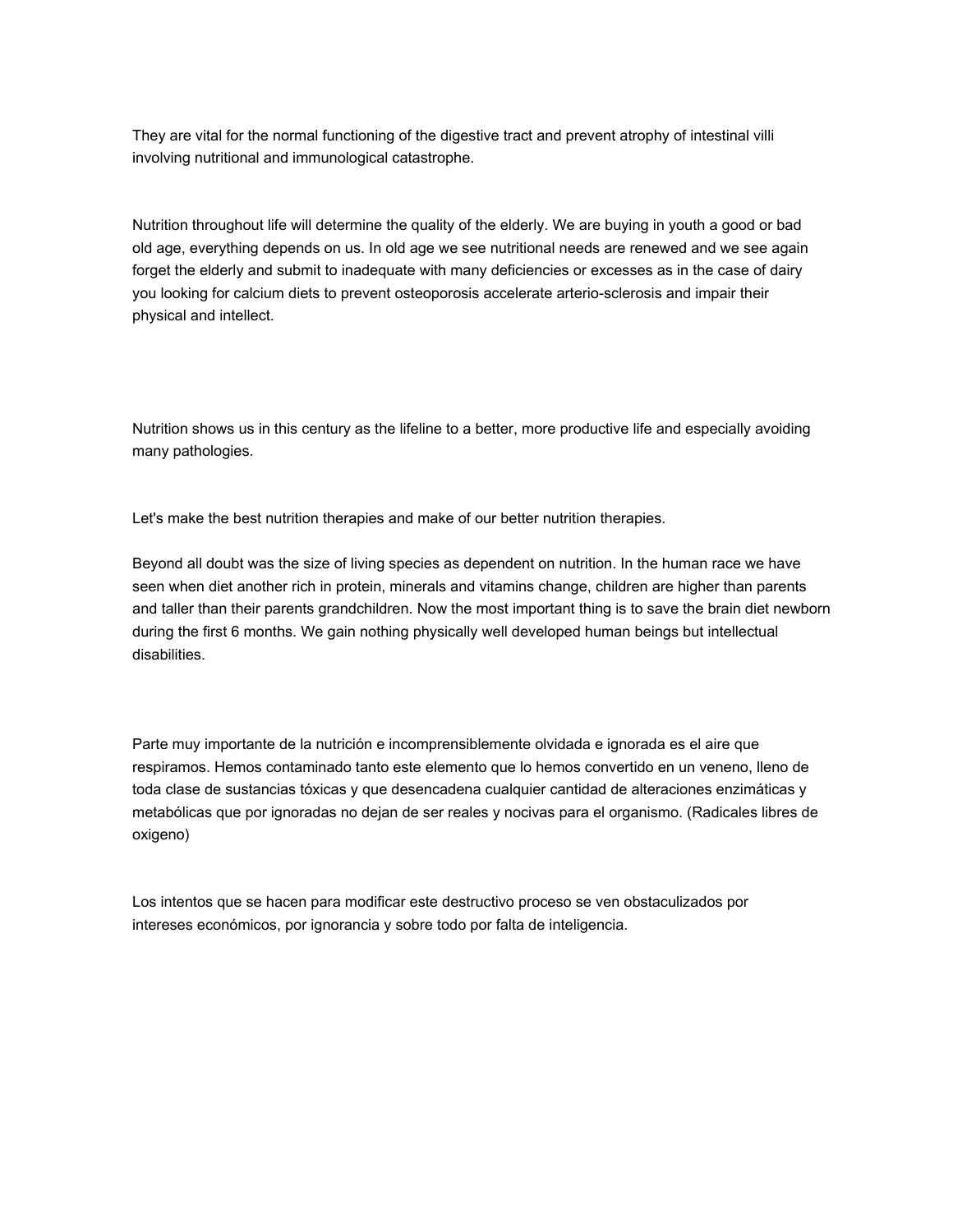## **INTROCUCCIÓN**

La palabra progreso no tiene ningún sentido mientras haya niños infelices". "Solamente una vida dedicada al servicio de los demás merece ser vivida"

Albert Einstein

Después de más de 40 años de experiencia investigando, analizando y demostrando resultados obtenidos en el municipio de Calarcá, Quindío, Colombia y en el resto del mundo puedo afirmar categóricamente que la

**« Dieta Complementaria para el Recién Nacido» es una necesidad urgente si queremos mejorar la salud física e intelectual de nuestros pueblos.** 

La miseria intelectual que vive la humanidad producida por la ineficaz, insuficiente y costosa dieta del recién nacido, basada en sólo leche nos está dejando en un estado de crisis universal que se agrava día a día en la medida que la población mundial aumenta a la aterradora cifra de más de 100 millones de habitantes por año.

La destrucción planetaria alcanza niveles asombrosos empezando por la capa de ozono que presenta una abertura de más de 25 millones de kilómetros cuadrados en el hemisferio Sur, con sus letales consecuencias. El agua, el aire, los bosques, todo sigue en una carrera loca de destrucción como consecuencia lógica de la falta de inteligencia. Solo este «Don» magnífico puede salvar a la humanidad de tal hecatombe, de estás crisis de todo orden: social, política, económica, racial, ecológica, etc.

No podemos olvidar la frase de Bertrand Russel cuando dice: "El que todos los técnicos estén de acuerdo, no quiere decir que tienen la razón".

Y las palabras del Nobel Percy Bridgeman que dicen: "La mejor prueba con toda la lógica del mundo no es nada si yo no quiero verla".

Quiero presentar al mundo un programa económico, científico y humano que salve a los niños de la minusvalidez intelectual y que se traduzca, en muy pocos años, en la redención para este desolado planeta tierra.

Salvar los cerebros es más económico que destruirlos.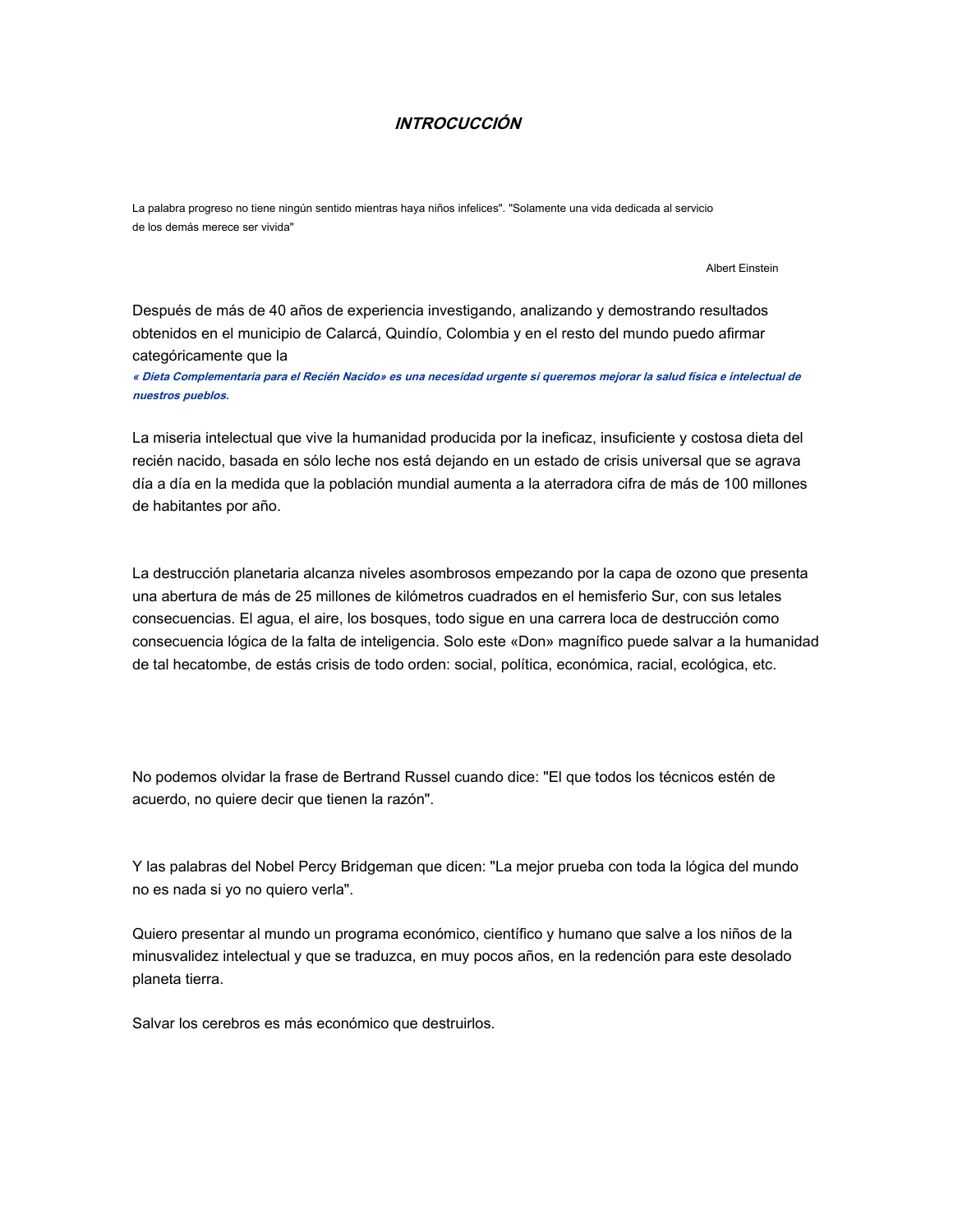## **HISTORIA**

Hace muchos años, siendo estudiante de Medicina, me nació la inquietud de complementar la dieta del recién nacido, basado en la pobreza en elementos nutricionales de la leche tanto materna como de vaca.

Estudios anatomopatológicos e histológicos que realicé en tejidos de las vías digestivas de niños recién nacidos muertos y de fetos, me mostraron la integridad de estos tejidos, su madurez y los hechos me han dado la razón al ver como estos niños asimilan y se desarrollan de una manera extraordinaria.

Al nacer mis hijas, inicié este programa, administrándoles todos los elementos necesarios para continuar su normal desarrollo iniciado en el vientre materno, a través de una dieta complementaria. Esta dieta está compuesta por verduras y cereales que contienen proteínas de origen vegetal y carne que tiene proteína de origen animal. Se busca, también, la riqueza en hierro y los demás elementos que constituyen al ser humano.

### En Enero de 1990, inicié este programa en el hospital **La Misericordia**

de Calarcá, como una política más del Hospital hacia la comunidad. En la actualidad (2004), contamos con más de 3.000.000 de niños en éste programa en el mundo entero. Después de cerca de veinte años de haber instituido este programa y cerca de cuarenta años de experiencia personal, los resultados nos están mostrando y corroborando lo que he venido diciendo sobre las bondades del programa

No solo por tradición, sino también en la teoría, siempre se ha asociado la desnutrición con la pobreza, pero en la práctica se comprobó que familias con ingresos muy inferiores al salario mínimo tienen niños con un estado de salud excelente, alimentados exclusivamente con leche materna (cuando la hay) y dieta complementaria, sin necesidad de recurrir a otro tipo de productos procesados y costosos.

Además de haber alcanzado un índice de desnutrición de 0,05% en el municipio de Calarcá, la morbilidad también descendió hasta el punto de tener un departamento de Pediatría prácticamente desocupado durante los últimos seis años. La mortalidad infantil en Calarcá, que presentaba un promedio de 20 hasta 30 niños muertos por año entre 1980 y 1990, comenzó a descender hasta llegar a la cifra de 3 muertes en el año de

1994. Uno por accidente automovilístico, otro por accidente casero y el tercero por septicemia que es una infección generalizada; éste último niño nunca estuvo en la dieta.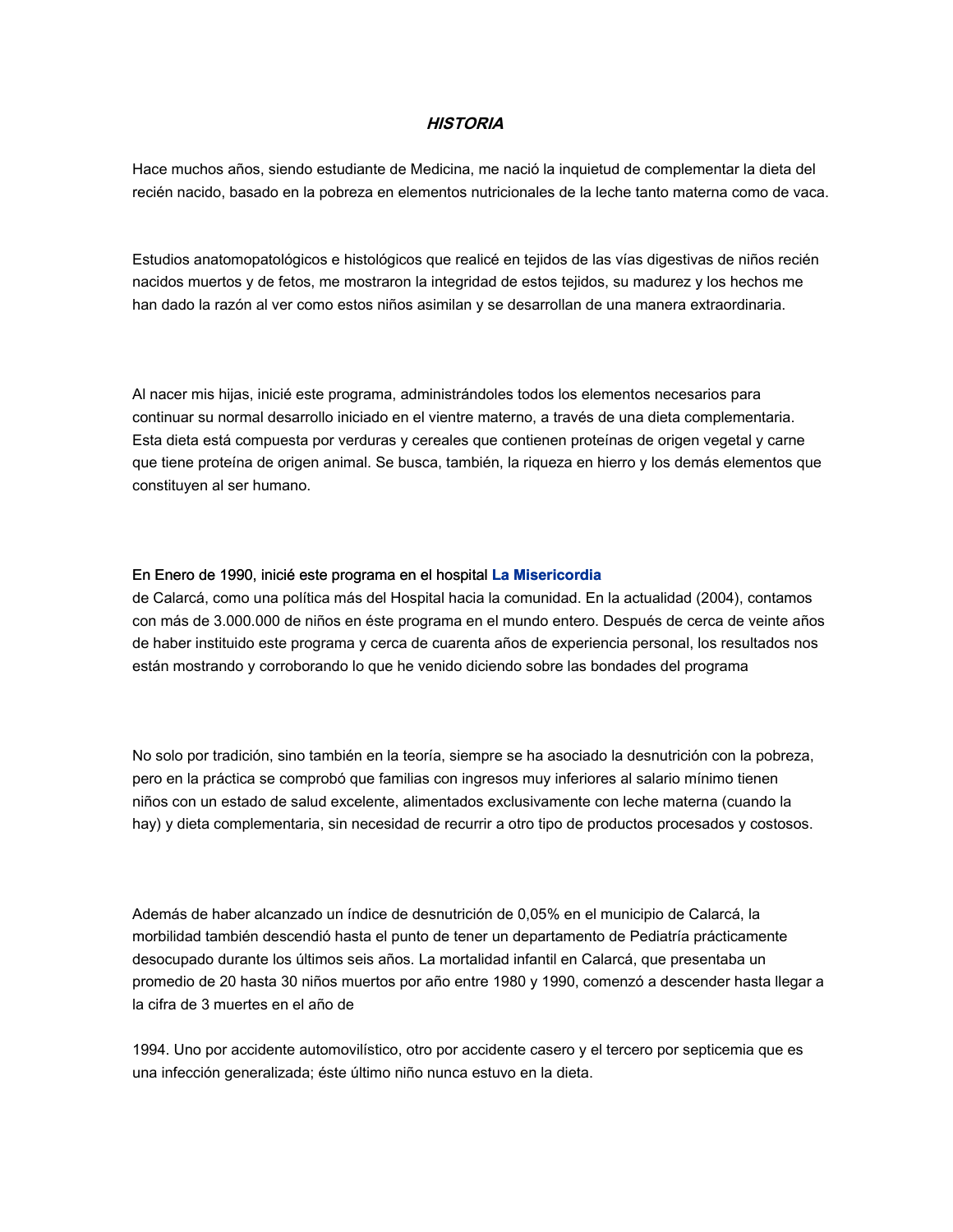Los índices intelectuales de los niños de la dieta sobrepasan en todo las tablas de la UNICEF (*Fondo* de las Naciones Unidas para la Infancia y la Adolescencia ), demostrando una superioridad intelectual y un comportamiento social envidiables.

## **LA INTELIGENCIA**

La inteligencia es ese don maravilloso y ciertamente muy escaso que ha tenido sus exponentes a través de la historia y para lo cual nunca encontramos explicación. Así tenemos casos como el de ALEJANDRO MAGNO que creo un imperio y a su temprana muerte éste imperio desapareció, no por la falta de generales, que había muchísimos, sino por la falta de inteligencia. ERATOSTENES, 300 años antes de Cristo con un pedazo de madera clavado en Alejandría y otro a 800 kms al sur de esta ciudad, por los ángulos determinados por la sombra de estos objetos, supo que la Tierra era redonda y que su circunferencia era de aproximadamente 40.000 Km .

No encontramos explicaciones al hecho de que en la ya larga existencia del Hombre sobre la Tierra (mas de 50.000 años), solo haya existido un SHAKESPEARE, un MOZART, un BEETHOVEN, un BOLIVAR, un NEWTON, un JEFFERSON, un FRANKLIN, un EINSTEIN, un EDISON, un PASTEUR, un SÓCRATES, un GALILEO y otros que, como cometas, brillan, por tiempo limitado, dejando hechos y obras jamás igualadas. Estos son ejemplos EVIDENTES de lo que es la INTELIGENCIA , a la vez que demuestran, de manera irrefutable, que:

**LA INTELIGENCIA NO SE HEREDA .**

**LA DIETA SOLO LACTEA ES LA MADRE DE LA MISERIA INTELECTUAL.** 

**LA MISERIA INTELECTUAL ES LA MADRE DE TODAS LAS MISERIAS.** 

**SALVAR LA INTELIGENCIA DEBE SER TAREA DE TODOS.** 

Si la inteligencia se heredara, donde están los hijos de Sócrates, de Eratóstenes, de Aristarco de Samos, de Pasteur, de Galileo, de Einstein ó de los pocos seres inteligentes que ha habido en el mundo.

El peor enemigo de la humanidad, a través de sus mas de 50.000 años de existencia, y la millonaria existencia del Globo Terráqueo ha sido la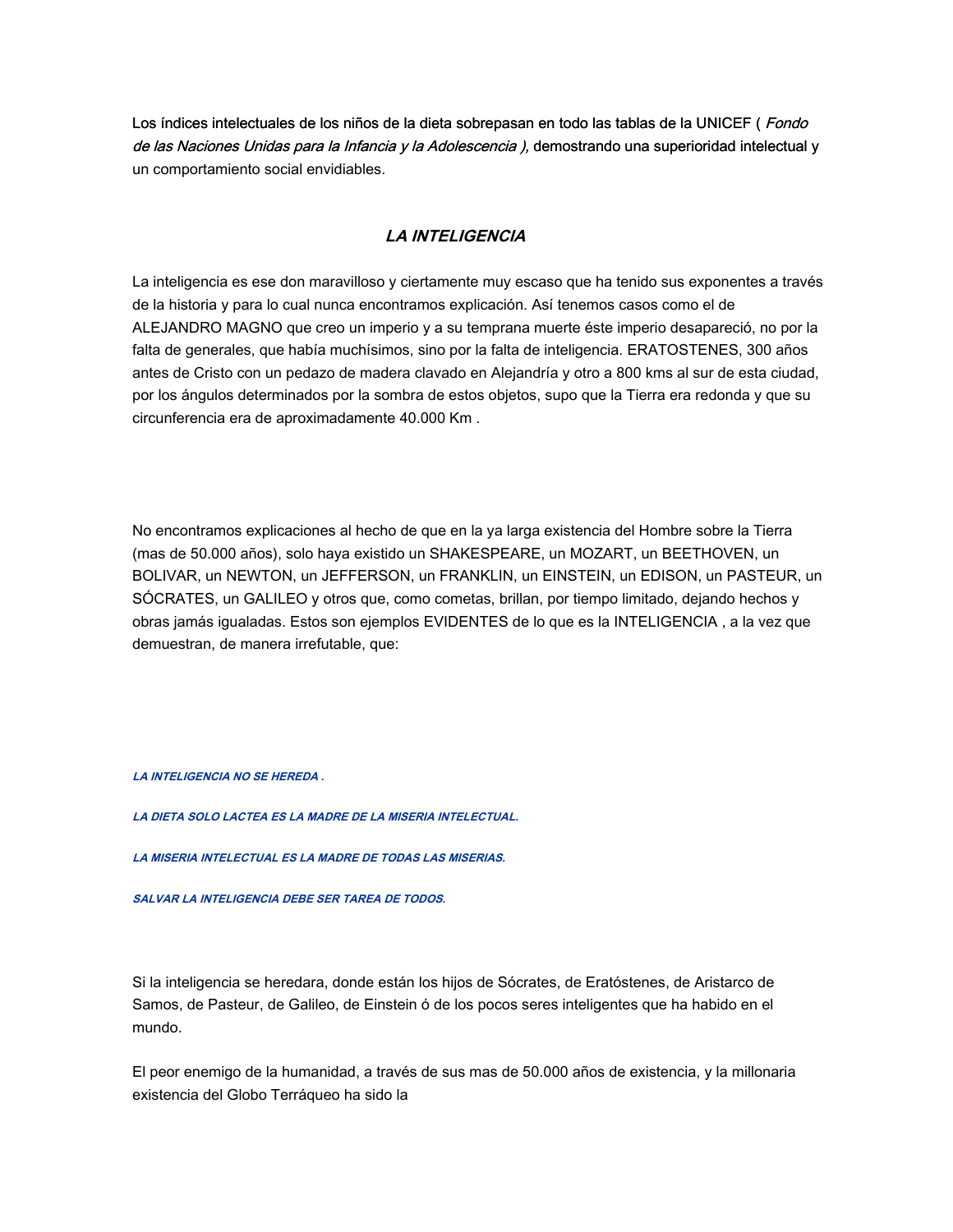DIETA SOLO LACTEA para el recién nacido que nos ha privado, consuetudinariamente, de la inteligencia.

Dos niñas de 6 y 7 años respectivamente, nacidas y criadas en USA, que recibieron la dieta complementaria desde el primer día de nacidas, por insinuación de los profesores fueron matriculadas en un colegio para niños superdotados. La superioridad intelectual de los niños de la dieta, la facilidad para aprender, para recordar, su comportamiento social y su capacidad analítica los hace definitivamente unos seres humanos muy superiores a la vez que le abren una luz de esperanza a la vida y supervivencia del planeta, hoy tan deteriorado por la falta de inteligencia.

Al nacer el niño, su cerebro pesa alrededor de 300 a 350 gramos . La parte más difícil e importante del parto es el paso de la cabeza del niño por el canal vaginal. Si el cerebro del niño pesara de 400 a 500 gramos o más, el parto sería imposible por las vías naturales. Sería obligatoriamente por cesárea o requeriría de otra conformación pélvica femenina.

Esto nos esta demostrando la importancia de la dieta complementaria para lograr sostener esa multiplicación celular-cerebral que se produce en el cerebro desde el 8º mes de embarazo y que se extiende hasta el 6º mes del nacimiento. Después del nacimiento el crecimiento del perímetro cráneo-encefálico así lo demuestra como también los estudios con resonancia magnética hechos en la Universidad de La Florida que demostraron la nula o poca actividad celular-cerebral en niños desnutridos y todo niño sostenido con dieta solo láctea, al mes de nacido ya esta desnutrido.

Recientemente la Facultad de Psicología de la Universidad Antonio Nariño de Armenia realizó un trabajo de investigación en dos grupos de niños. Uno de la Vereda La Virginia, donde se tomaron 10 niños de la guardería infantil y otro en Armenia de 10 niños de mejor posición económica.

The results showed once again what for many years we have been saying.

The Virginia group showed a very high IQ in nine boys and a girl genius daughter of a construction assistant.

The group of Armenia on the other hand showed four children with very low IQ and 6 children did not withstand the test.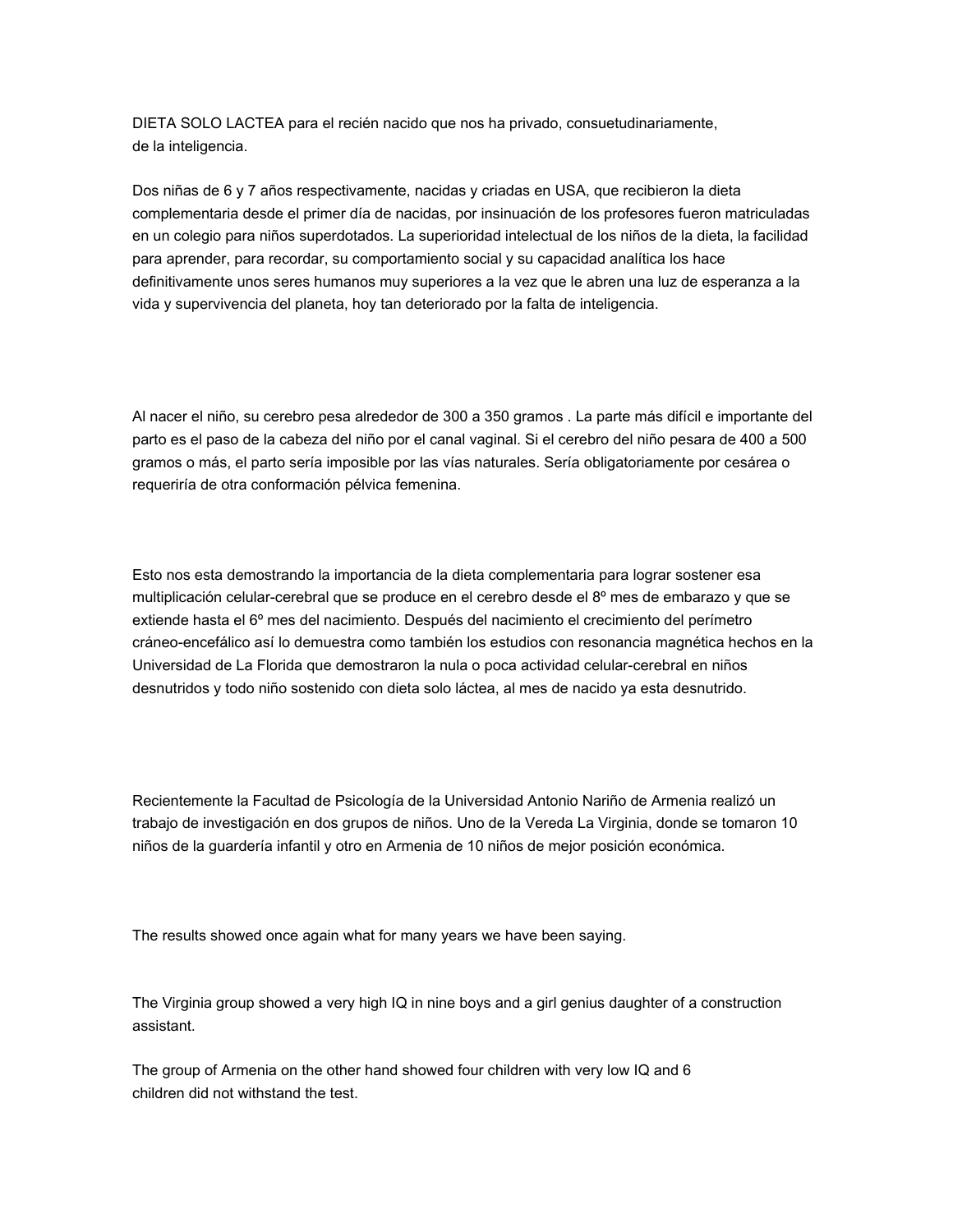Definitely if we want a better world, we must necessarily have an intelligent world and we can only achieve saving the intelligence of all children being born (100 million annually)

Intelligence is not inherited, it is done in the first six months of life, a diet rich in all nutrients, vitamins, minerals, protein, fiber, etc. and these are not in any milk.

#### **THE CABEZONES, SMARTER**

New studies indicate that having large, broad head can be good. Researchers at the University of Western Ontario (Canada) ensure that people with large heads and wide particular tends to become more intelligent. sibling pairs were studied between 20 and 30 years old, noting the size of their heads and applying a cognitive and intelligence tests. - Reuters, (El Tiempo October 4, 2000)

A recent study by the Faculty of Medicine of the University of Quindio, on the growth of head circumference in 2 groups of children; one traditional milk diet and another group with the diet Jaramillo during the first year revealed startling facts: children of single milk diet they grew this perimeter between 3 cm and 5 cm and children Jaramillo diet among

10.5 cm and 17.5 cm. This difference in the perimeter brain injury is telling us that these children have thousands of millions more neurons and this is understanding.

### **DOWN'S SYNDROME**

INVESTIGATE is to see what everybody has seen and thinking what ANYONE MORE you thought.

Until a few years ago there was no treatment for this painful illness, only resignation and a thorough and frustrating treatment consisting of physical stimulation.

Thanks to the complementary diet for the newborn the future of these children is completely different coming to an almost normal all their physical and intellectual activities.

And there are many children who have experienced this diet and can say with an extraordinary result in one hundred percent of cases.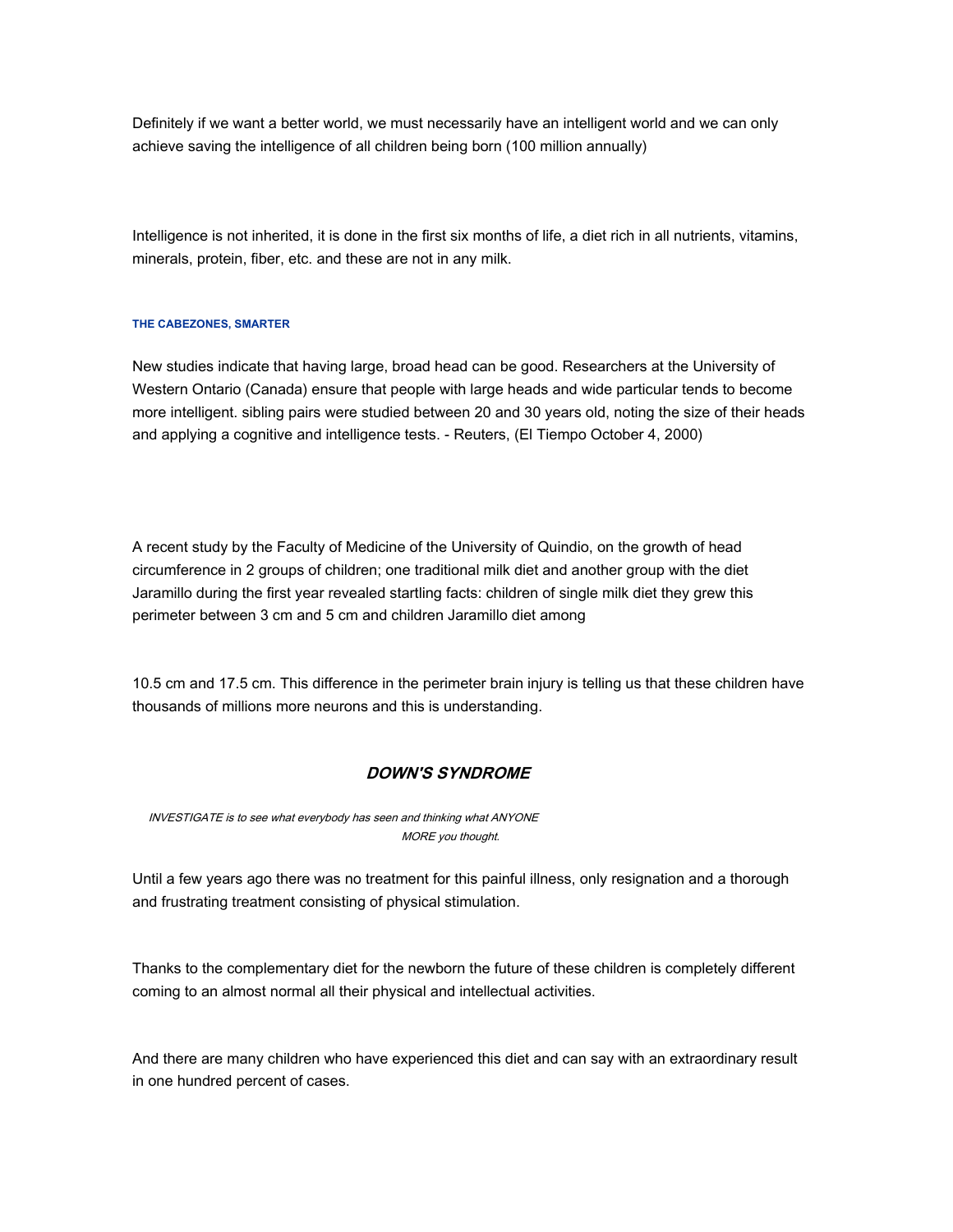It was proven that children living with Down syndrome who undergo this program earn a physical and mental development that lessens the characteristics of this disease, leaving almost normal; children under

a milk diet just are not so lucky.

In the city of London, a child with Down syndrome was born and was subjected to the complementary diet from birth. This child at six months he underwent heart surgery to correct a double communication Inter-atrial and interventricular.

On the second day he left intensive care and the fifth was sent home. The same day seven children were operated more with similar heart conditions. The day the child's diet was sent home, none of the children had operated out of intensive care. This child lived in Caracas, is 8, is bilingual and studied in a Montessori school for normal children, then he was brought to Bogota and admitted to the Colegio Nueva Granada where he was enrolled after multiple tests and examinations to test their brainpower.

In the city of Bogotá he was born a girl with Down syndrome, granddaughter of a Pediatrician and which was started only breast milk diet. Two months had not gained weight, did not present the Moro reflex so he began supplementary diet and ten days had increased almost one pound of weight, had the Moro reflex and overall was definitely extraordinary. When this girl was about 3 years and insinuation management school for special children, it was changed to a kindergarten for normal children. Today at the age of six years studying at the College Pepa Castro and academic performance is amazing.

Thank God there are already many children in Colombia and other countries that have received " **DIET JARAMILLO "** always with extraordinary results and infinite gratitude of the parents of these children. Diet Jaramillo becomes the only treatment and that opens up hopes and possibilities these human beings who otherwise would be condemned to a physical and intellectual disability.

### **ENZIMAS**

You are wonderful substances or items that appear in the world of medicine as a new galaxy can be defined as life itself. No metabolic process in the body that does not require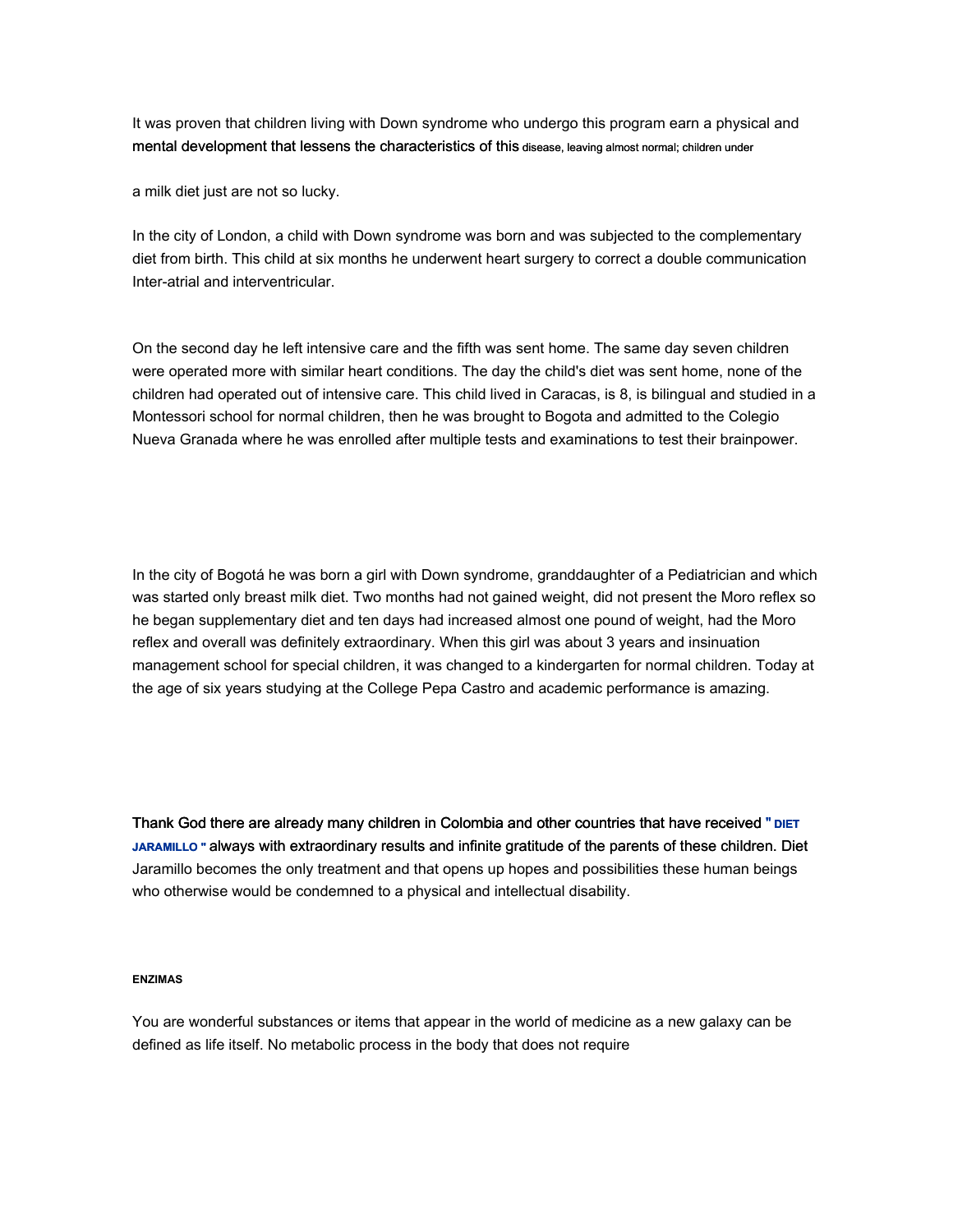Your presence. Of which it depends on the proper functioning of all activities of the body of living beings.

Any enzyme abnormality will inevitably entail an alteration or disease of a living being.

The enzyme system grows daily as long as new enzymes are discovered, more than 350 metalloenzymes are known, there are over 5,000 identified and scientific basis for assuming that exceed

50,000.

The enzyme system essentially depends on good nutrition, to provide all elements, amino acids, minerals, vitamins, etc., required for its production to be continuous. The immune system also depends on good nutrition because we know that the average life of a white blood cell, a macrophage barely reaches 12 hours, which means that the immune system practically must be renewed 2 times a day and this demand an enzyme system and perfect nutrition.

The agency must replace about 230,000 cells per second that is an amount of more than 20 billion a day and this demands a very good enzyme presence. Obviously in the newborn it is most critical situation as well as cells that must be replaced needs to make all kinds of tissues and especially the brain, the brain cell-proliferation occurs and expands until the sixth month after birth.

This shows us the damage and enzymatic alterations that occur in the newborn subjected to a deficiency and poor diet as the only milk as well if added with cow's milk, "which is not food for humans," we are causing many alterations and child in the brain are irreversible and definitive, which is going to result in all this intellectual disability, all these changes in human behavior.

A child who kills his classmates, their parents, their teachers without

reason, a mentally disturbed that ignites a war, young rebels crazed by drugs, frustrated with hatred and envy, fanatics in the name of God kill and destroy everyone, ambitious and clumsy politicians who see only opportunities for enrichment, They are irrefutable proof of what I call the dairy minds, that is, unintelligent as a logical consequence of the milk diet only during the first 6 months of life.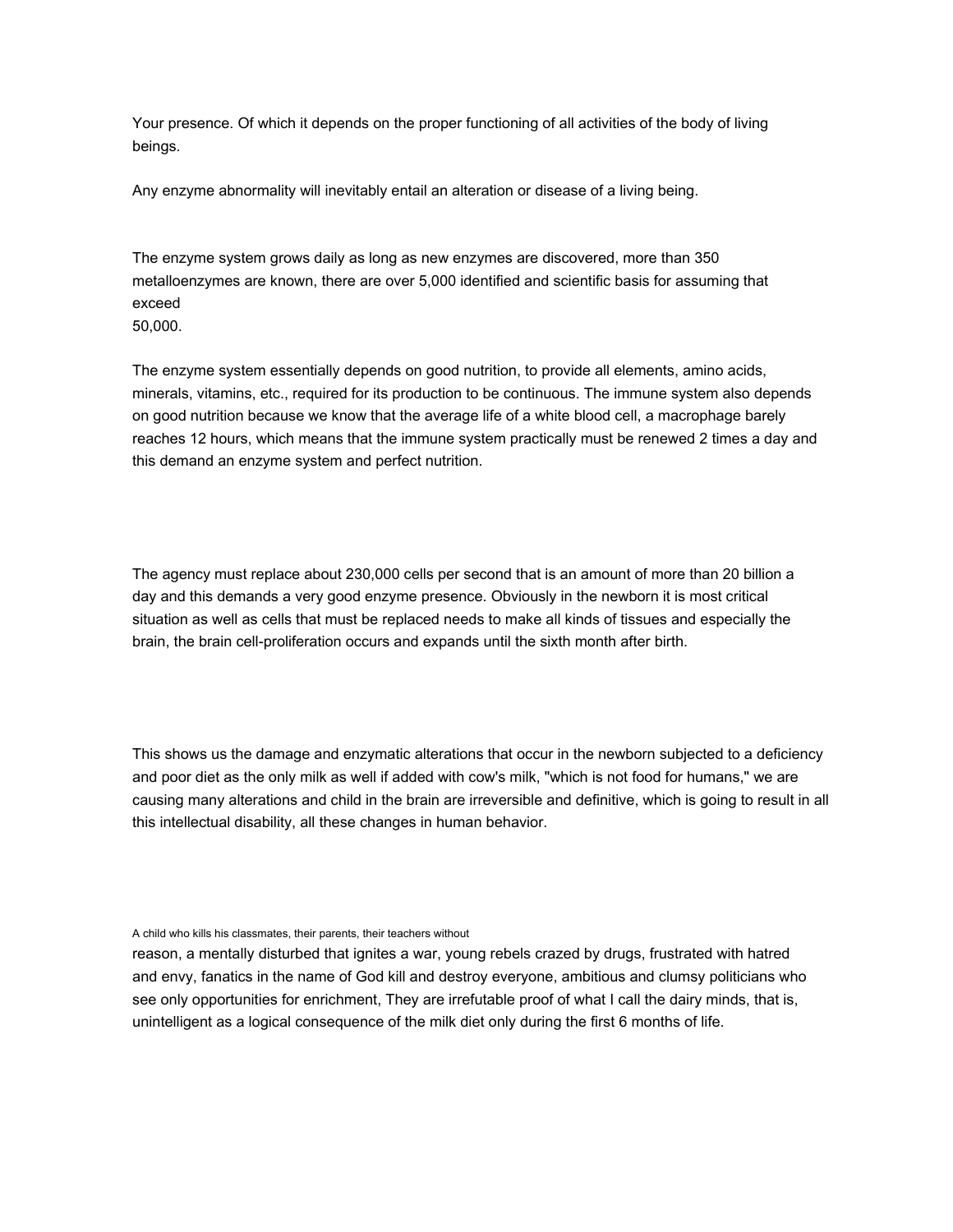The destruction of the environment, fauna, flora, and everything that crosses economic interests is a demonstration of intellectual disability, lack of intelligence.

**All work is creative if it makes a thinking mind and no work is creative when performed by a blank mind, repeating meaningless critical routine he has learned from others. ( AYN RAND).**

## **WHAT YOU SHOULD KNOW ABOUT THE NEWBORN**

The newborn should be the fruit of love, she deserves respect and much affection.

As the normal development of baby and maternal health depend on good nutritional status, women in the gestation period, should consume a diet rich in nutritional value avoiding ingesting substances that can have an adverse impact on the education of the child, such as alcohol , cigarette and every drug that is not controlled by a doctor.

Alcohol consumption during pregnancy has been linked to an increased risk of abortion, as well as birth defects and low birth weight anomalies. Smoking increases the risk of spontaneous abortions, stillbirth and death shortly after birth, being born with altered heartbeat and nicotine dependence, needing a detox. It has been shown that children of smokers are born with fewer neurons than children of nonsmokers. Drug without a prescription or toxic substances (psychoactive) can create irreversible damage because they easily pass from the mother through the placenta to the baby.

Mientras el niño está en el vientre materno, tiene la capacidad de percibir gran variedad de estímulos que provienen del mundo exterior, por eso es bueno que se realice la estimulación temprana: que la madre hable con su hijo, que le cante y le mande mensajes de amor constantemente.

Sin querer entrar en demasiadas, largas y científicas discusiones, veamos como se encuentra el feto o niño, como se quiera llamar, cuando él se halla en el útero: tiene todo: hierro, calcio, fósforo, cobre, cobalto, vitaminas, hormonas, proteínas, aminoácidos, etc., en cantidades más que suficientes que le son entregados generosamente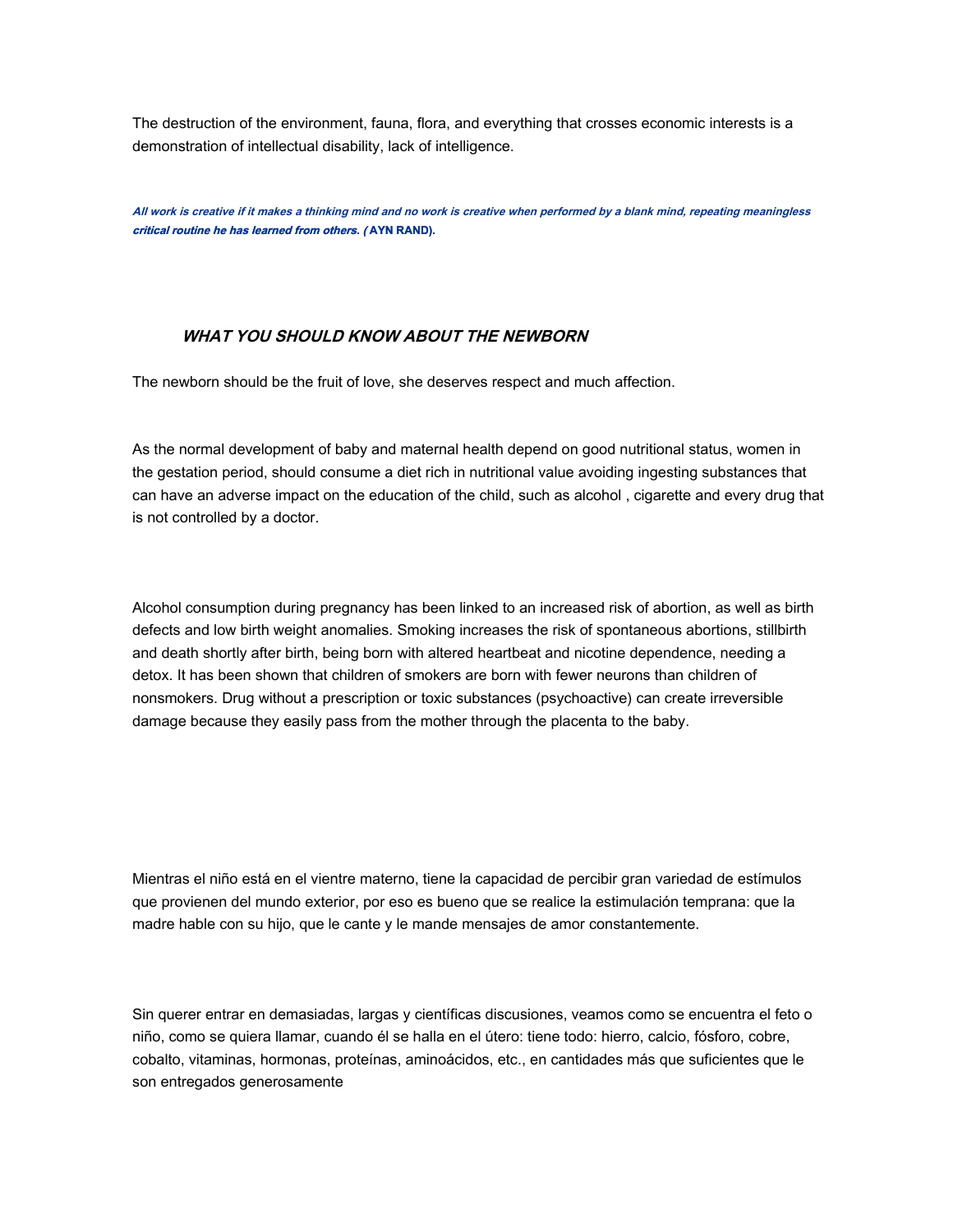por la madre y lo siniestro para este niño es que, al nacer, encuentra Pediatras muy científicos que lo privan de casi todo con toda clase de pseudoteorías y falacias inaceptables representadas principalmente, por una dieta sólo láctea, durante los seis primeros meses que es el período de mayor importancia para el desarrollo cerebral.

En el último mes de embarazo y durante los primeros seis meses de edad, son mayores los requerimientos de hierro, aminoácidos, vitaminas y minerales, pues en esta etapa se presenta la mayor actividad celular cerebral, lo que quiere decir que en este tiempo se está formando este órgano tan importante y por lo tanto es más vulnerable a la carencia de nutrientes. La leche materna sólo cuenta con 0,01 a 0,03mg% de hierro, o sea, nada, es entonces, que pregunto: ¿Cómo puede un niño recibir un alimento tan pobre en hierro y otros elementos y no ser un anémico o un desnutrido? Científicamente no se puede aceptar la anemia normal del recién nacido.

Las investigaciones del Dr. Baggs muestran la importancia del hierro y cómo su carencia en la dieta y en el organismo se traduce en disminución de las defensas (\*1)

## **(\*1) Iron Deficiency-Scientific American: October 1991:46-52**

Los destrozos, perjuicios, retardos e interferencias metabólicas causadas por la carencia o disminución de los niveles de hierro en el organismo, anemias muy ligeras y más aún, ferropenias suaves, difíciles de diagnosticar, causan disturbios enzimáticos de letales consecuencias para el cerebro del recién nacido. La ferropenia produce una baja en las defensas, alteraciones metabólicas y lesiones cerebrales en estos niños en formación quitándoles, aunque sea de buena fe, toda posibilidad de ser un individuo normal e inteligente.

Iron and zinc, magnesium and manganese appear recent research as precious metals for the body and enter into the composition of many enzymes that enable the chemical reactions of the body. Myeloperoxidase is an example of this; without it the white blood cells, the body's defense can not exercise because its bactericidal action required to produce oxygen free radicals that induce this. Like this, there are thousands of processes that are disrupted or interrupted by the lack of the necessary elements for the child to make their defenses. Another example is monoamine oxidase, composed of iron and amino acids, without which all processes of neurotransmitters (dopamine, serotonin, epinephrine, Nor-epinephrine, etc.) that are altered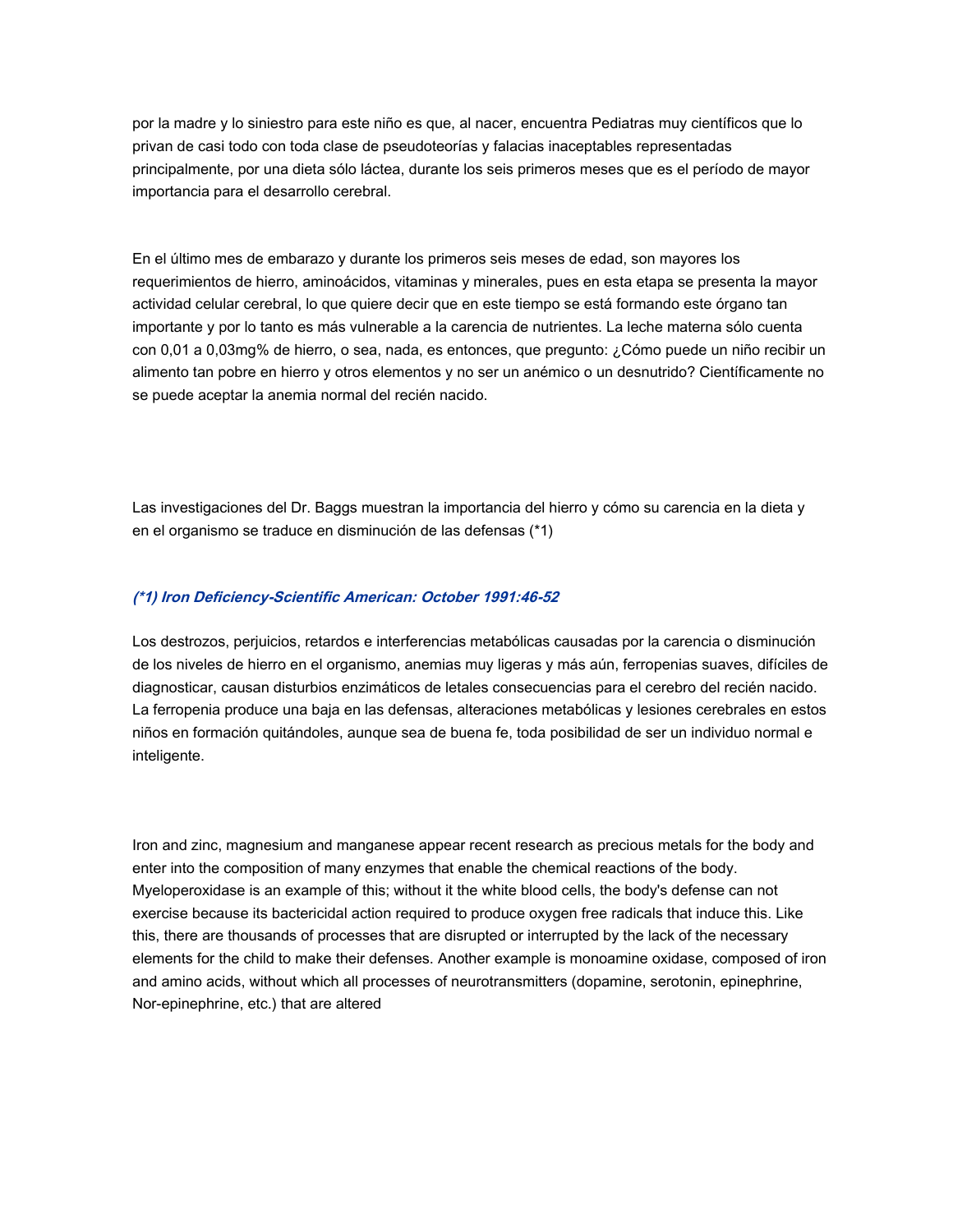responsible for the transmission of nerve stimuli substances. By altering these processes, the development of the central nervous system deteriorates.

It was tested in the University of Israel, which cell proliferation is markedly impaired by brain deficiency in these elements. Gail Sforza Brewer argues in his book "What Every Woman Should Know: The truth about diet and drugs in pregnancy" brain cell division is faster and therefore more vulnerable since last month pregnancy until the age of 5 months. **The human brain never again have such an incredible proliferation of new cells .** The millions of neurons (cells that analyze and process information) are formed before and after birth and inadequate nutrition for the baby, alcohol consumption, use of cigarettes or illegal drugs during the pregnancy and post-partum cause a permanent and irreversible deficits in the number of cells that make up the infant brain.

### **Breast milk is low in protein**

Protein, other essential and necessary element is low in human milk; content of 1.5g% not fairly meets the needs of the newborn, if you also know that only 0.7 grams are equivalent because the rest are lactoferrin and immunoglobulins. It is assumed that a child requires Kilo 3g of protein per day, to meet their needs; this, of course, based on growth of 2 cm per month. Children with my diet are growing between 6 and 8 cm per month and up to 16 cm in the first 2 months, requiring an increased supply of protein, vitamins and minerals and shows that if children do not grow with the dairy diet is because we do not give them a chance.

The protein should be administered generously child in amounts exceeding 8 grams per kilo or 10 weight so that the newborn can have a normal enzymatic and immune system and also provides sufficient material for the formation of new tissues.

### **BREAST MILK FIBER LACKS**

Fiber is an essential element in the intestinal lumen, it favors peristalsis and besides many other benefits too numerous to mention, avoid frightening cramps considered normal by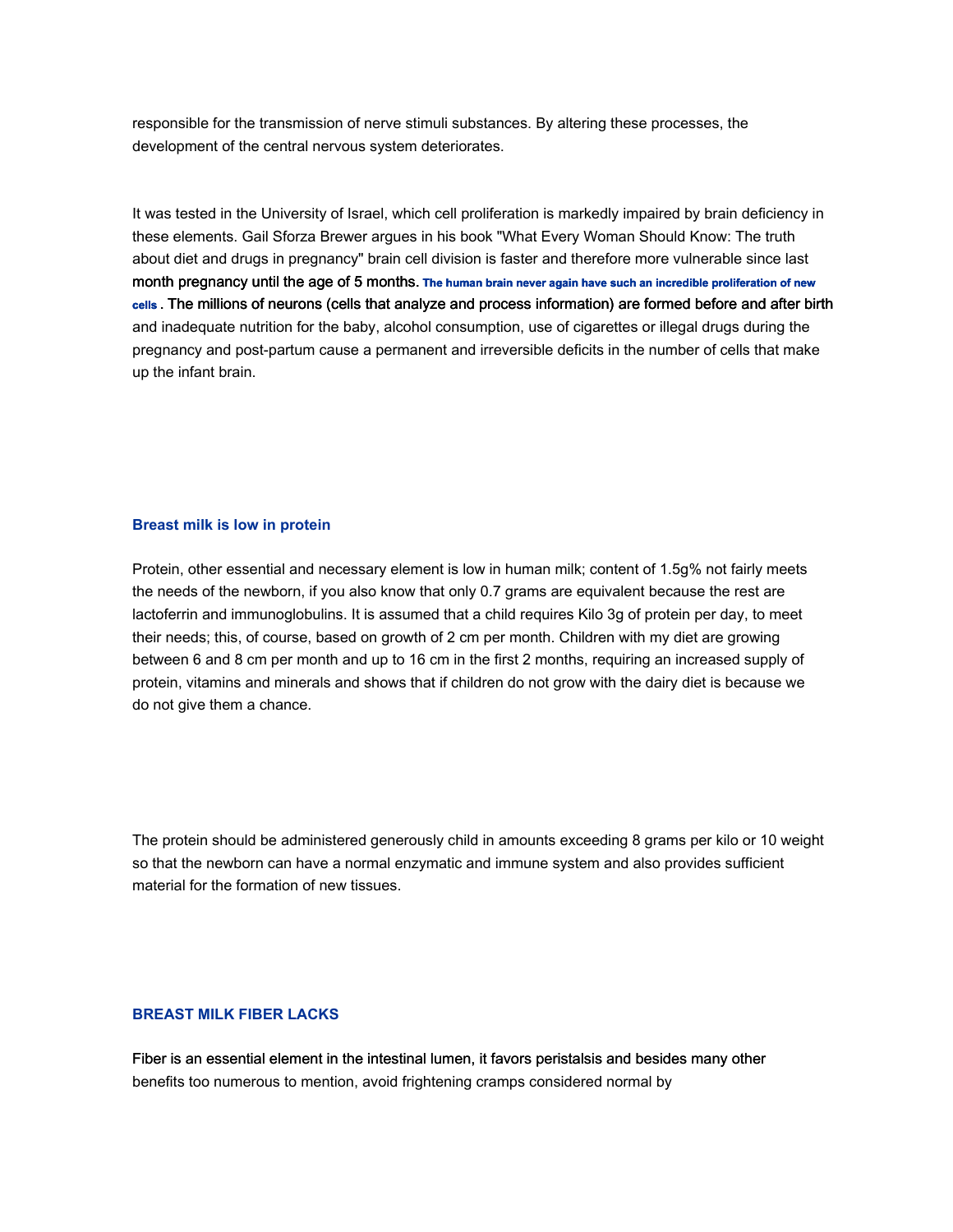and generating some increased intra-abdominal pressure, intrathoracic and intra-cranial and whose effect has not yet been studied. Colic have been treated, erroneously, with antispasmodics calming symptoms but aggravate the actual situation of the child. These cramps are called, in pediatrics, ORDINARY colic.

Recent research shows that a diet without fiber produces villous atrophy of the intestinal mucosa, resulting in impaired functioning annulling the absorption of nutrients and triggering processes malnutrition, diarrhea, dehydration and electrolyte imbalance. This atrophy of intestinal villi also brings an immunological catastrophe. The child should receive a diet rich in soluble and insoluble fiber from the day of birth in order to develop a digestive tract habits and normal operation.

Both soluble and insoluble fiber is vital for the preservation and cell proliferation of the intestinal villi and intestinal mucosa. The absence of fiber in the diet causes atrophy of the villi and intestinal mucosa alterations favoring bacterial translocation and impairs the absorption process of all nutrients.

We can not forget the importance of all immunological processes carried out in the intestinal mucosa and are altered or suppressed, producing an immunological catastrophe as a result of non-fiber diet and lack of nutrients (milk diet only)

"The normal surface of the digestive tract is between 100 and 300 square meters, which means it is an area of extreme importance for nutrition and also a huge field of battle if we consider that the digestive tract is inhabited by millions of bacteria only they expect a decline in defenses to invade the body. Recent research shows that about 70% of the immune system depends on the development and health of the villi of the intestinal mucosa and in a single milk diet atrophy of these crucial villi is a catastrophe for the immune system, the enzyme system and nutrition."

### **BREAST MILK IS POOR IN MINERAL**

Breast milk contains approximately 0.01 mg% iron, trace amount if we think that the daily requirement of the child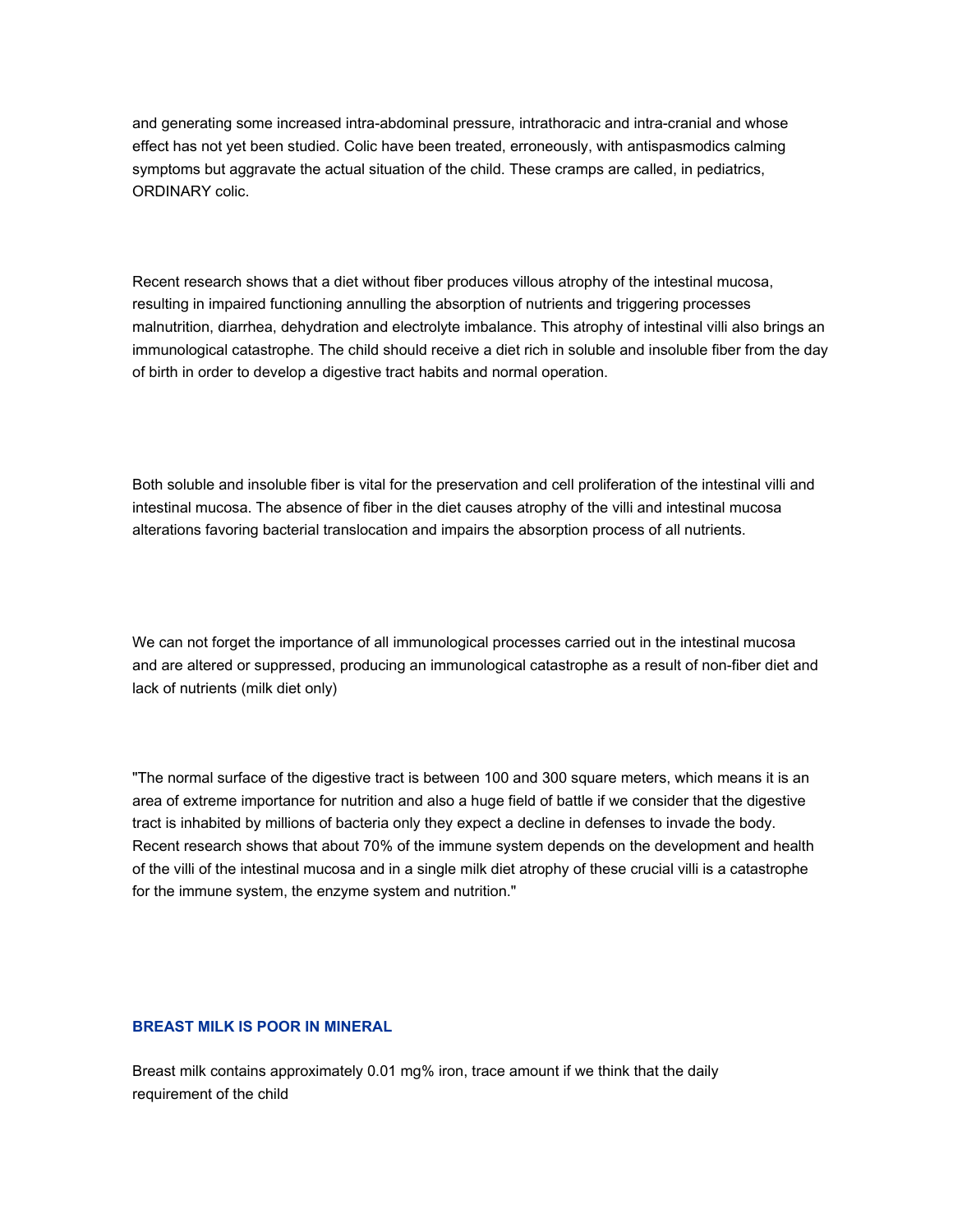exceed 50 mg of iron a day. The anemia-inducing effect of only milk diet is irrefutable and carries serious alterations in all enzymatic and immunological processes of the child. It has been shown that anemia newborn triggers a Tyrosinaemia that will cause irreparable damage to the brain. Iron deficiencies have sufficient scientific literature demonstrating the havoc in the brain and the body in general, some of them irreversible; even knowing this is still talking normal newborn anemia. Iron deficient patients showed, in several experiments, be unable to maintain their body temperature, finding a decrease in oxygen consumption and increased excretion in urine Epinephrine.

Recent studies show that fed diets lacking Vitamin B12 children have mental retardation "irreversible and definitive process" and every child in only milk diet was a diet free of Vitamin B12.

Vitamin B12 is only found in meat and some seaweed.

Recent studies also found in these children only milk diet, vitamin D, milk lacks vitamin D which is important supply of this substance.

Everything I've been saying for the last 40 years will appear but gradually and this iceberg is beginning to show its full extent.

# **CURRENT CHILD NUTRITION EXCLUSIVELY IN MILK IS BASED DISASTER AND BECOMES THE LARGEST VIOLATION OF THE RIGHTS OF A CHILD.**

The deterioration of enzymes, metalloenzymes over 350 known, more than 5000 enzymes identified a strong suspicion that can exceed 50K and mental deterioration caused by lack of iron, other metals, proteins and vitamins is unfortunately irreversible and painful. We are depriving the world of what it needs most: Intelligences.

Zinc, precious metal for the body, it is difficult to measure in milk and therefore its deficiency in the child's diet brings deep enzyme abnormalities. The same applies to other metals such as copper, cobalt, magnesium, manganese, etc.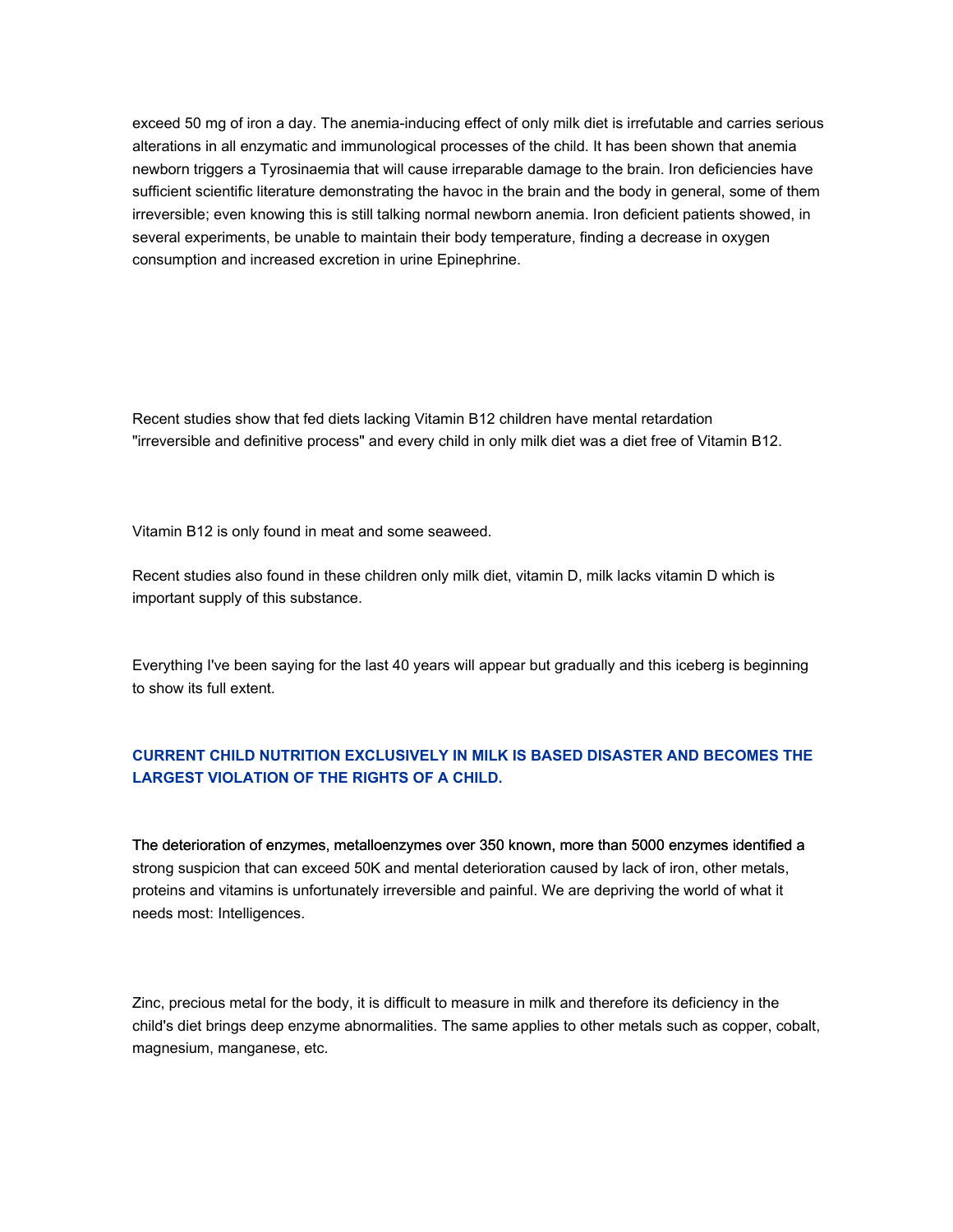#### **BREAST MILK IS POOR IN VITAMINS**

Breast milk in 100 ml contains 152 units of vitamin A, l mg of vitamin C, contains or does in impossible amounts measuring vitamin E, leading the child to be unprotected from the harmful action of free radicals oxygen, exposing the child to the dangers of severe cellular alterations and further oxidation of low density lipoproteins which, when oxidized by vitamin E deficiency, become fagocitable matter by macrophages that are converted by this, and these foam cells to infiltrate the arterial wall, initiate a plate arteriosclerosis. In autopsies performed on American soldiers killed in the Vietnam War, he attracted wide attention advanced arteriosclerosis processes in many of these young people,

In India, a comparative study was conducted with two groups of 16,000 infants each and the only difference was the addition of vitamin A, one of them. The group that received vitamin A showed a very low incidence of respiratory diseases.

The other vitamins, are also scarce in breast milk and do not meet the daily requirements of the newborn.

The B vitamins are in amounts ranging between 4 and 44 thousandths of milligrams. Vitamin D can not be quantified.

#### **BREAST MILK IS POOR defense against diseases**

Crompton and Neshum, doctors found that of the four major manifestations of malnutrition, the most important is the protein-energy, probably becoming the most serious problem of world health. Ensure that each year more than half a million children lose their sight due to lack of vitamin A, two thirds of them die within a few weeks, and six or seven million suffer moderate forms of vitamin A deficiency (\* 2)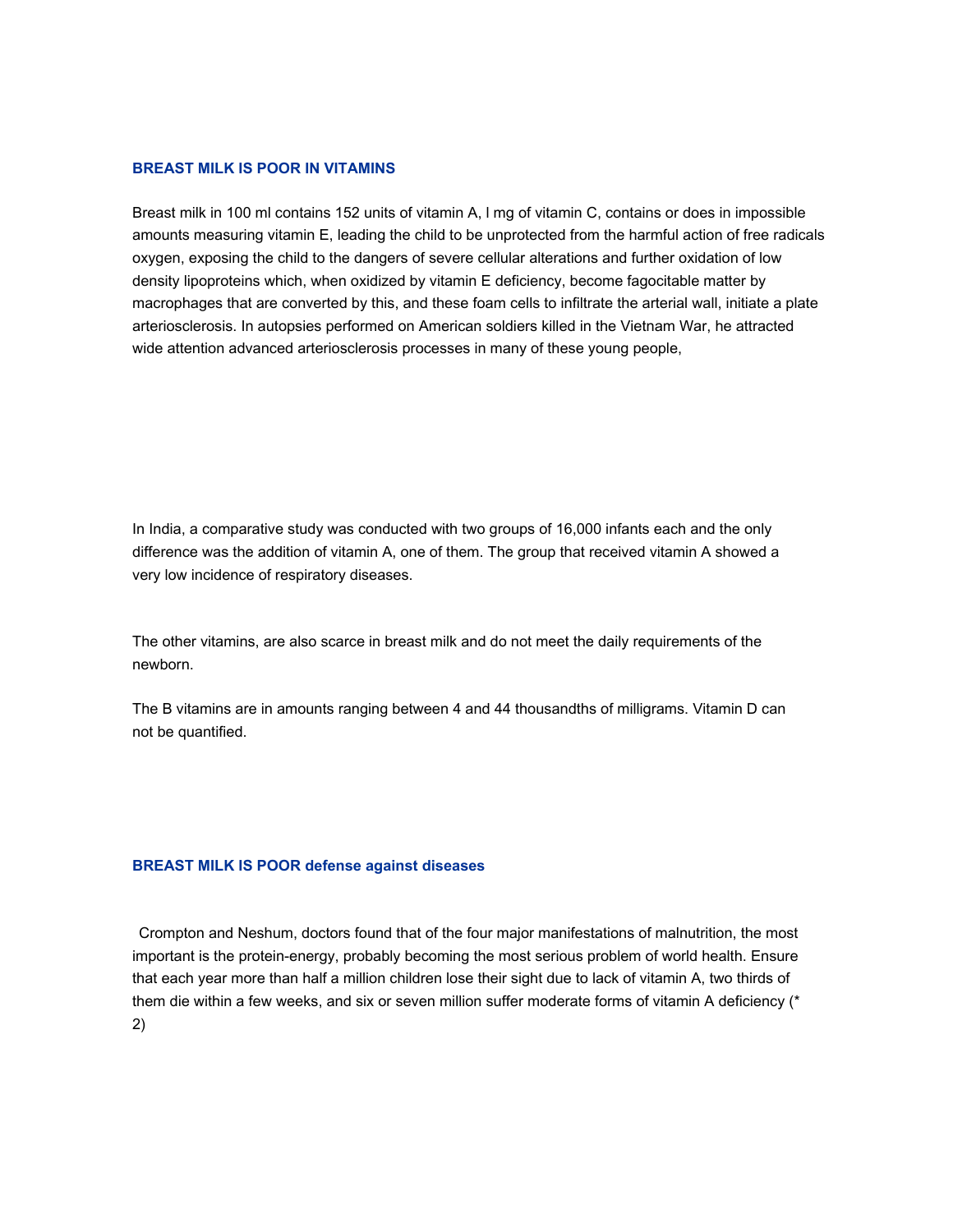(\* 2) Crompton, David WT, Netsheim, MCSI insidious partner of malnutrition.

Global Health: disseminator of WHO. (1984), p.18.

#### **Breastmilk is one of the ways of AIDS transmission**

Another important problem is that of nutritional anemia, related to iron deficiency and finally iodine deficiency, which has become an important type of malnutrition.

In practice, malnourished individuals can not be classified as strict categories, as they often suffer at one time several of the mentioned diseases, whose origin can be determined by multiple factors, which make the most complex and intractable problem.

Alaska was anemic children who resisted evil and were almost always fatal cases of meningitis, contrary to what was seen in non-anemic. Chicago experiments with two groups of approximately thousand children each, one group was supplied with multivitamins and other iron and multivitamins, finding that in the group receiving iron presented a very low incidence of gastrointestinal and respiratory diseases.

The development and renovation of the intestinal mucosa and their functions infectious barrier to prevent bacterial translocation depend on a high percentage of the number of nucleosides and nucleotides existing in the body which in turn depend on good nutrition and provision of basic proteins of amino acids.

We know that the average life of a white blood cell, a macrophage, etc., is less than 12 hours and this again leads to good nutrition and adequate supply of protein-based amino acids to renew their defense and immune system 2 times up to date.

All these deficiencies in protein, vitamins and minerals produces alterations, disruptions and impaired many metabolic processes in the newborn, and especially the brain will suffer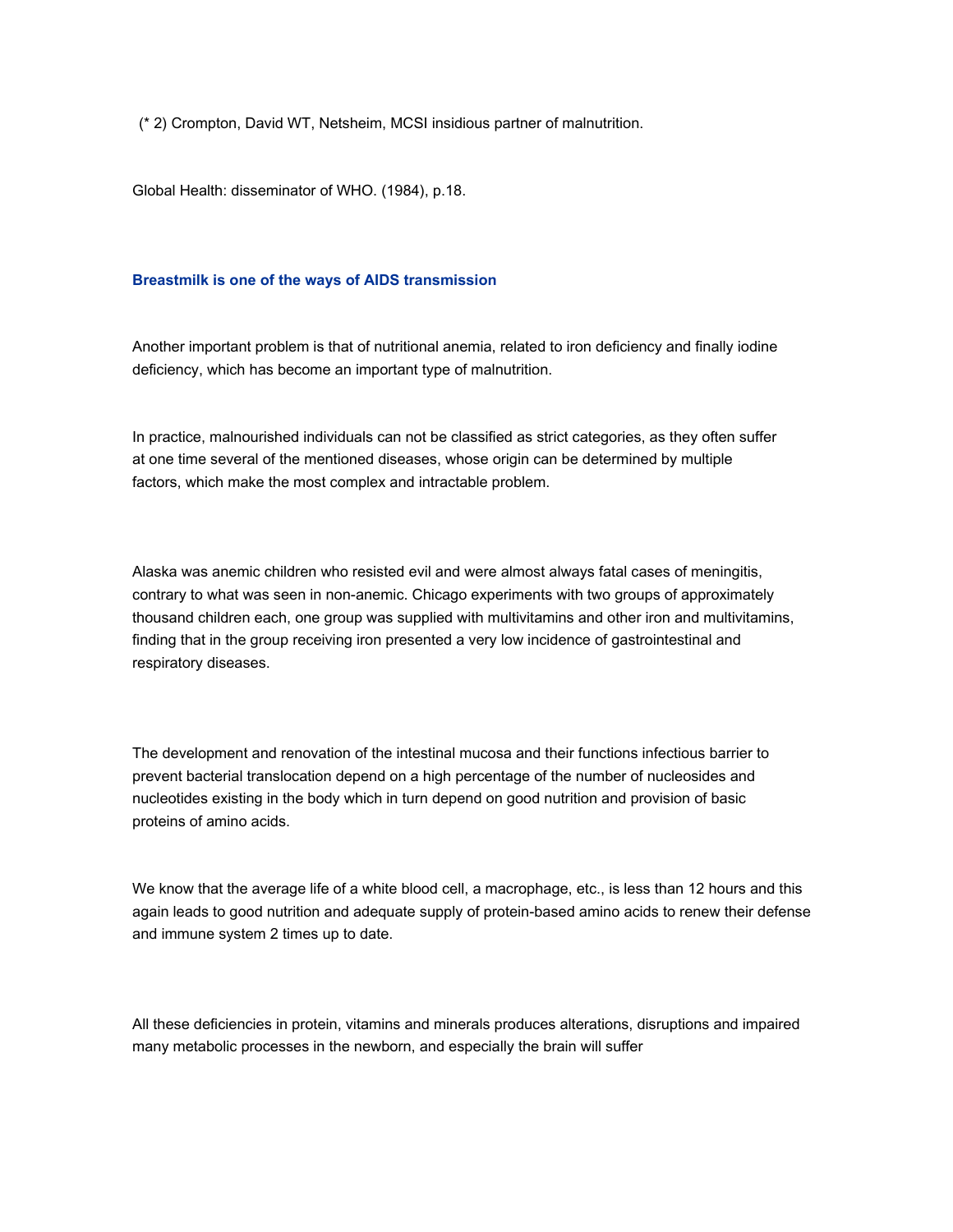irreversible and irreparable changes and disorders that result in low intellectual index.

As we see, one only milk diet becomes a mistake that grows if we talk about people with limited economic resources are the majority and they buy milk from expensive jar, which in its eagerness to make them pay, end up giving almost only water in the bottle, with the fatal consequences of malnutrition and delayed brain development is irreversible and irreparable.

Dr. Nevin Scrimshaw, in his article in Scientific American, makes a detailed scientific analysis of what iron deficiency in the brain. Corroborating data in multiple articles from the world's leading medical journals and renowned research centers of major American universities, as John Hopkings, Harvard, Cleveland Clinic, University of California, etc.

Breaking these ancient paradigms is not easy, it never has been. Let us remember Galileo and his discovery of the Earth's rotation around the sun, Albert Einstein and his theory of relativity and a thousand more cases that would be impossible to list, but we must insist and in our case, when the intelligence of the future is in our hands. We can not ignore that if today we have thousands of complicated problems caused by the lack of intelligence in just over 30 years will be much worse when we complete 2025 8 000 500 million people.

It is urgent to correct these practices in infant feeding. The chemical composition of breast milk is far to meet the needs or requirements of a newborn. The nutrient content that goes through the umbilical cord is rich and we should try to maintain the nutritional value, once the child has left the womb.

Complementary Diet institute would stop this ruthless slaughter brain.

The brain injury perimeter children complementary diet has an amazing growth. I receive daily reports from all cities in Colombia and abroad. All show this increase, girl 20 days with 2 cms growth. Twin City Dallas (USA) with 6.5 cms in the first 3 months and the grandson of two of the most important Colombian doctors like Dr.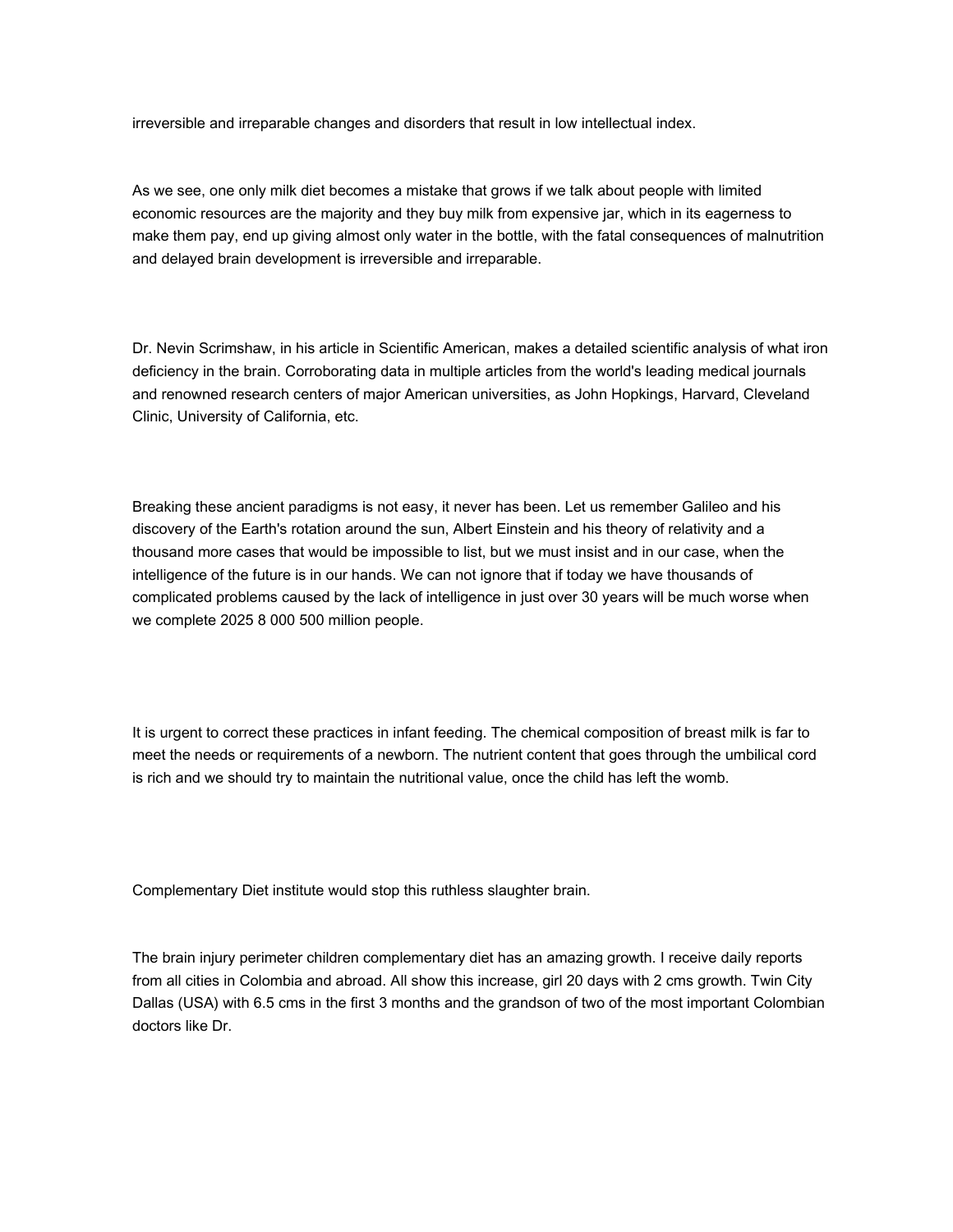Carlos Uribe MD orthopedic surgeon and Dr. Alvaro Rodriguez MD Ophthalmologist, whose perimeter grew 7.5 cms in the first 4 months.

Many of these children have commanded scans in cities across the country for its cranial growth and have been reported as normal.

This is another reason why I insist that intelligence is not inherited, it is done in the first 6 months of life and not made with milk.

The granddaughter of a prestigious medical Quindio was unjustly subjected to a single milk diet and the growth of brain injury perimeter was 1 cm. in the first 6 months.

# **NEW DIET**

In nature there are thousands of things that are like gifts from God and should not be omitted from feeding a newborn child.

Complementary Diet is for better growth and development of the newborn, include products (vegetables, cereals, legumes, tubers, meat and egg)

Children from birth have the ability to digest and absorb all food, as evidenced by all tables in growth and development and the very low rate of mortality, morbidity and malnutrition of children who have participated in the program.

Children on this diet toddlers between 7 and 9 months as have more than children milk diet only start walking at 12 to 14 months physical development. In addition, children on this diet grow 6 to 8 cm per month and there are cases reported of growth of 16 cm in the first two months. They do not have problems of obesity; also obtained a higher intellectual development than those treated only with milk, we can check with their school performance, social behavior and this is interesting is said:

### **"We are all born equal with DIET STARTS THE DIFFERENCE".**

Complementary Diet newborn depends on several factors ranging from the nutritional value and variety of foods, such as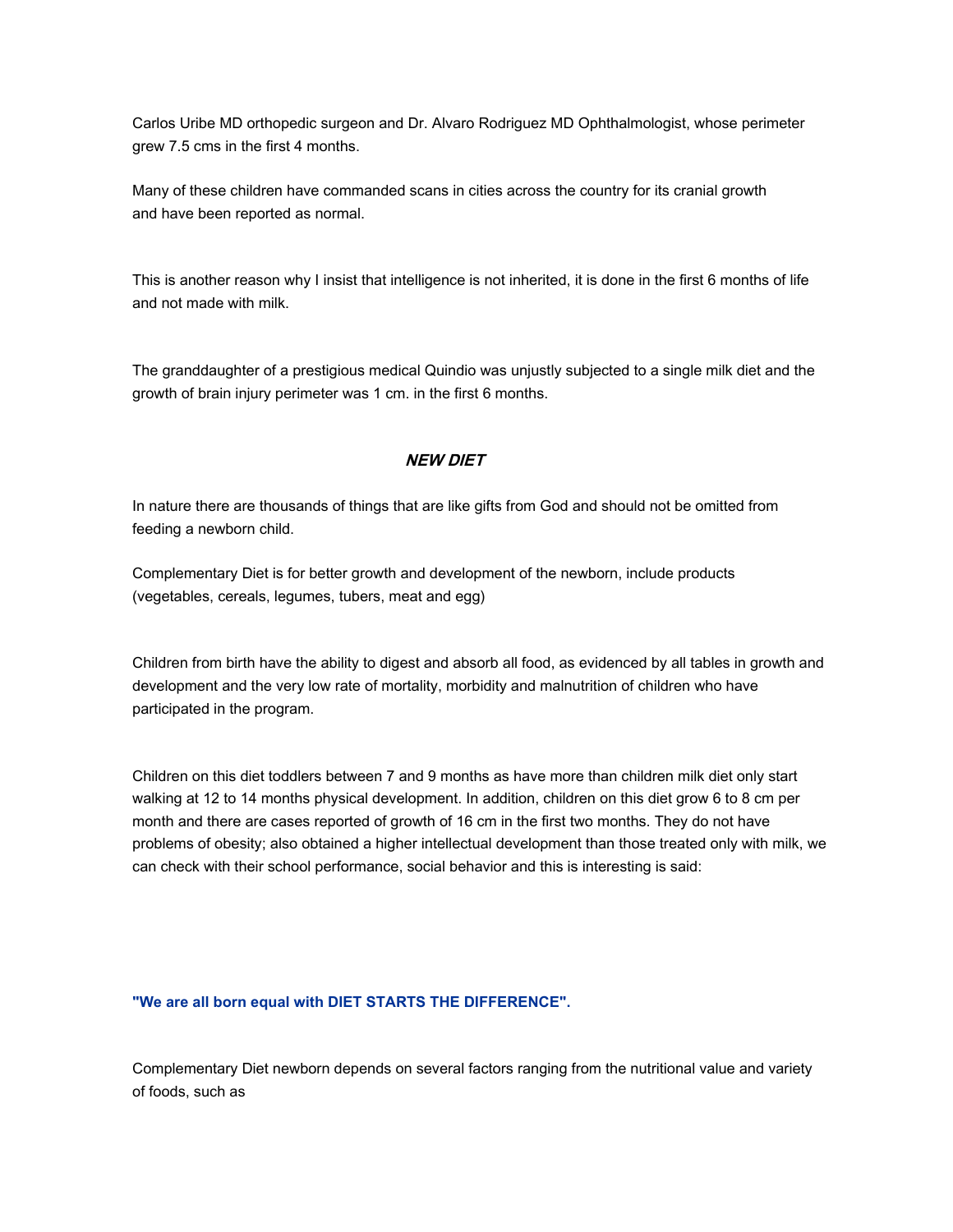Also the preparation, hygiene and motivation of the mother or person in charge of the child.

The diet is very economical as baby foods are prepared with products of the region, favoring the family economy.

In preparing food for infants, it is recommended to avoid animal fats, refined sugar and salt, as these practices continued over a lifetime, can lead to various disorders (cardiomyopathies) hypertension, obesity and possibly some cancers. They are currently several thousand fed supplementary diet (more than 3,000,000) worldwide children, some did not receive milk, which show an enviable than their chronological age physical and intellectual development in accordance with the tables UNICEF.

## **BREAST MILK**

Chemical analysis of breast milk shows that its composition is 100 cc of milk:

| <b>WATER</b>       | 90,0%      |
|--------------------|------------|
| <b>GREASE</b>      | 3,8grms%   |
| <b>PROTEIN</b>     | 1.5 gms% * |
| VITAMIN C 1.0mg%   |            |
| VITAMIN 152        | UNITS%     |
| <b>FIBER</b>       | O (ZERO)   |
| <b>IRON</b>        | $0.01$ mg% |
| VITAMIN E 0 (ZERO) |            |
| VITAMIN D 0 (ZERO) |            |
| MANGANESE 0 (ZĒRO) |            |

**\*** only 0.7% of these are comparable, the rest are immunoglobulins and lactoferrin.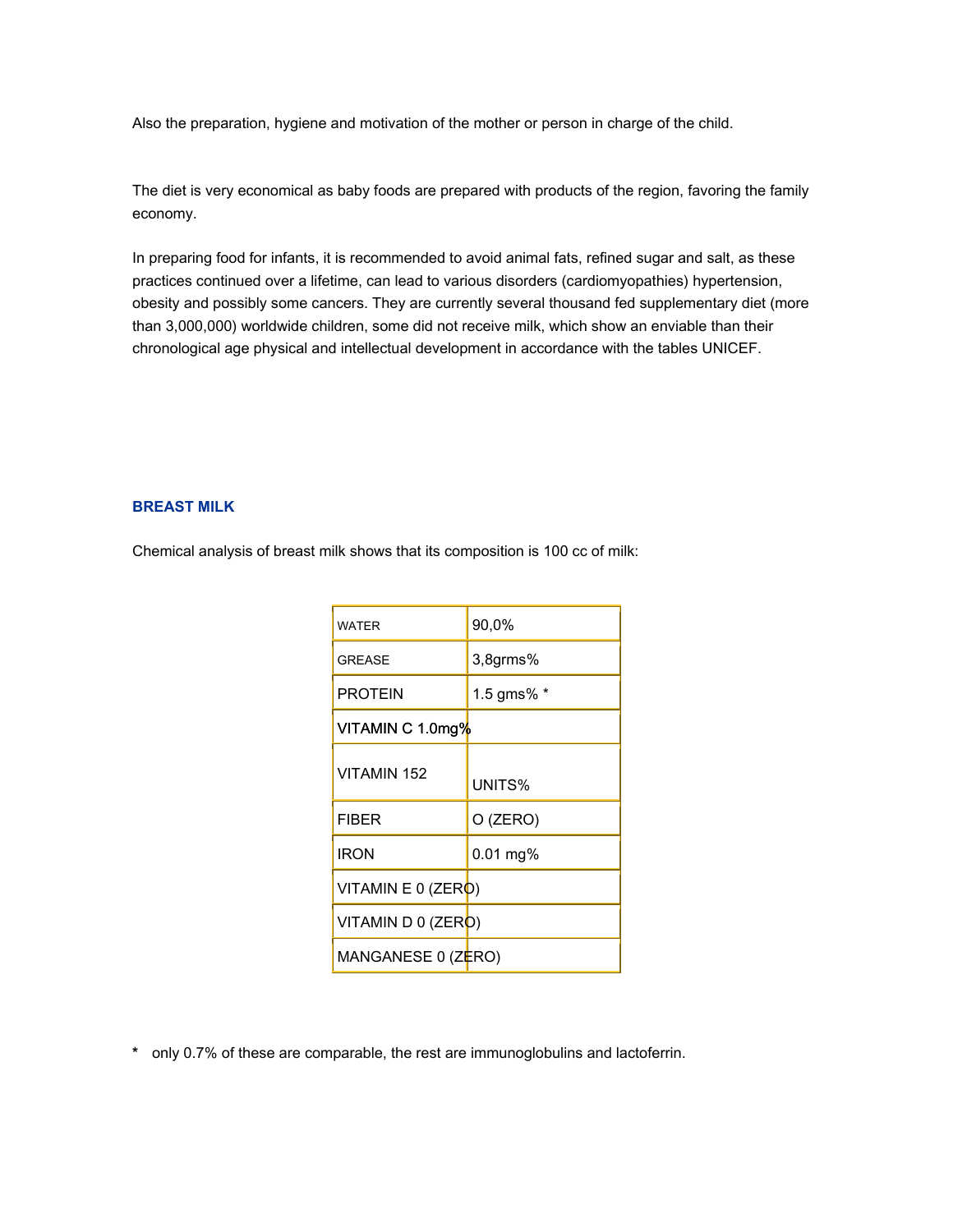B complex components are between 4 and 44 thousandths of a milligram. We can not forget that the daily requirement of vitamins, minerals and proteins baby proportionally double and even triple the adult, since the child has to replace and form new tissue for growth.

Breast milk is a good food for the infant, but it is not a complete food as it lacks or has low amounts of some nutrients needed for the formation of the child as iron, vitamin

C, fibers and others. Breast milk is usually scarce and are many mothers who can not breastfeed their children for lack of it, to be taking drugs for mastitis processes, etc.

# **Your child is entitled to be smart; Please do not destroy your brain with inadequate milk diet only.**

Breast milk is deficient in vitamin C which results in multiple metabolic disorders, fenders, iron absorption and this enzyme disorders and anemia which result in elevated tyrosine, as is shown, causes irreversible injury brain.

Breastfeeding can be a route of contamination for the baby because usually the nipples are never properly washed before feeding the baby. Thus we see how the buses, trains, social gatherings and even street children are breastfed without resorting to any treatment of teat cleaning in addition to normal skin bacterial population can be in contact with not very hygienic clothes.

Iron, vital element in the human body, is unusually important in the body of the newborn. In addition to its presence in red blood cells, it appears as the absolute leader in countless enzymatic processes of all kinds, in processes not yet well identified transfer oxygen to the muscle and tissues and defense mechanisms. Myeloperoxidase without which the white blood cell can not create free radicals of oxygen for bactericidal action. Thus, this wonderful element (iron and proteins) have to be administered to newborn if we preserve and stimulate entire immune system, physical development

and, above all, mental.

**We must eliminate forever these paradigms that speak of a "endless reserves of iron, normal cramps and anemia normal newborn"**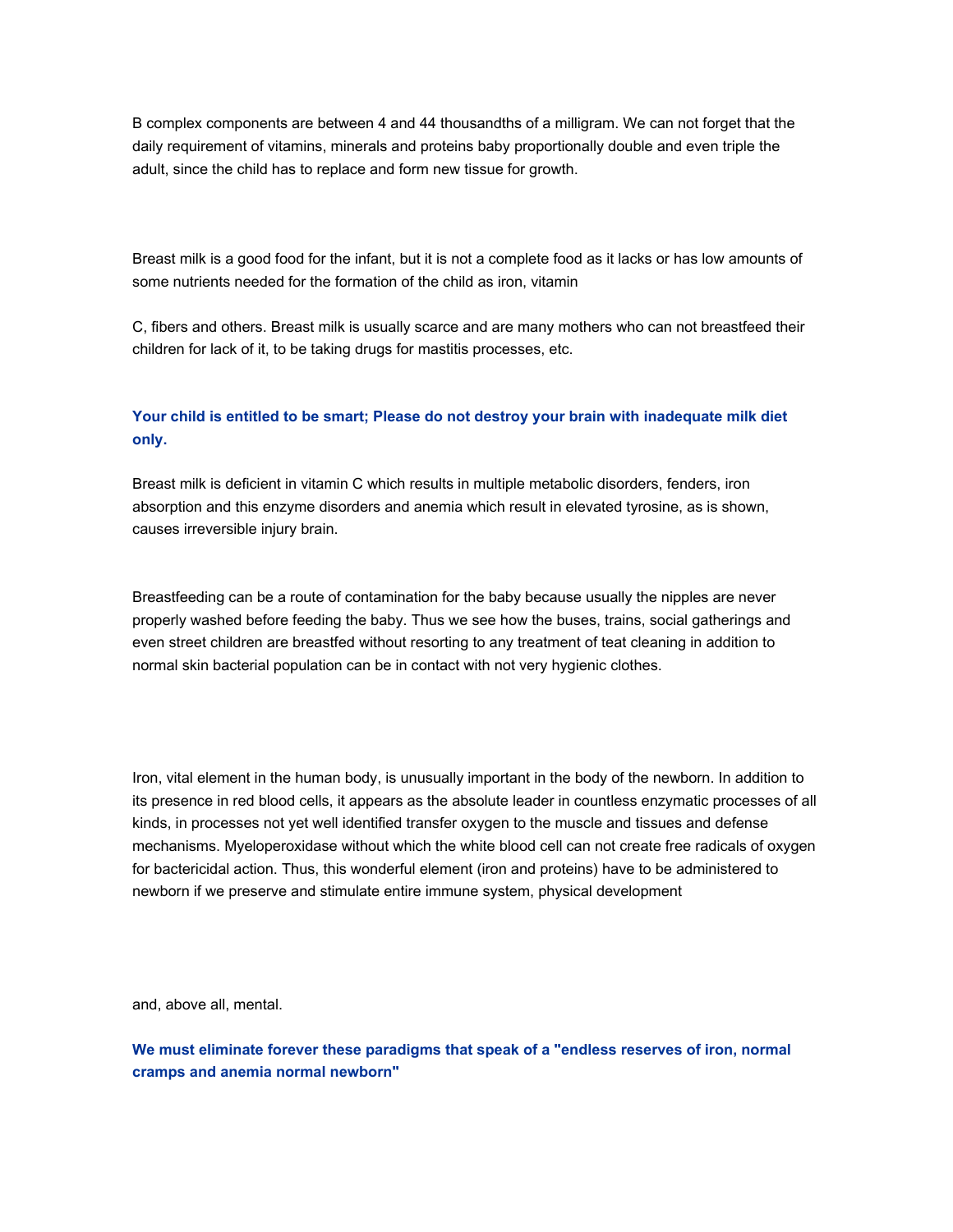### **Benefits of breast milk:**

- 1) It is easy to provide the child;
- 2) Provides the child protection against some diseases;
- 3) It is cheaper: no need for bottles or baby bottles;

4) Satisfy emotionally, as reported breastfeeding to mother and child a sense of skin to skin contact, establishing a mutually satisfactory relationship.

### **Breast milk production:**

To have a good level of milk production, there must be a constant stimulus in the chest either by sucking baby or manual removal. Deposits milk or lactíferos are below the areola and the mother should compress these lactíferos deposits.

#### **Manual removal of breast milk:**

Placing the hand in the chest moving side to side by an interval of 3 to 5 minutes; then switch hands and repeat the same operation on the other breast. After completion, be a small circular massage, hand sliding chest.

#### When production is abundant milked recommended:

- 1) To keep milk and feeding it to baby when the mother must leave.
- 2) To avoid chest congestion.
- 3) To prevent the milk from running, because it is somewhat uncomfortable.
- 4) For use in the dilution liquid.

We can not forget that a very large percentage of the population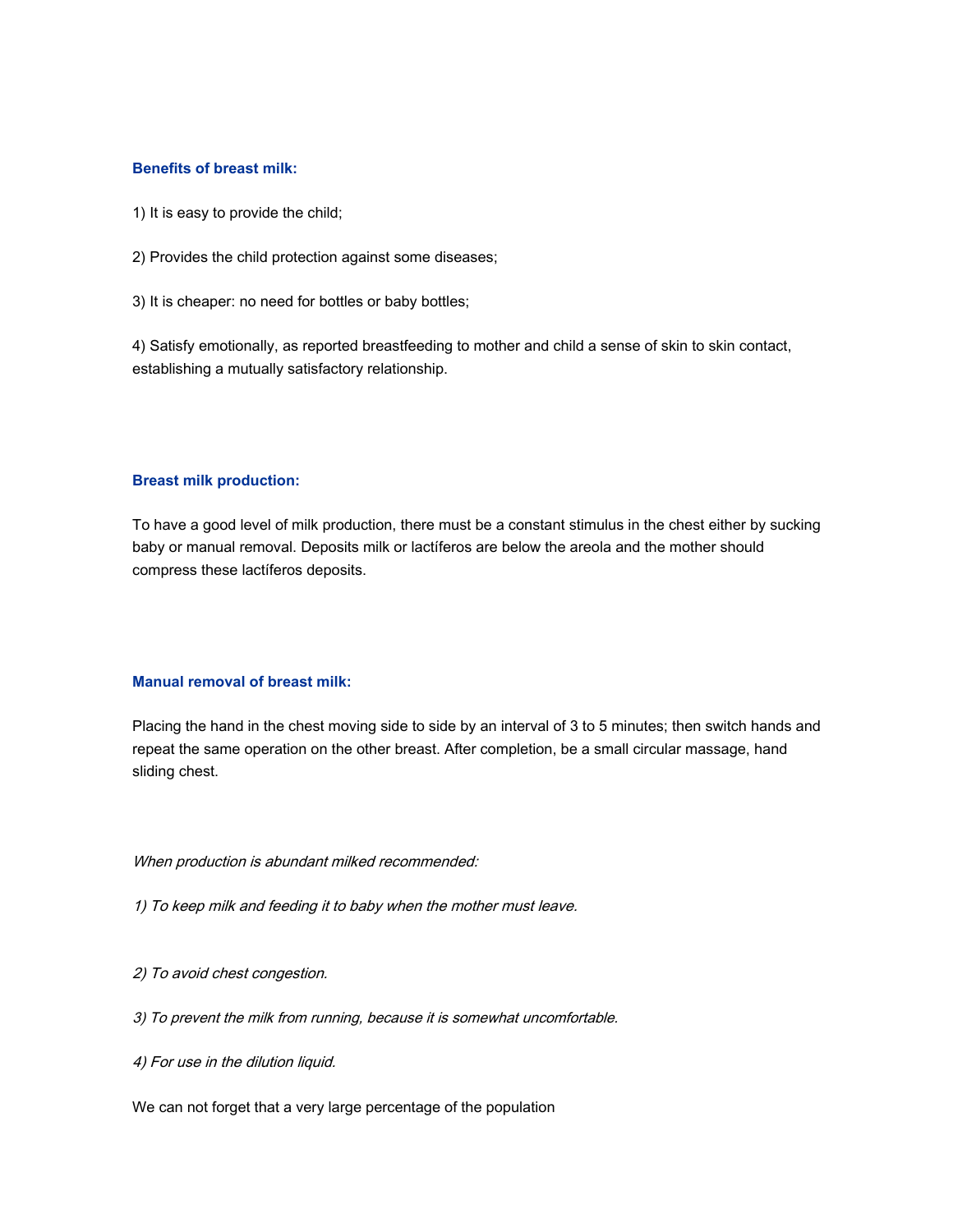Third has extremely high degrees of malnutrition. We also see some mothers too young to very bad nutritional habits and some of them terribly malnourished which will aggravate the quantity and quality of breast milk.

### **Cow's milk:**

In top medical journals in the world, Scientiflc American, Science, The New England Journal of Medicine, etc., have published articles where the ratio of consumption of cow's milk and the incidence of childhood diabetes is demonstrated. It was found that the albumin cow's milk triggers the formation of antibodies against it and biochemical similarity to P 69 protein beta cells of the Islets of Langerhans are destroyed presenting these obviously childhood diabetes. The picture shows a high incidence where milk consumption is high as in Finland, Norway, USA, Canada, Sweden and very low in Japan and Korea where consumption of cow's milk is minimal.

Cow's milk is composed of:

More than 90% is water

High fat 3.8%

Poor 3% protein content:

No fiber;

Paupérrimo iron content 10 mil milligram;

Poor content in various essential vitamins and minerals for normal growth and physical and mental development of the newborn.

In Japan, where people no longer fits, let alone cows, and cow's milk consumption is very low, the incidence of childhood diabetes is very low.

Cow's milk should be eliminated from the diet of newborn and human beings in general, for the multitude of all kinds of problems associated with their administration. It is worth noting the valuable concept of Dr. Frank Oski, (QED) Head of the Department of Pediatrics at Johns Hopkins University, which definitely disqualifies milk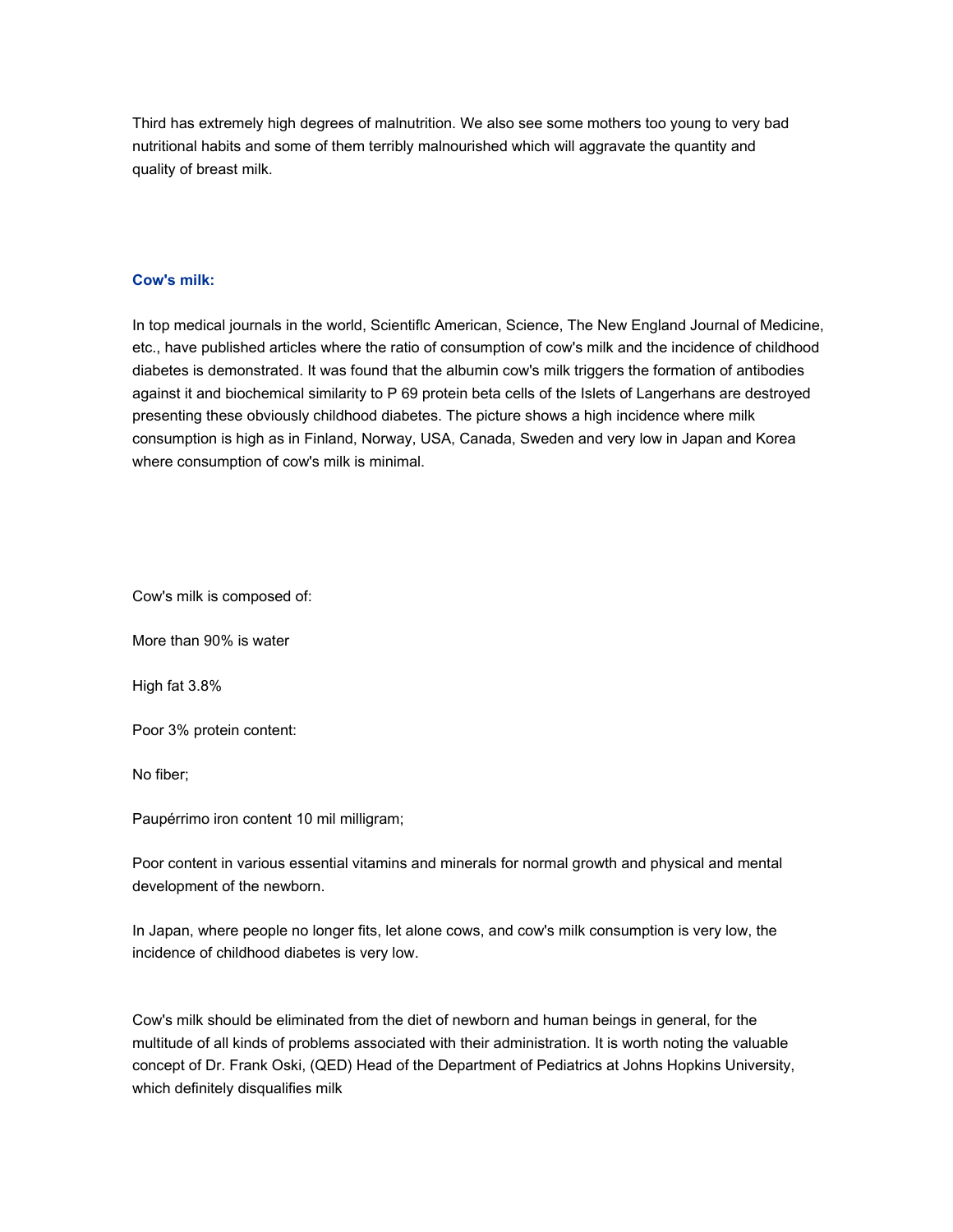cow, powder or liquid as a toxic calling for the newborn.

In a world symposium held in Sao Paulo last year it concluded that more than 80% of children allergic problems are due to the ingestion of milk.

Cow's milk studies we are doing in Calarca Mercy Hospital, is showing us how strong the association of bronchopulmonary disease with the consumption of cow's milk. Which it does not occur in children Complementary Diet.

Ingestion of cow's milk or its derivatives in nursing mothers triggers bronchopulmonary processes, cramps and other pathologies associated with milk consumption in the newborn, so should be excluded dairy intake in lactating mothers.

Multiple studies have shown thickening and increased adhesiveness of all body secretions bronchial especially in children who consume cow's milk, facilitating the development of bronchopulmonary infections.

asthma or bronchopulmonary chronic or genetic-enzymatic origin (Mucovisidosis or fibrocystic disease of the pancreas) aggravate their clinical symptoms with ingestion of cow's milk making it very difficult to treat and increased too the economic costs and above all human diseases children.

Due to the richness in saturated fat, cow's milk is presented as one of the main causes of arterio-sclerosis in humans.

The United States is the country with the highest rate of world consumption of cow's milk per capita in its many forms: Pasteurized milk, buttermilk, yogurt, cheeses, cakes, desserts, ice cream etc.

Studies by ARMED Forces Institute of Pathology in Washington DC in autopsies on dead soldiers in Korea and Vietnam showed a too widespread and severe injuries atheromatosas for which there was no apparent explanation. Today we know that these injuries can be attributed to the extremely high consumption of dairy products.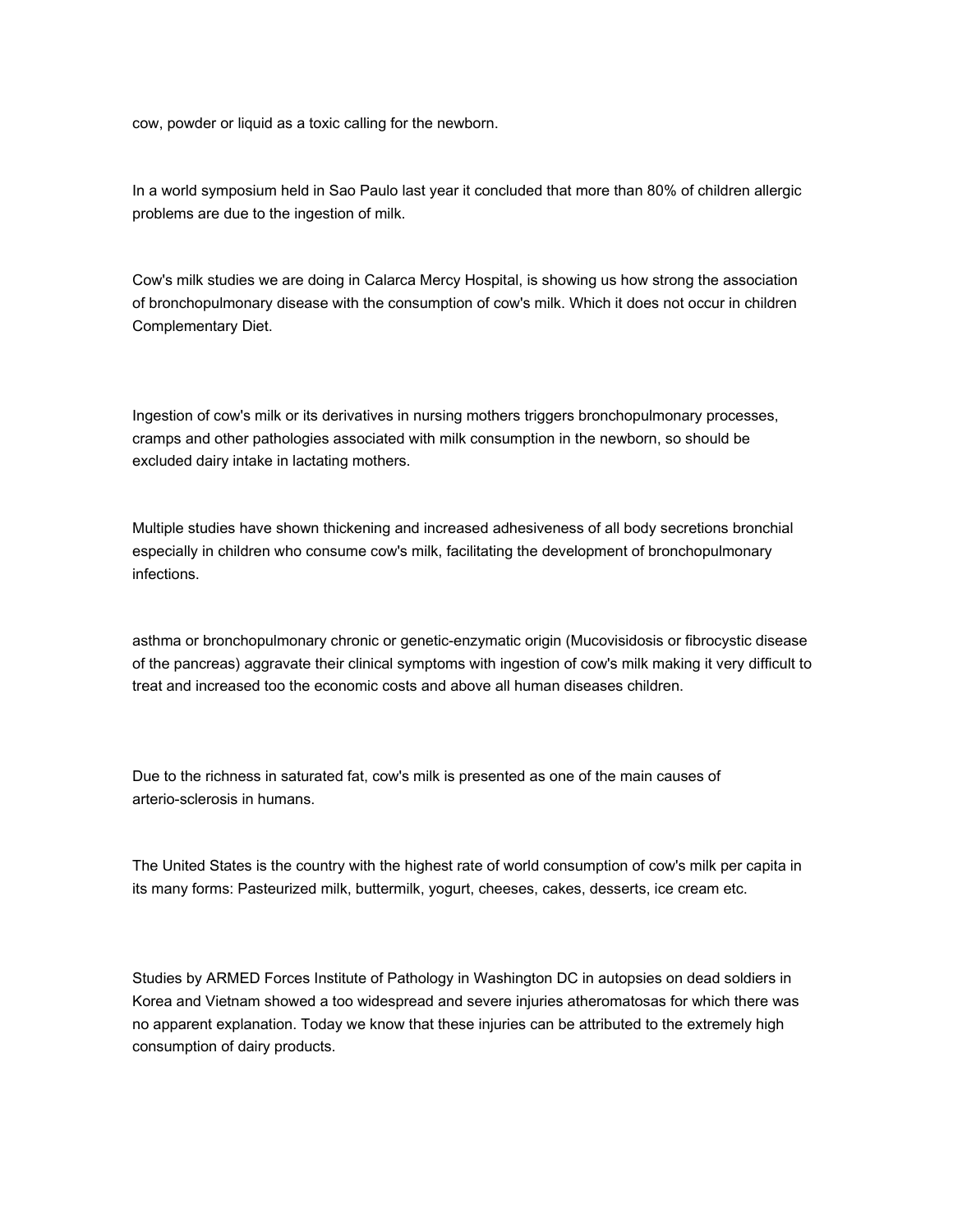Another study by a major American University in autopsies on children between zero and five atheromatosas showed the presence of plaques in the aorta and the coronary as early as six months of age ages arteries.

In The United States presented around one million five hundred thousand heart attacks annually of which about five hundred thousand others die and undergo medical and surgical treatments with extremely high human and economic costs (Trillions of dollars annually)

In addition to other problems triggered by the consumption of cow's milk in children as are diabetes, bronchopulmonary diseases, allergies, arteriosclerosis, intolerances, anemia, reflux, etc. We must conclude that this product cow's milk, definitely not for human consumption and never as the only food for a newborn.

#### **Soymilk**

Soybeans, native to Asia, is one of the richest food in nature. Soy milk emerges as one of the best complements or substitutes for breast milk. Its rich in iron, protein and other nutrients makes it indispensable in the list of Complementary diet foods. This has demonstrated the intellectual development of people born in Japan, where soy is part of their normal diet. Although for many years was given little importance now it knows which is the largest source of protein materials fats, vitamins and minerals, to the point that has been thought of her as the solution to malnutrition in the world.

Cost, compared to other foods, is quite low. It can advantageously replace meat and milk. Reasons enough to appear as a substitute for cow's milk for the newborn and often in our daily menu.

The amount of protein contained in soybeans compared to other foods of daily consumption can be seen in the following table:

**PROTEIN FOOD**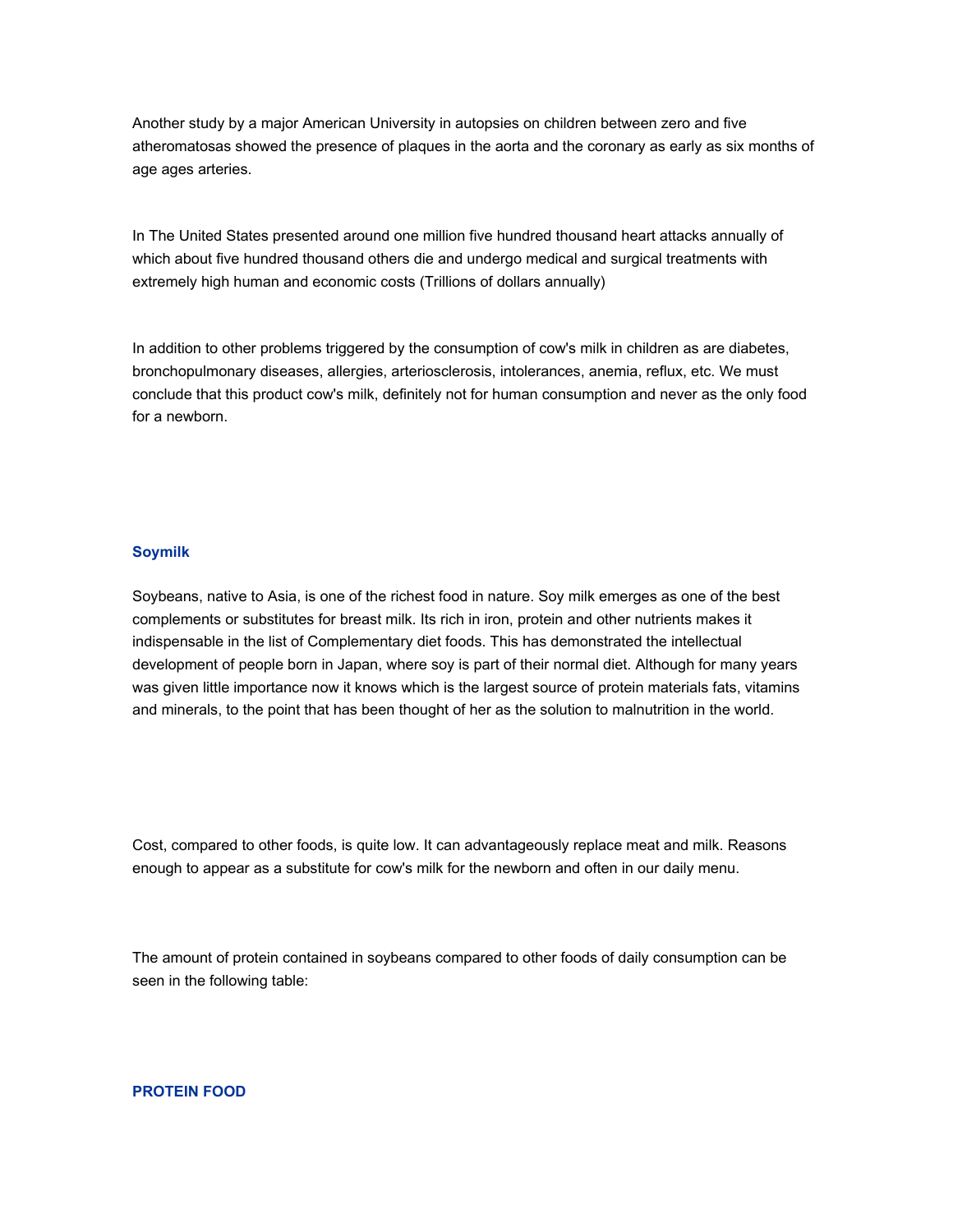Soya 35.41% 25.19% peanuts Dry pulses 18-24% Cereal 10-13% Fresh cheese 15-19% Eggs 17% Milk 3.5% 14.21% meat

Soybeans also contains Mineral salts as important as iron, phosphorus, copper, sodium, potassium and magnesium. Soybean oil is of excellent quality for its rich in lecithin and other fatty acids. The vitamin content of the beans is surprising, especially in vitamins B and E. A smaller percentage provides us vitamins A and

D.

The culinary versatility of soy is amazing because you can easily prepare bread, cheese, soups, raw salads or cooked, buttermilk, yogurt, arepas, cakes, sauces, egg substitutes, meat and milk. The latter allows the flavor to be varied when bananas, oats, guava, honey or brown sugar is added.

# **HOW COME Soymilk**

## **Ingredients:**

1 pound of soy

7 water bottles

## **Process:**

Put in enough water per pound of soybeans, for twelve hours minimum.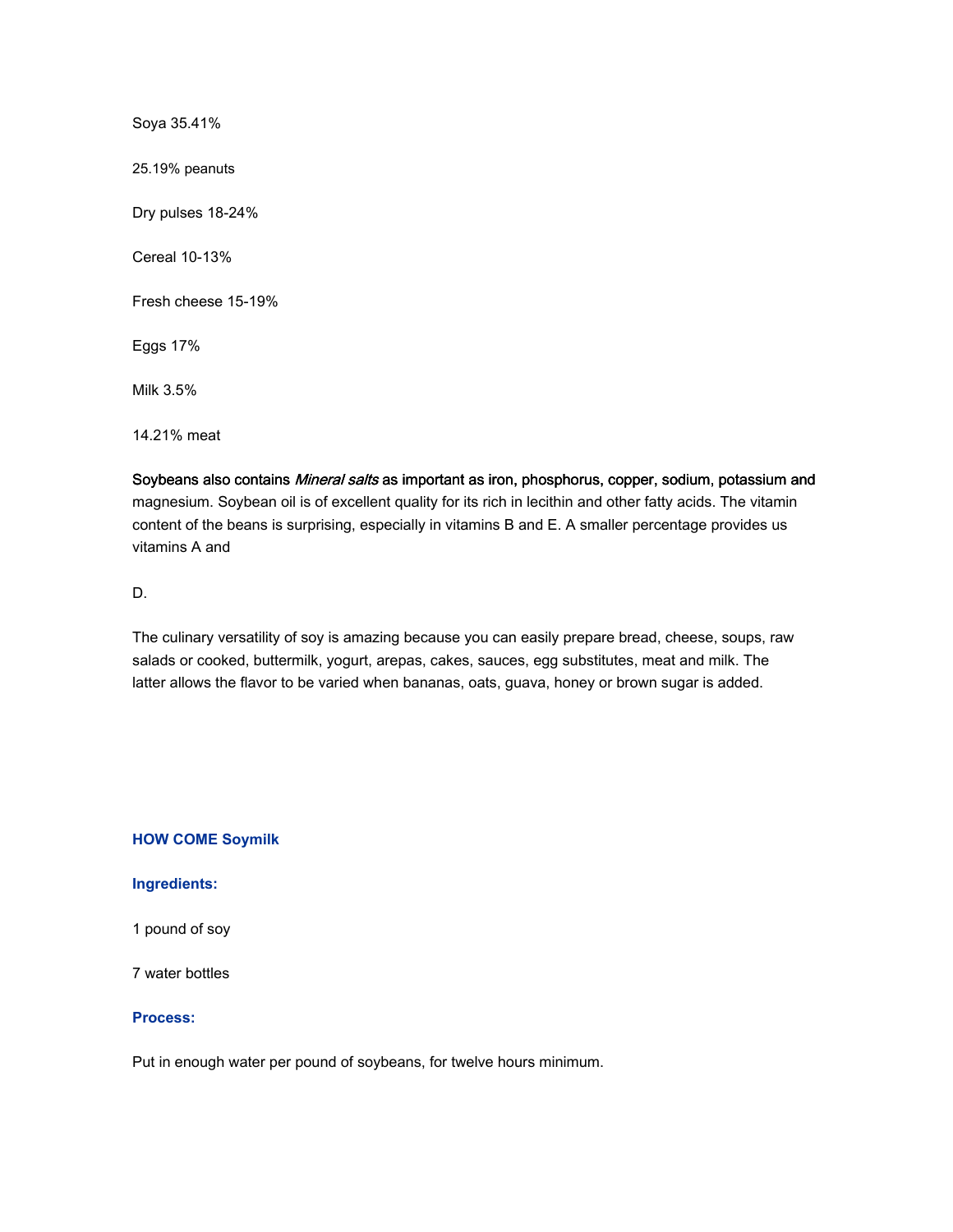Remove the husks, soybeans rubbing his hands and add enough so that they float and can easily draw water.

Pour boiling water over soy, leaving it for 5 to 10 minutes. (This is called "blanching soy") and is performed to inactivate an enzyme that is what gives the flavor of paint, flamboyant taste.

Boat water blanching and wash the beans several times until you have completely disappeared characteristic odor.

Muela soybean finally at the mill.

Add to the resulting water bottles mass 7, listed above, mix and blend at high speed.

Strain mixture through a bag or sack of liencillo squeezing to remove all possible liquid. (The remaining bran fiber or save it for other preparations arepas, cakes, cookies, etc.)

Cook the liquid soy over low heat, stirring with a wooden spoon for about 30 minutes counted from the moment it begins to boil, being careful not to spill (be careful not to cover the container where you cook the milk to to achieve a perfect evaporation). To complete the extraction procedure extravagant bean taste, it is recommended that during the boiling process a piece of charcoal previously cleaned and wrapped in a bag sheers.

After cooking and relaxed once the milk container, preferably glass container, tightly capped and place in cooling.

This milk can be kept 16 hours at temperatures between 26 and 30 degrees and several days if refrigerated.

#### **MANI MILK**

### **Second feeding option for newborn**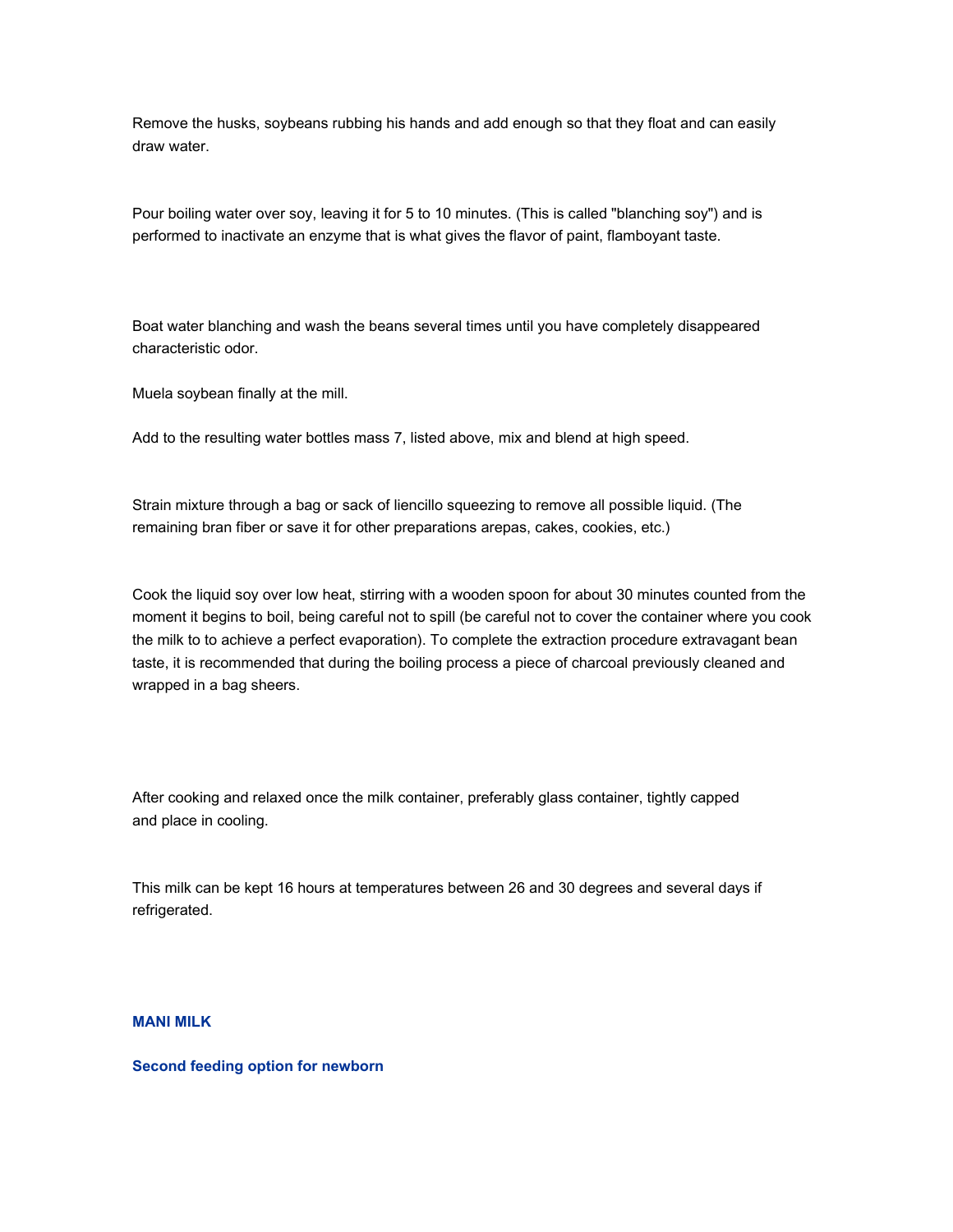Peanuts is a plant of American origin that is of extraordinary value as food. It is rich in proteins, fats, minerals such as iron, phosphorus, calcium and vitamin B, carotene or provitamin

TO.

Peanuts unroasted can be used in the kitchen, replacing the usual legumes: beans, chickpeas, lentils, peas, beans, etc., and can be used in the same way as these.

Peanut flour is one of the effective and inexpensive weapons that have nutritionists to combat malnutrition.

The complete peanut protein value of wheat, thus preparing the "bread perfect food", made with a mixture of 25% of peanut flour and 75% wheat flour is recommended.

Peanut milk can be a great supplement or substitute for cow's milk and breast milk feeding children and adults.

### **How peanut milk is made**

- Ingredients (\* 2)
- 1 cup peanuts
- 1 liter of water

Sweet to taste

### **preparation:**

In a heavy-bottomed pan, lightly semidore peanuts until they take yellow. Rub the beans between your hands and remove the husks.

Blend peanuts using 1 liter of water and strain for a bag of porous cloth to remove all the liquid. The pulp remaining in the bag can be used in various preparations adding it to arepas (corn bread) cakes cookies, breads, etc.

The remaining liquid, give a slight simmer, rebullendo with rocking and being careful not to spill.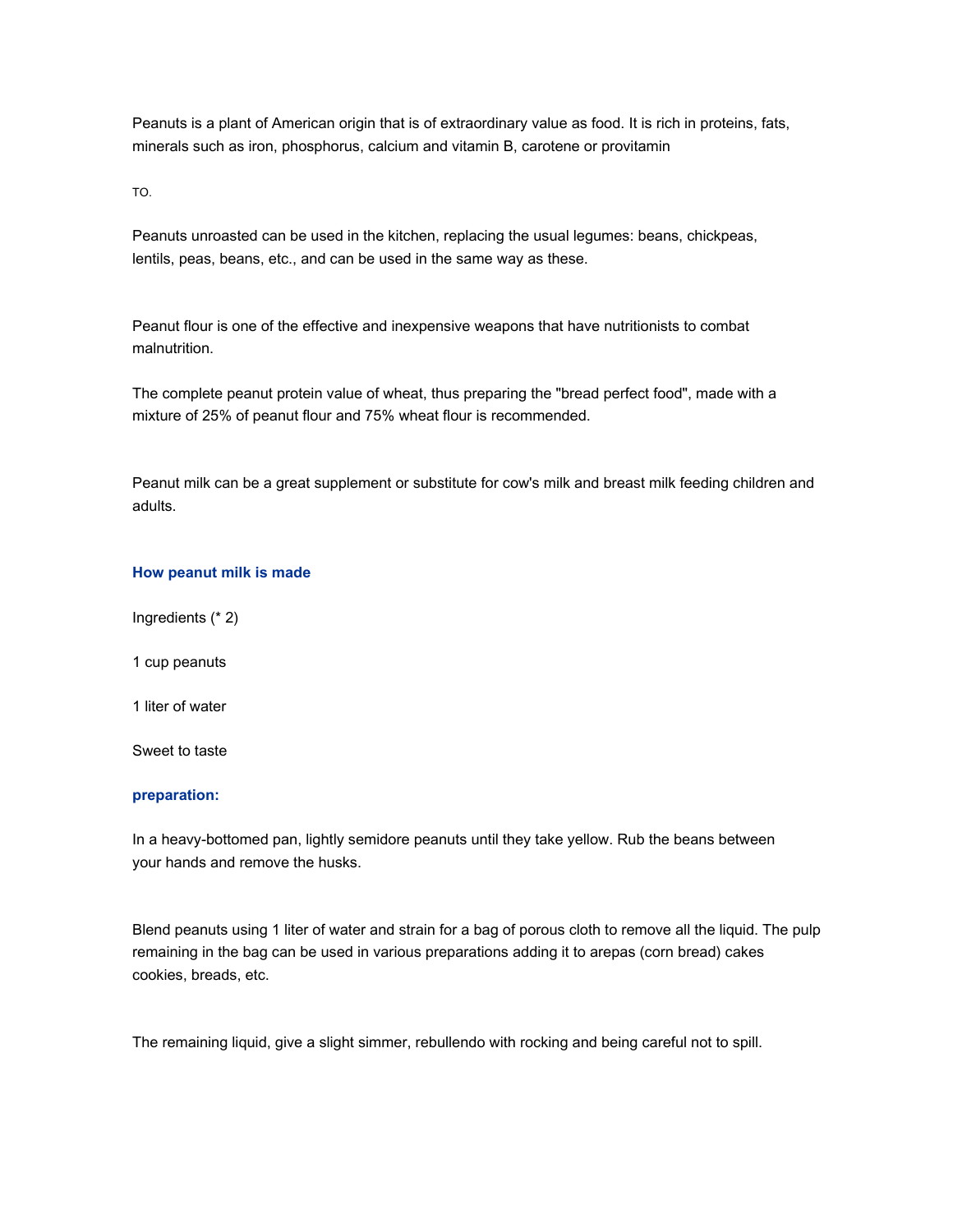This hot weather, or ice and flavored drink is multiple applications in the kitchen. This milk can be used with very good results to supplement the diet of children and weak people.

NOTE: To ensure perfect crushing of peanuts, it is recommended finely grind in the mill and then blending the resulting paste.

This paste can be packaged in glass or plastic container and store for future climate preparations.

Some suggest using barley water for making soy milk or peanuts, instead of pure water.

# **ANALYSIS PROGRAM**

After analyzing the studies on the composition of both breast milk and cow, I came to the conclusion that the only milk diet is not enough for the newborn as it vulnerable to contracting anemia and other deficiencies by the low amount of iron and other nutrients in milk and high demand the child's body and brain development where a nutritional insufficiency can cause irreversible brain damage.

The state of psychomotor development presented by children of the Diet calls attention; you can see that all cases exceed their chronological age, many dramatically. It should also be noted that most children walk between 7 and 9 months.

This program has succeeded in reducing the rate of malnutrition in the group of children aged 0 to 5 years the municipality of Calarca to the enviable figure of 0.05%, which compared with figures from Armenia, Quindio and in Colombia generally they are exceeding 50% and in some places, 80% and 100% make us feel truly proud. In the city of Armenia, of 19,881 consultations, 63.58% of them were for morbidity due to malnutrition.

Complementary Diet arguments against are outlined in a total lack of knowledge and experience. Studies in Calarca Mercy Hospital in collaboration with the School of Medicine John N. Corpas, show that there is no poliglobulia to leave the child stuck his placenta for more than 30 minutes. Cause allergic demonstrations Complementary Diet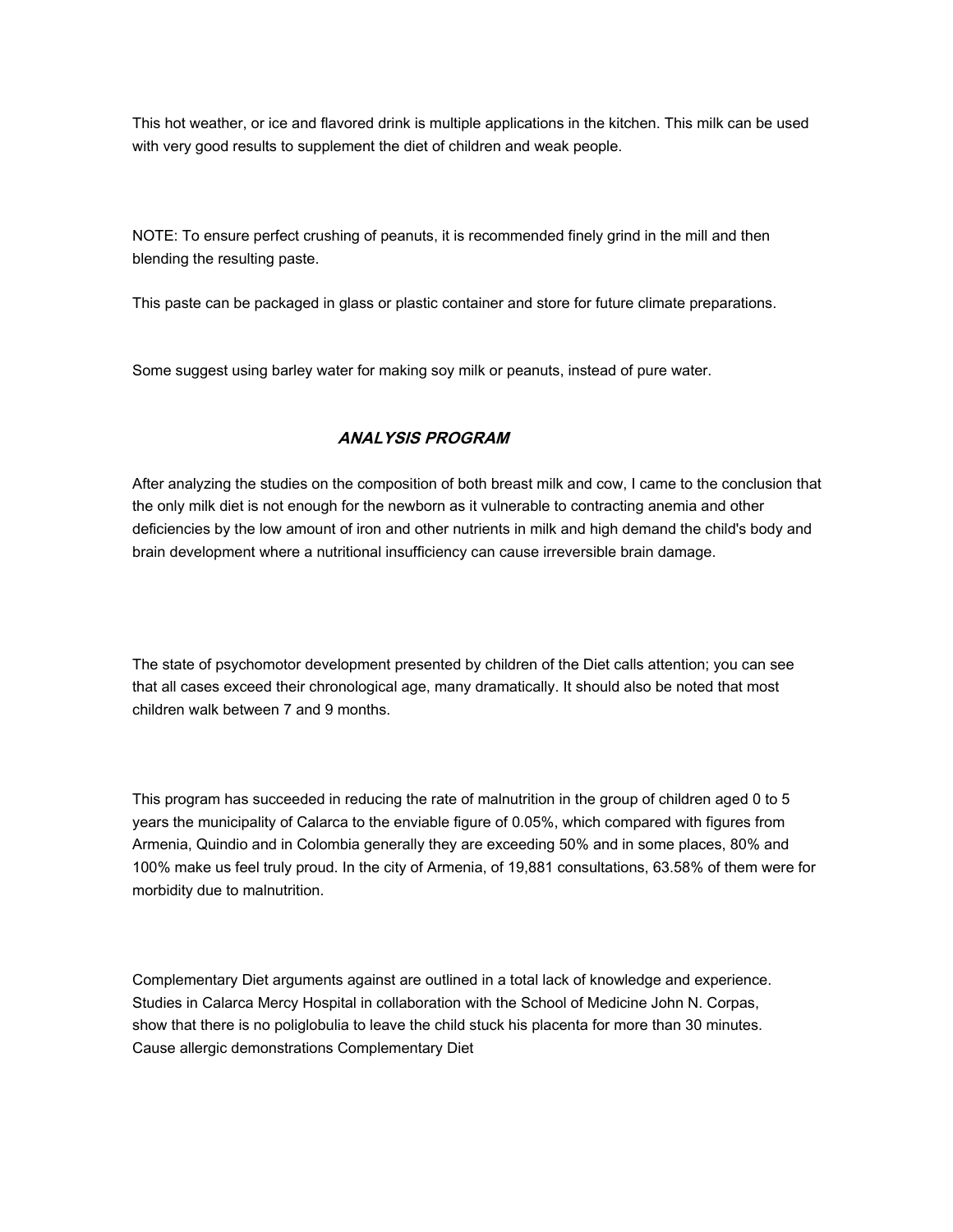Nor they have scientific background and experience of more than thirty-eight years, so he has shown us.

In a global forum on this topic in Brazil, it was concluded that more than 80% of allergies in children are due to ingestion of milk. Another argument is renal immaturity and inability to handle a load of amino acids, forgetting that the blood going through the umbilical cord is rich in all the nutrients needed for the baby and it passes through the kidney almost entirely. This wealth of nutrients is virtually impossible to achieve with any diet. Pathological renal manifestations as a result of the Diet Complementary do not exist.

Not only by tradition but also in theory, it has always been associated malnutrition poverty, but, in practice, that families with much lower income than the minimum wage (about \$ 50 a month) was tested with children with a state excellent health, breastfed (when available) and "Diet Complementary, without resorting to other processed and expensive products.

Theories based on false assumptions have imposed only milk diet in infants with terrible consequences in rates of malnutrition, infant mortality and morbidity and perhaps most serious, determining an intellectual disability of mankind.

On Sunday March 23, 1997 the newspaper SUN ~ SENTINEL Florida USA, published an interesting study done with MRI at the University of Florida revealed irrefutably deterioration, lack of brain development in children malnourished during the first 6 months of life and this damage it is irreparable resulting in a significant decrease in intellectual level and quite possibly in all kinds of alterations and pathological attitudes of human behavior and we must admit that every child subjected to cruel only dairy diet a malnourished.

**Let's give the world an intelligent youth and all this paraphernalia, hate, crime, youth rebellion and abuses disappear.** 

**Let's give the world intelligent men and all this barbarity of war, envy, hatred, destruction, fanaticism, death, militarism and armaments disappear.**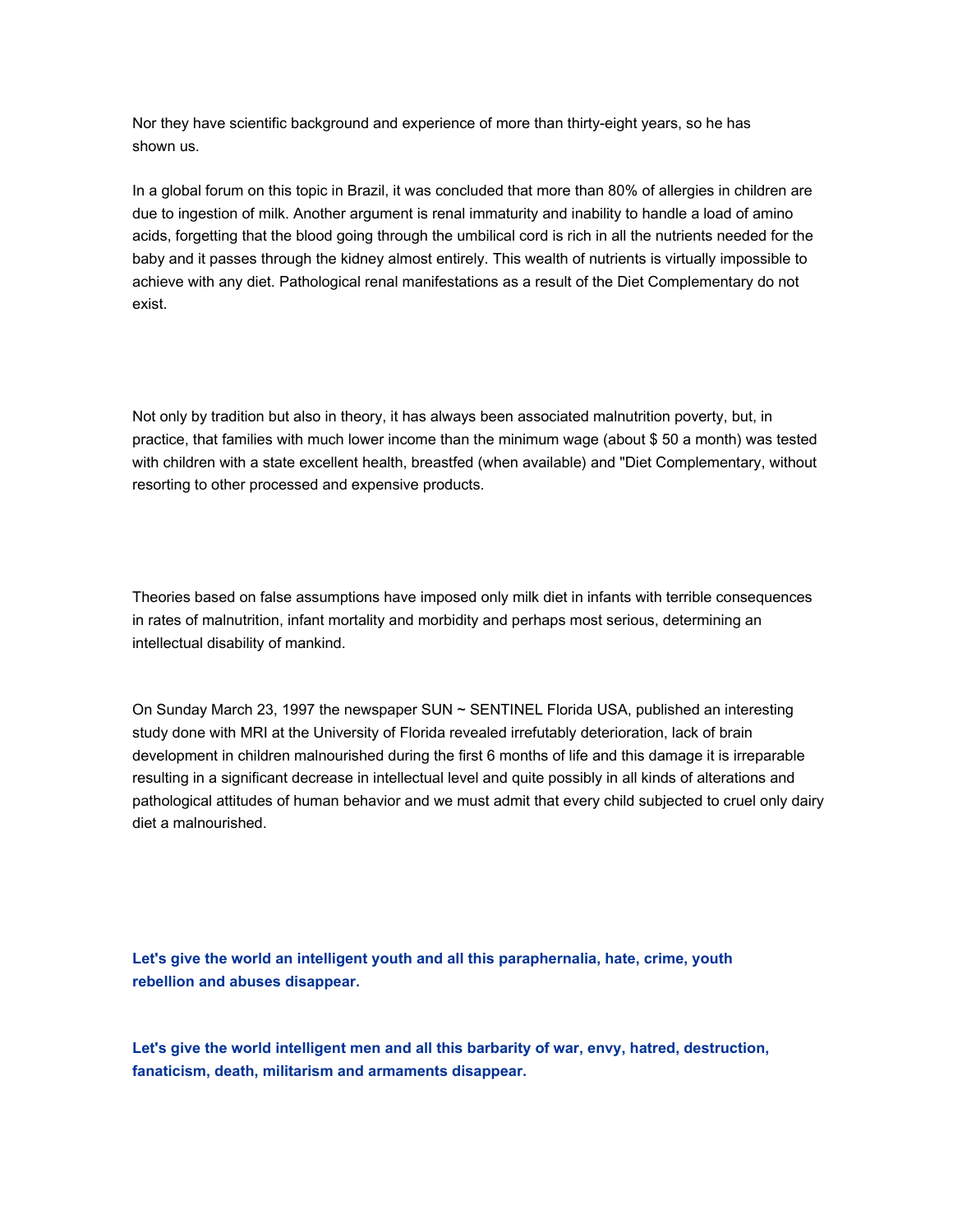## **Plan Highlights**

1) Allow transfusion "placental child" immediately after birth.

2) Diet Start Complementary within the first 24 hours after birth.

3) Deworming frequent (monthly) since the beginning of the crawl, the approximately six months to 6 or 7 years.

4) Vaccination.

# **SUPPLEMENTARY DIET**

A high IQ can only be achieved when you bring the child after birth the same nutrients had been receiving since the beginning of "intrauterine development".

The diet should be rich in protein, minerals, vitamins, fiber and generally all those elements that allow you to develop your body and your brain.

## **Food box to make liquefied:**

| <b>VARIOUS FOODS</b> |                   |               |
|----------------------|-------------------|---------------|
|                      | <b>VEGETABLES</b> |               |
| <b>MEATS</b>         |                   | <b>FRUITS</b> |
|                      | <b>VEGETABLES</b> |               |
| <b>CEREALS</b>       |                   | <b>GRAIN</b>  |
|                      | <b>JUICES</b>     |               |

## **Food for baby**

## **Remember:**

Breast milk is a good food for your child, but it is not complete, it is important to give the baby an additional diet for better growth and development.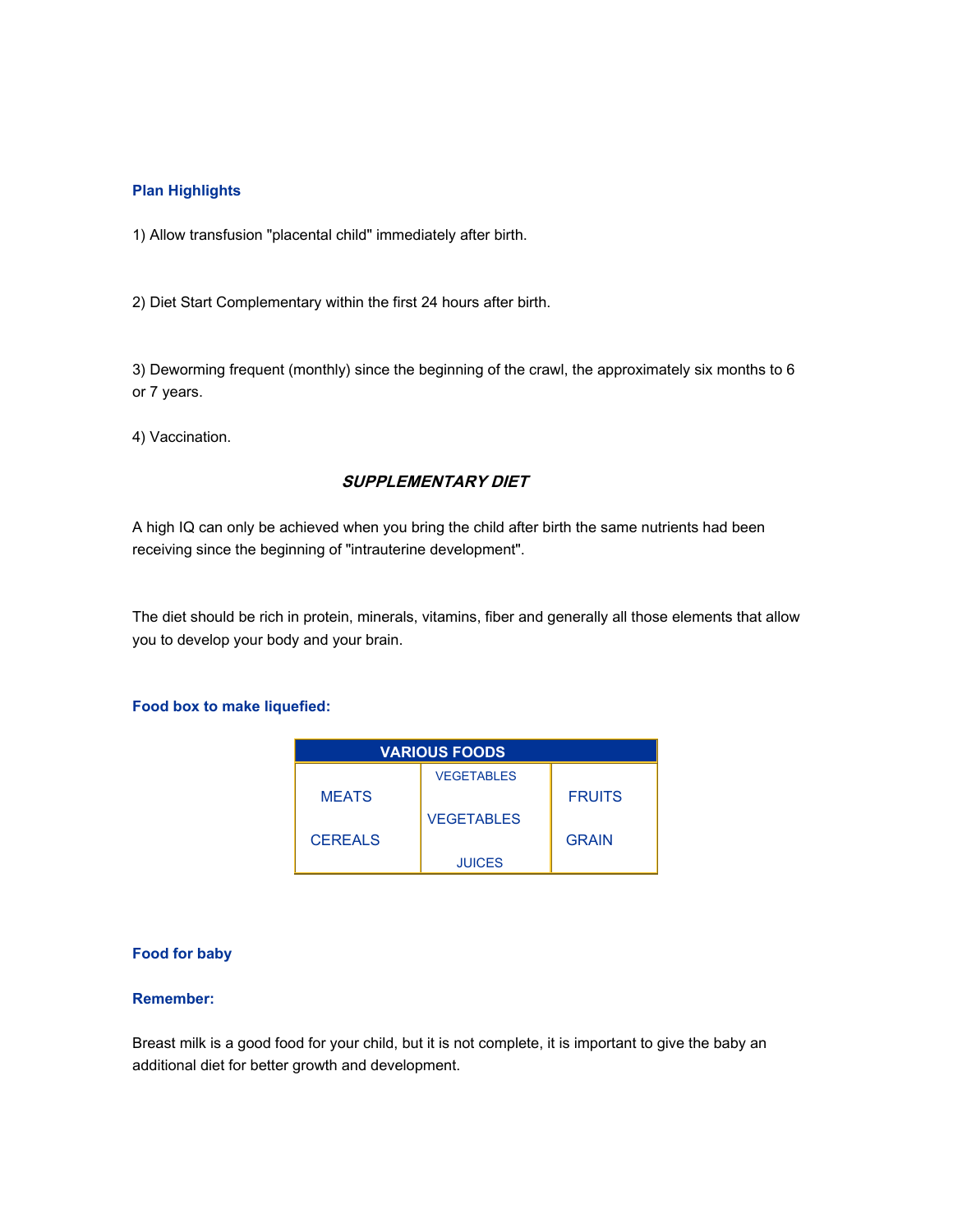This diet should be started within the following 24 hours of birth.

The child needs fiber for normal bowel movements and prevent cramping. When needed breast milk can substitute soy milk or peanut.

**Soups:** They are of high nutritional value and easy preparation.

# **INGREDIENTS**

| <b>GREEN VEGETABLES</b> |              |
|-------------------------|--------------|
| Chard                   | 1 leaf       |
| Celery                  | 1 stalk      |
| Green pea.              | 15 Peas      |
| <b>Broccoli</b>         | 1 Troriguito |
| Spinach                 | 1 leaf       |
| Bean                    | 1 Habichuela |
| Cabbage                 | 1 leaf       |
| You repollitas          | 1 Repollita  |

| <b>YELLOW</b><br><b>VEGETABLES</b> |              |
|------------------------------------|--------------|
| Carrot                             | 1 Short      |
| Ahuyarna                           | 1 tablespoon |

| <b>CEREALS</b> |              |
|----------------|--------------|
| Integral rice  | 1 tablespoon |
| Corn           | 1 tablespoon |
| <b>Barley</b>  | 1 tablespoon |
| Oats           | 1 tablespoon |

| <b>LEGUME</b> |              |
|---------------|--------------|
| Bean          | 1 tablespoon |
| Lentil        | 1 tablespoon |
| Chickpea      | 1 tablespoon |
| small peas    | 1 tablespoon |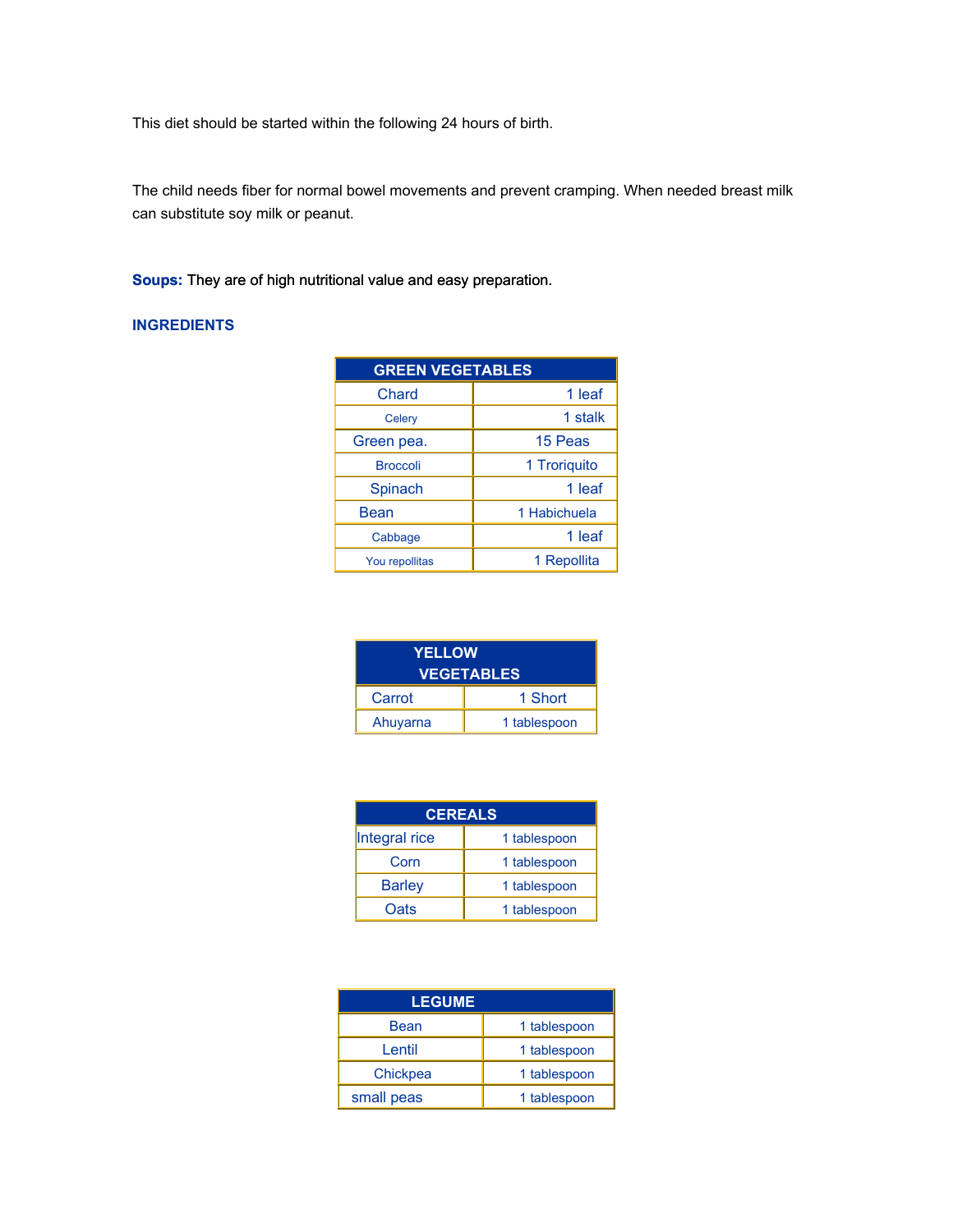| Soy                | 1 tablespoon |
|--------------------|--------------|
| <b>Broad beans</b> | 1 tablespoon |

| <b>TUBERS</b>       |            |
|---------------------|------------|
| <b>White potato</b> | $1/2$ Pope |
| small yellow potato | 1 potato   |

| <b>PROTEIN</b> |                |
|----------------|----------------|
| lean beef      | 50 to 80 grams |
| <b>Chicken</b> | 50 to 80 grams |
| Liver          | 50 to 80 grams |
| Fish           | 50 to 80 grams |
| eggs           | 1 egg          |
| /eal           | 50 to 80 grams |

Check only one or two of the proteins.

## **PREPARATION**

- 1. Wash, peel and chop food thoroughly. Cooking in a pressure cooker using the soaking water.
- 2. Blend macerate or cooked foods.
- 3. Save the liquid in the refrigerator immediately.

# 4. Do not add salt, oil, sugar, seasoning or liquefied.

5. Give liquefied baby using a bottle or a spoon, taking care to keep it semi-sitting position.

6. Provide the liquid 3 times a day or more. starting with one, two or more ounces and progressively increasing according to demand.

## **Preparation**

1. Wash, peel and chop food thoroughly. Cooking in a pressure cooker using water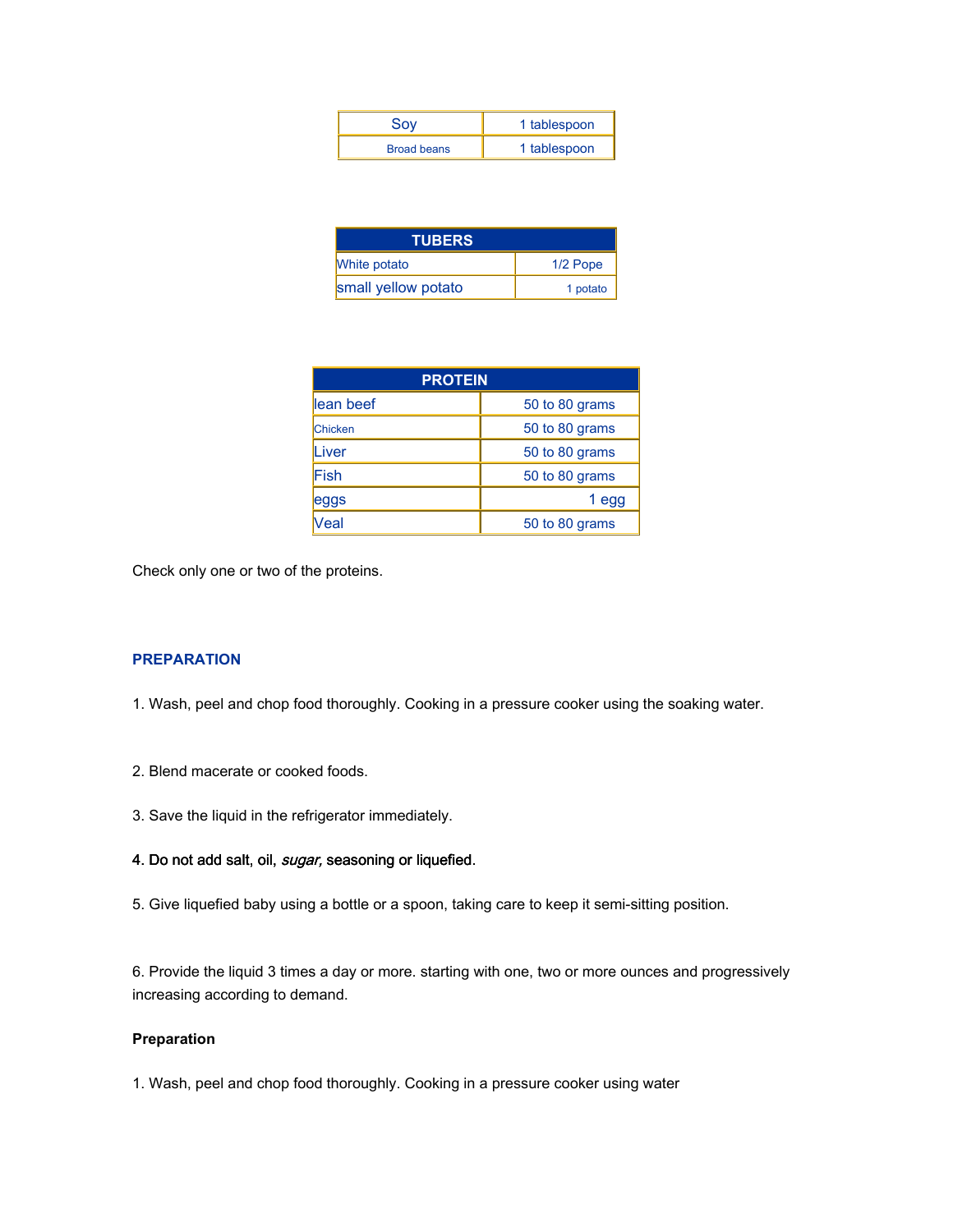### soaking.

- 2. Blend macerate or cooked foods.
- 3. Save cl liquid in the refrigerator.

### Not add salt, oil, sugar, seasoning or liquefied.

Give liquefied baby using a bottle or a spoon, taking care to keep it

semisitting position.

6. Provide the liquid 3 times a day or more. starting with one, two or more ounces and

gradually increasing according to demand.

Do not forget water-bath canner liquefied before offering it and be taken to increase the size of the hole cross cutting the bottle.

The amounts will be by small course according to the baby's size, but ideally should have a smoothie green and yellow vegetables, grains, cereals and meat.

Legumes such as beans, soybeans, chickpeas. lentils and peas should soak the day before removing impurities before cooking. All food should be washed with clean water,

peeling and chopping, then cooking in a pressure cooker.

Liquefied not have to go through strainer.

Sucks to be opened to allow cross liquefied easy way out and this should be moderately thick.

## **JUICES**

Fresh fruit juices give the baby vitamins, fiber and protein.

### **METHOD OF PREPARATION**

Wash, chop and blend (or marinate) with boiled water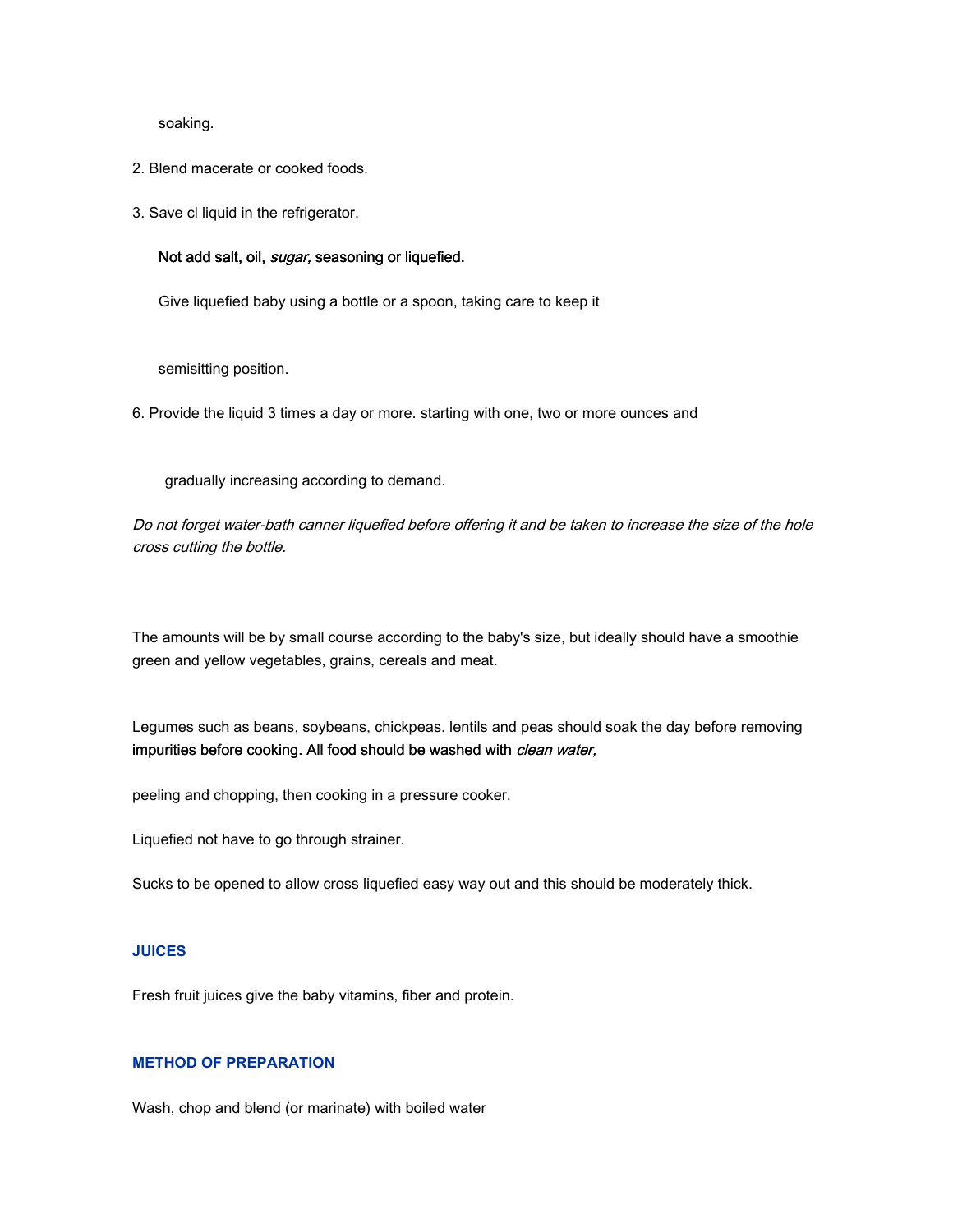| <b>FRUITS QUANTITY</b> |              |
|------------------------|--------------|
| Guava                  | 1 unit       |
| Mango                  | 1 piece      |
| Papaya. etc            | 1 tablespoon |

Do not feed citrus juice (lemon, orange).

### **Administration**

Give the baby bottle or teaspoons.

Give starting with 1 ounce and gradually increase as the baby ask for more.

Give the time to ask ounces to be taken.

### **The time of feeding itself:**

Heat water bath and the amount needed, the semisitting baby, give it using a spoon or bottle.

### **Remember:**

a) Do not store the liquid for another day; discarding what about at the end of each bottle.

b) prepare juices to be consumed immediately.

### **MOTHER**

Good nutrition and affection that you will provide your child depends on its proper growth and physical and intellectual development.

Dese chest massages and place the baby to suck constantly, this is the best stimulus to produce breast milk.

The newly born never be lying horizontally or upside down. to prevent aspiration. The head should be higher than the feet, using a small pillow.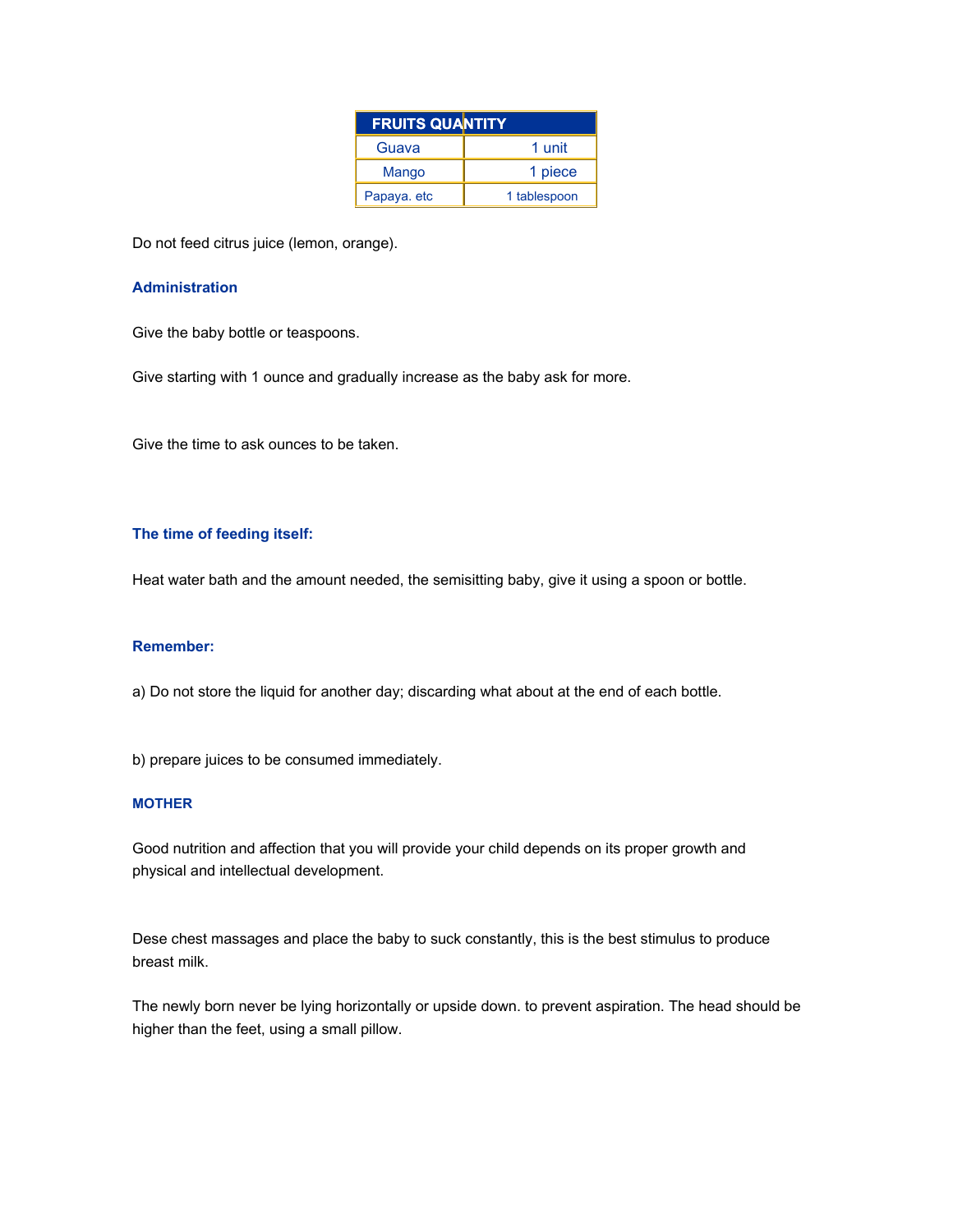### **deworming**

Parasites affect a child's health, taking advantage of all these nutrients in food; There are many cases of malnutrition presented by this problem. We must begin deworming after six months, providing a monthly doses throughout childhood and adolescence.

### **VACCINATION**

DO NOT FORGET YOUR CHILD'S VACCINATION ... ATTEND A pediatrician and educational CAMPAIGNS OF THE MINISTRY OF HEALTH

**IF you follow these steps your child will have the opportunity to be smarter, school performance GETTING MUCH BETTER.**

## **CONCLUSION**

Complementary diet for the newborn is a change of mentality starts with education of mothers about the nutritional value of their food and the realization that your child needs to grow and physically and intellectually developed, which depends exclusively on good nutrition in his life, but especially in the first six months.

Diet is Complementary Home Immediately after delivery with fetal placento-transfusion and then prepared food supply with no sugar, salt and fat. It is important to note that "I am not an enemy of breast milk but should be complemented by poor content of essential substances in the formation of the child as minerals, protein, fiber and vitamins. As a food option for the newborn, have soy milk and peanut milk as the percentage of protein in these elements is 35.41 and

25.19 respectively '

The program consists of three points, all tending to improve iron levels newborn and protein intake, mineral fibers and vitamins.

The first point is to harness the placental blood avoiding cutting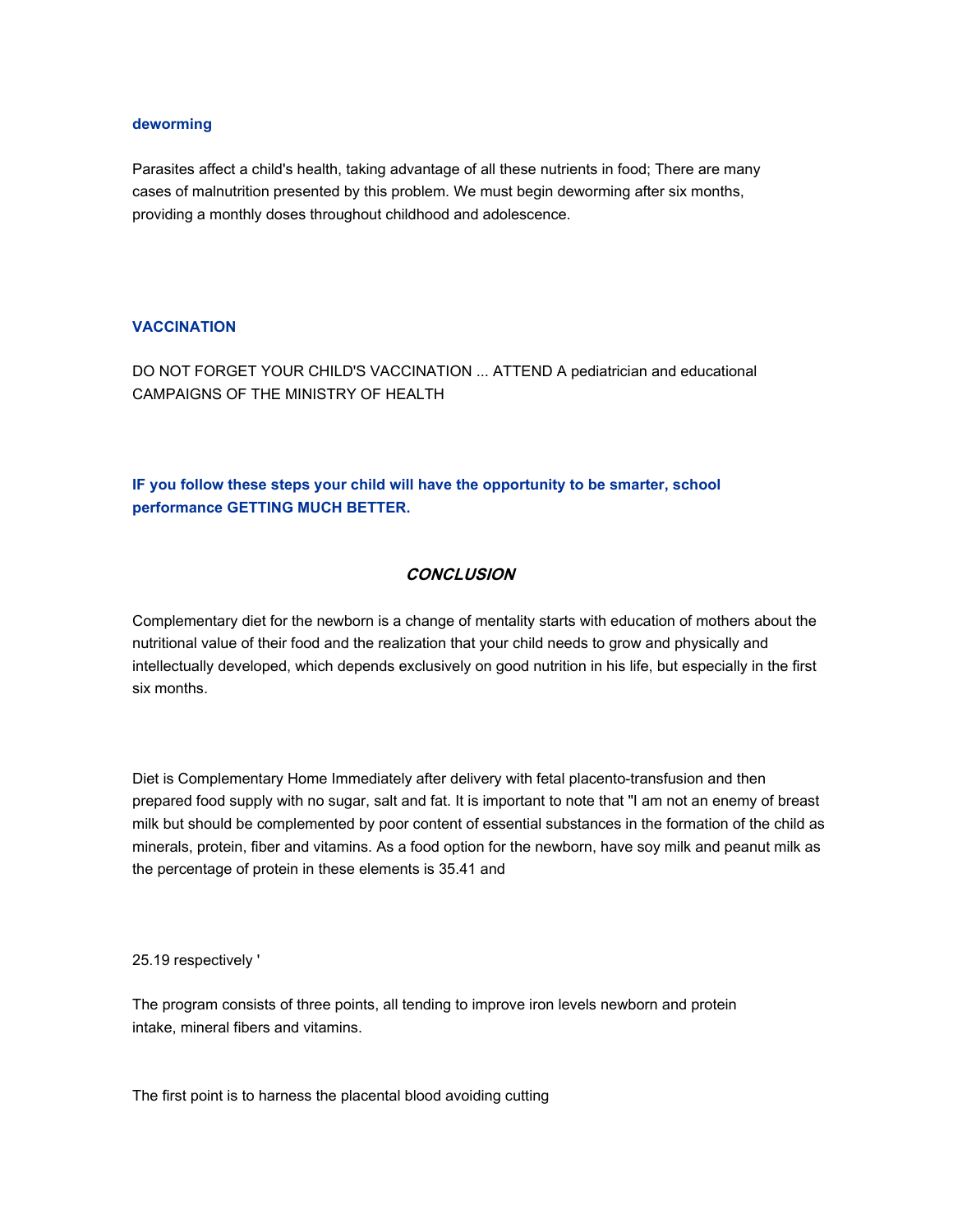umbilical cord for a period not less than 30 minutes after delivery, to minimize the loss of a significant blood volume belonging to the newborn.

The second point is the initiation, from day, a complementary diet of breastfeeding.

The third point is parasite prevention and vaccination.

Deworming begins at 6 months, providing a monthly doses throughout childhood and adolescence.

# **I invite health professionals to learn about my program, to form an objective judgment before denying**

**this valuable opportunity for children.** 

# **COMPARATIVE TABLE**

Virginia is a township where all newly born are in the program of supplementary diet; Tigreros Armenia is a neighborhood where all children are subjected to a single dairy diet.



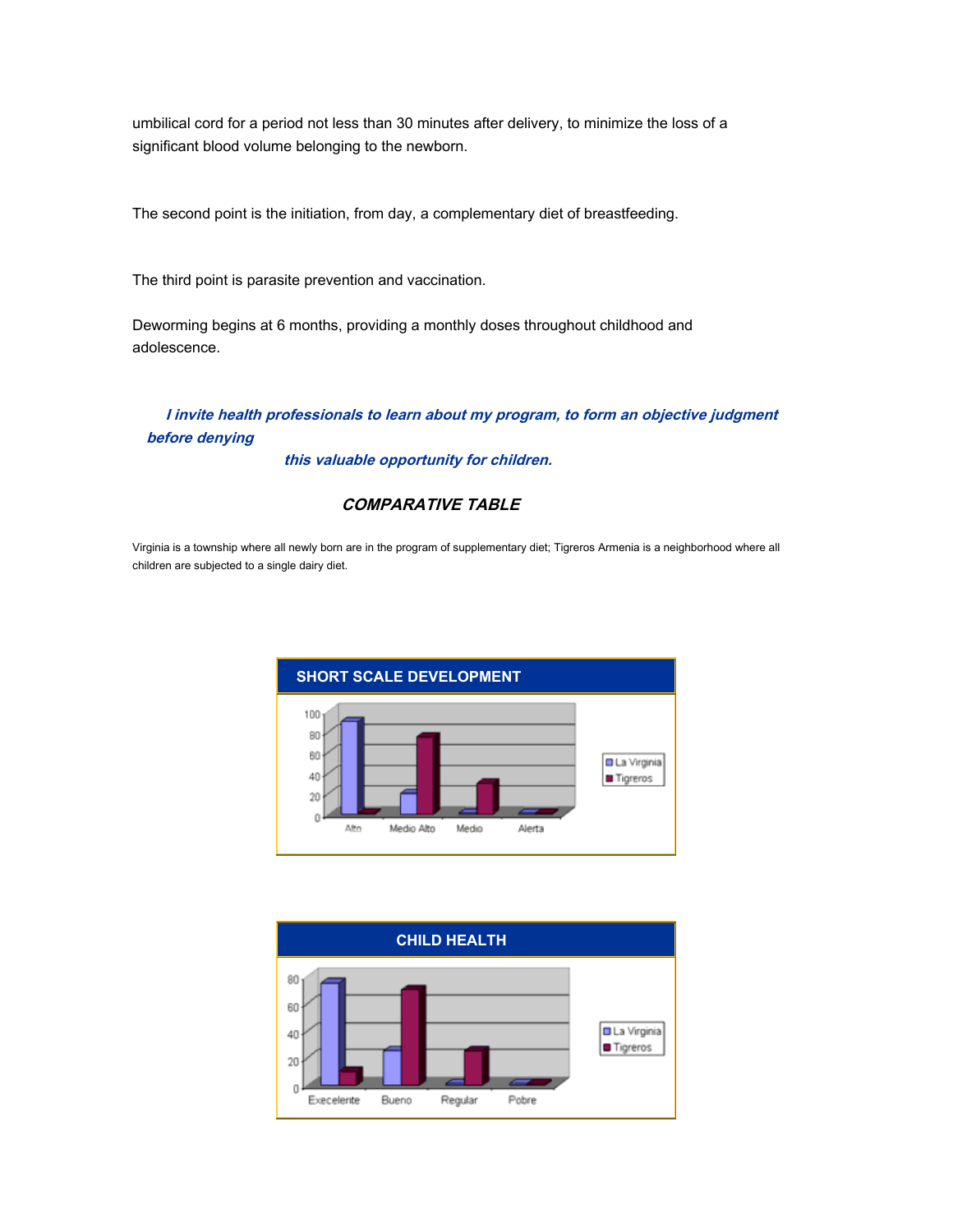



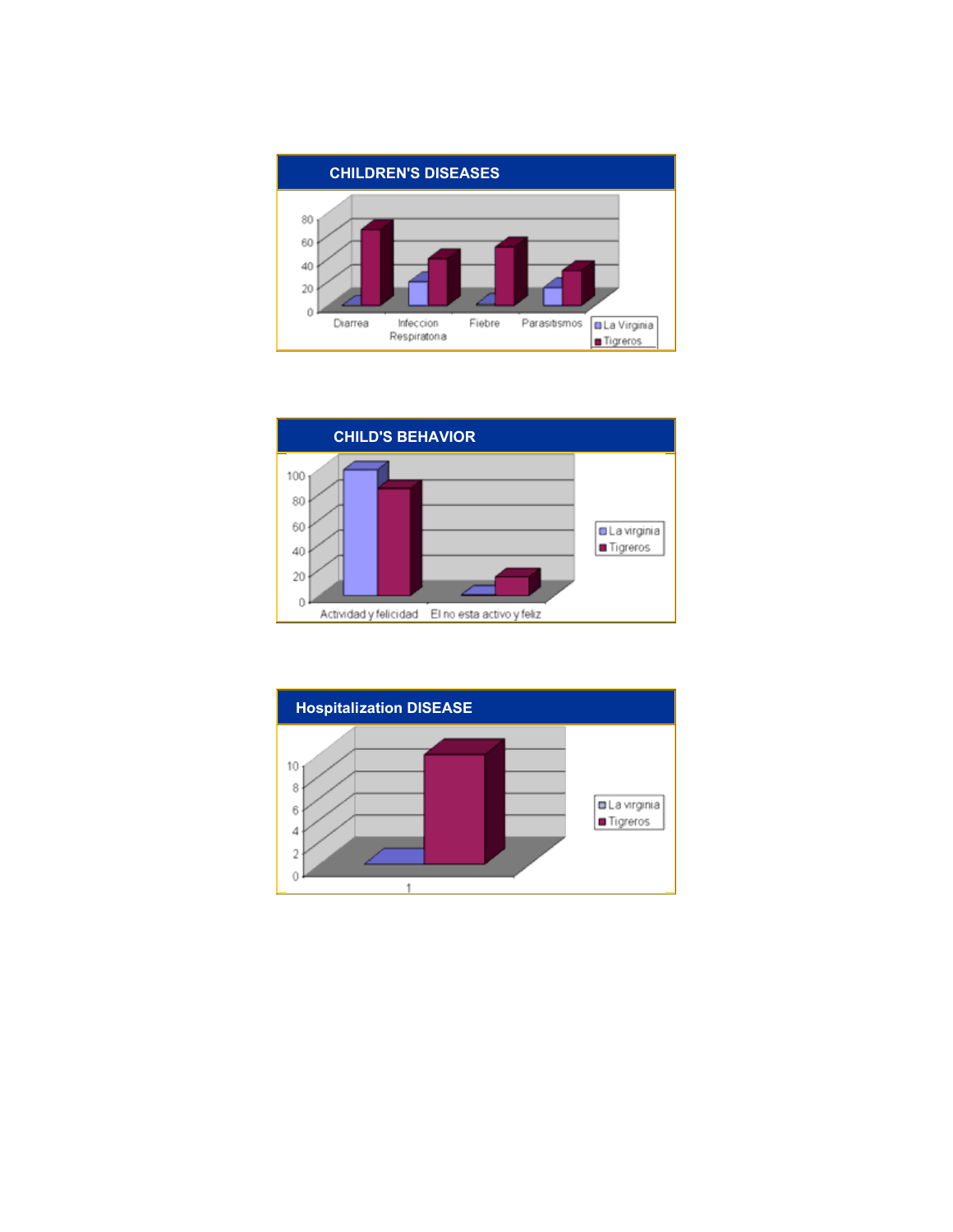## **JARAMILLO SOUP**

# **JARAMILLO SOUP FOR NEWBORNS HOW DOES THE SOUP FRESH INGREDIENTS:**

80 to 100 grams of pulp meat, poultry, curí, rabbit, fish, chicken liver, etc. 3 or 4 beans without strand, a piece of carrot or squash, 3 or 4 spinach leaves, 1/3 ripe banana, a sheet of purple or green cabbage, two medium criollas unpeeled potatoes, 1pedazo of deveined celery, 1 slice citron peeled, one piece of broccoli, lettuce leaf 1, 1 chard leaf, a piece of cucumber, cucumber or filling, cauliflower, celeriac, a garlic clove and one or two studs, etc. We do not recommend tomato, oats, barley,

#### rye and wheat.

**GRAIN:** 1 tablespoon rasa dry beans, 1 tablespoon rasa lentil, 1 tablespoon rasa dried peas, 1 tablespoon rasa brown rice, 1 tablespoon rasa of soybeans. If you want you can add quinoa, corn, chickpea, tilefish,

etc. and other grains that have and are achieved.

**FRUITS:** ½ fresh guava, mango 1 slice of peeled, 1 slice of papaya and other fruit that are not acidic. Are added at the time of liquefying the soup (not cooked the

fruits) If you do not have all chosen elements make with that or is likely get... **But Do it!**

### **PREPARATION:**

grains are washed and soaked from the made previous day in a glass vessel, stainless steel or enamel with 5 or 6 cups of water. Plastic utensils with hot or cold

(Refrigerators, microwave or stove) allow the release of substances known to cause cancer. The next day in the same water the beans can put into the pressure cooker or regular pot until tender, pot is uncovered and you add the well washed vegetables, meat and ripe banana, etc., is reviewed the water and if necessary it adds a little more to prevent drying. cover the pot and after whistling about 10 minutes, uncovered and brought to a well washed with boiling water and pringada blender. The solid is mixed slowly with the liquid so that it is slightly thick, falling lazy (to liquefy well because it is not strained) is given to the baby bottle with open cross suck (must be large broken) Liquefied should be stored immediately in the refrigerator, so that the cooling process is made within it. Must be saved in

glass vessel, stainless steel or enamelled, if the liquid is left out, so it while cooling, the child may Cramping with baby bottles evening and night. If the liquid left over after 24 hours should be discarded or used for feeding adults or older children. If the baby is hard stomach was

You can add 4 to 5 or more prunes to the soup at the time of blending. This liquid is given to the baby **THE TIMES PIDA Ounces taken (** first liquefied and breast milk dessert, if you have a lot of breast milk

You can order and have liquefied, if there is no breast milk is given only liquefied) No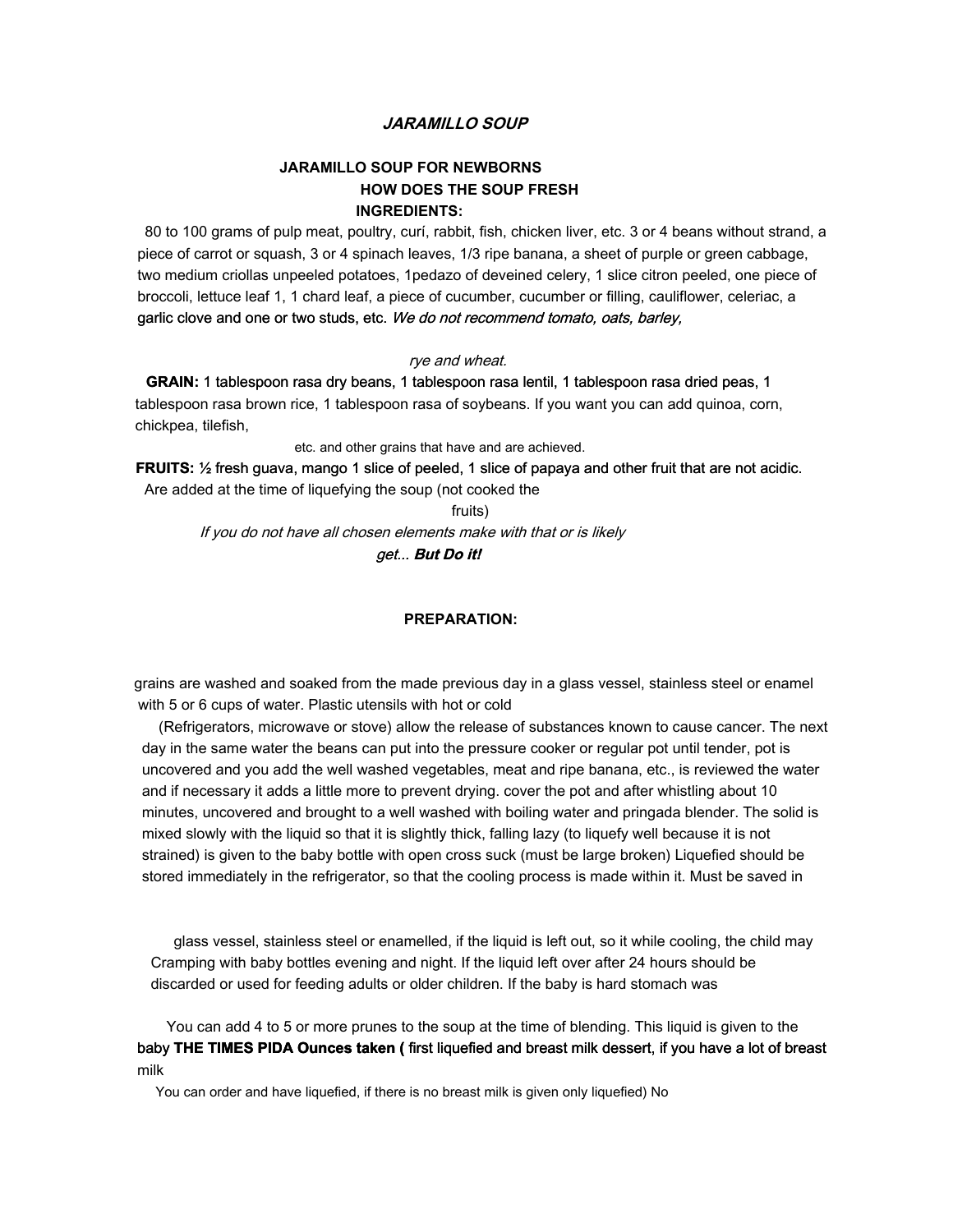#### add salt or seasonings.

**DO NOT EVER given COW MILK MILK POWDER LIQUID OR WHOSE MAIN INGREDIENT SEA COW MILK. NEVER**

**GIVE A bottle IN LAYING ALWAYS IN POSITION POSITION semisitting. BABY LYING TO SIDE WITH HEAD**

**Higher than the body, never face down. WHEN YOU LEAVE YOUR BABY BEAR WITH SOUP IN A bottle Polystyrene cooler with ice, never in a thermos and LESS**

**Hot or warm.**

**LEAVE NO CHILD MOURN, USUALLY CRY WHEN IT IS FOR HUNGER OR MILK INTOLERANCE both maternal and COW THAT IS VERY FREQUENT AND THAT PRODUCES colic, reflux, diarrhea, gastrointestinal bleeding, ETC. AND YOU MUST SUSPEND THE DIET LACTEA. If you are taking medications, do not breastfeed.**

**This diet is extraordinary for those of the elderly, malnourished and is the only positive treatment for babies with Down syndrome, it is also very economic and likes children.**

**REFERENCES DR HERNAN JARAMILLO BOTERO MDFACS:** Phone: 315-5479338 Cel Of.. 7451355 - Armenia **E-mail: dietajaramillo@gmail.com Website: www.sopaja[ramillo.org](http://www.sopajaramillo.org/)**

DRA. PATRICIA FERNANDEZ Gamekeeping 300-8163610 316-

7409503

DRA. ELSA LUCIA ARANGO 2185957 and 2575369 Bogotá DR. JORGE ENRIQUE ROJAS 8803848 Manizales DR. PABLO KRAUSS Bogotá 6217404 DR. PEDRO PABON Washington DC 007-1-301-9833343 Cel. 301-8143667

DR. EDUARDO ARMENTA Washington DC 007-1-301-2772777

DRA. DEW ARANGO Medellin bioenergetics 4120065

**AND** sta diet initiated by Dr. Hernán Jaramillo Botero has been applied since 1966 in Colombia, United States, Brazil, Peru, Ecuador, Central America, England, Spain, France and other countries. Those who receive diet are healthier, intelligent, with a balanced character and exemplary social behavior children. The diet should be from the day the baby is born, the times you ask, the ounces of soup you take, as long as possible, but at least daily during the first 6 months of life. This soup prevents malnutrition, prevent mental retardation, morbidity, diarrhea, respiratory infections, allergies, and other reflux. More than 5,000 medical records and more than 3 million children benefited in the world attest to the greater physical and intellectual development have babies with this diet.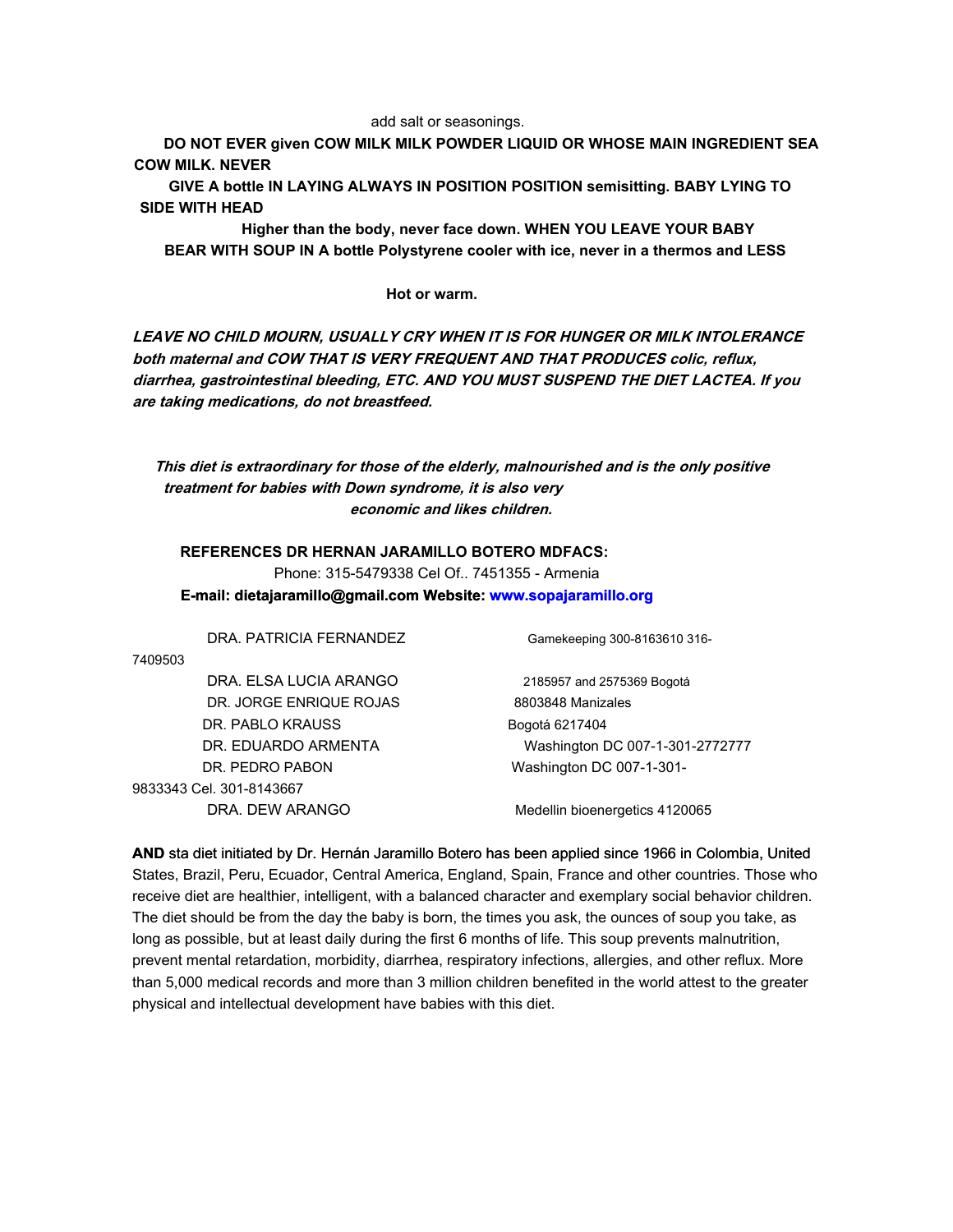# **NEWBORN CHILD NUTRITION AND REQUIRES A PERFECT THIS You NEVER CAN ONLY ACHIEVE LACTEA a diet.**

## **New edition**

# **JARAMILLO SOUP FOR ADULTS**

diabetes, hypertension, cholesterol and high, obese and in general triglycerides, impaired nutrition or individuals post-stroke must improve their nutritional status and ideally soup Jaramillo 3 times a day that can be flavored with lemon, garlic, cilantro , celery,

etc., and accompanied with a fruit salad.

It is very important that dairy products are removed entirely as these are not food for humans and trigger more than 100 diseases in humans.

Who wants to improve their health, should improve their nutrition.

For good health is still necessary to have the pancreas, ie not abuse or consume carbohydrates high density (potatoes, white rice, white bread, cookies, candy and sweets) and avoid fats.

# **WELCOME TO HEALTH!**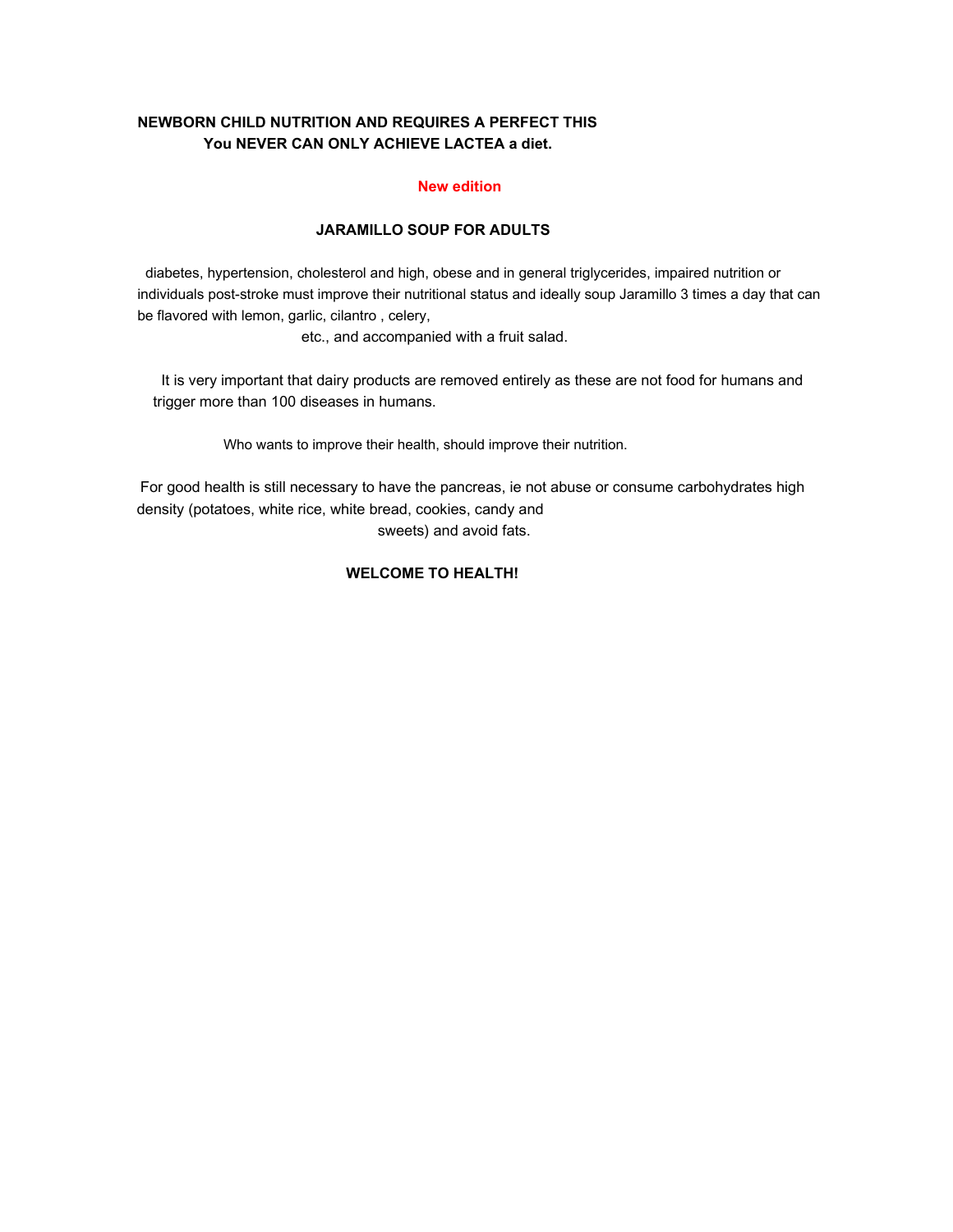## **DEFINITION OF TERMS**

### **MALNUTRITION:**

Suspension or lack of nutritional processes, with consequent atrophy and degeneration.

## **DOWN'S SYNDROME:**

O mongolismo is a genetic disease with different degrees of mental weakness.

### **DRUGS:**

Ttodo chemical compound can be used or administered to human beings or animal as an aid in the diagnosis, treatment or prevention of diseases and other abnormal conditions, to relieve pain or suffering, or to better control any physiological or pathological condition. dt drug.

## **IRON DEFICIENCY ANEMIA:**

Aanemia hypochromic caused by iron deficiency, due to insufficient intake or disorder absorption or metabolism of the metal.

### **ENZYME:**

Element that catalyzes chemical reactions of other substances play its role without being destroyed or altered.

### **COPPER:**

It is an essential nutrition component being different substances element.

## **COBALT:**

chemical element whose deficiency causes anemia.

## **Lactoferrin:**

Pproteína binding of iron found in neutrophils and secretions (milk, tears, saliva, bile, etc.) it has bactericidal activity and mediates colony formation of granulocytes and macrophages.

# **ARTERIOESCLEROSIS:**

Eesclerosis and thickening of the arterial walls.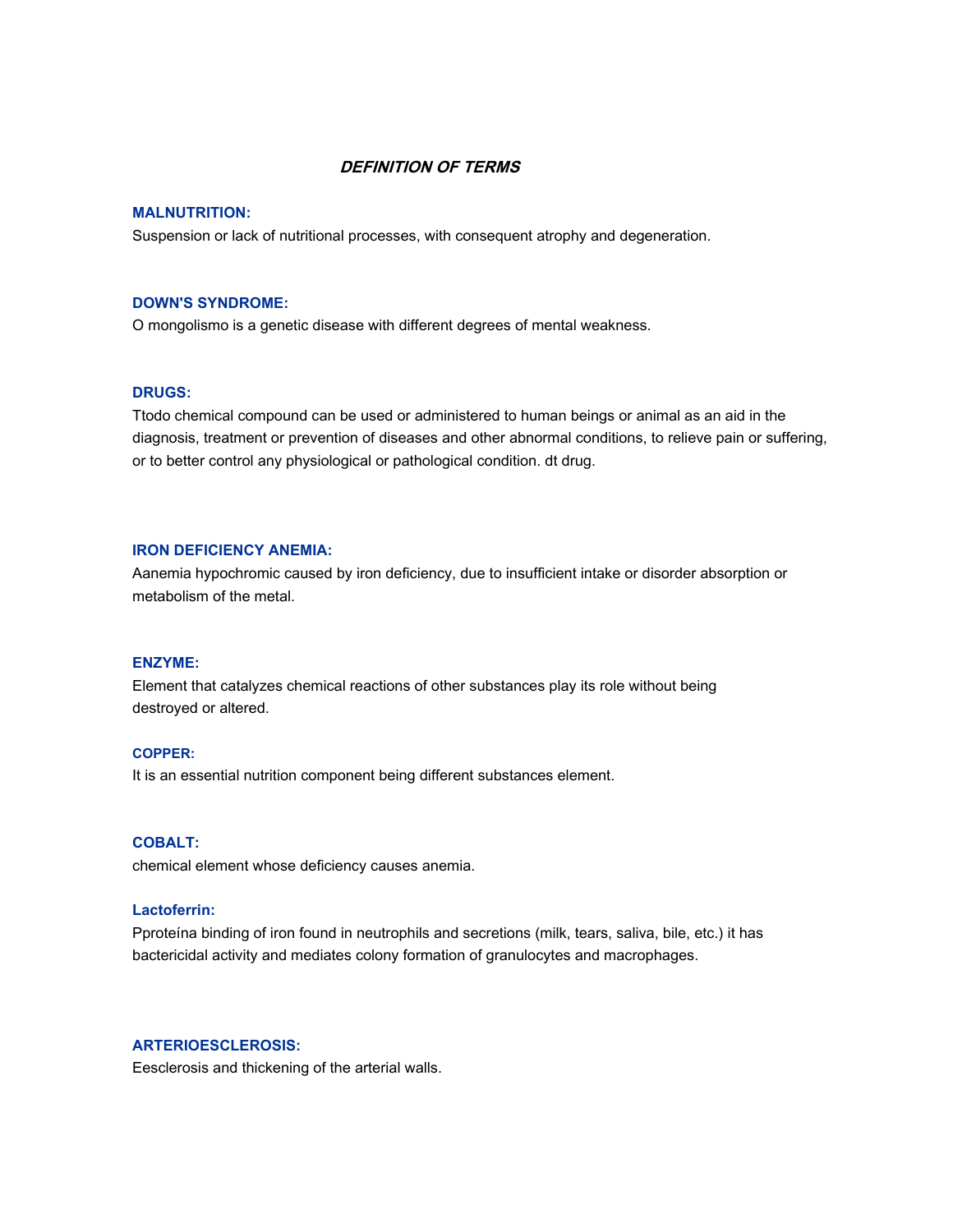## **HEMOGLOBIN:**

(Protein) is the red pigment of blood, has the function of carrying oxygen from the lungs to the tissues.

## **Immunoglobulin:**

specialized proteins in recognizing foreign bodies to the body.

# **BIBLIOGRAPHY**

- ANDERSON. L. et al. Nutrition and Diet Cooper 17 ed. Mexico: Interamericana. 1986. p. 319-321.
- ARY. Donald: Cheser Jacobs. Lucy and Razavieh, Asghar. Introduction to educational research. SI: 5.0. 198- p. 284-308.
- Attig. Yoddunnern B .: Attig, G. and KANUNGSUKKASEM, U. People and Health: A popular view of nutrition education. In: World Health Forum. Vol.12. No.4 (1991):

p. 424-427.

- BALLABRIGA A .. Malnutrition and central nervous system In Nestlé Nutrition (1990). P. 6-7.
- BEHAR. Moses. Nutrition and child health. In: World Health: disseminator of WHO. (1979 Feb./Mar.): P. 17-19.
- RENDER. Arnold E. Nutrition and diet foods: baby food.

Zaragoza: Acribia, 1973. P.82-108.

- Berch. Alan. studies on nutrition, their importance in socio-economic development. Mexico: Limusa, 1975.310 P.
- Bersh. Malnutrition: vigia MD Health Manual. 1 ed. Armenia: Colombian Institute of Family Welfare (ICBF) 1985. p. 88-90.
- BRALER. Leonardo Oscar Pathophysiology and Clinical Nutrition: malnutrition. Buenos Aires: Panamericana 1967. E 67
- Bula Hoyos. Gonzalo . the world food situation. In: New Frontier No. 307 (198rn P.29-30.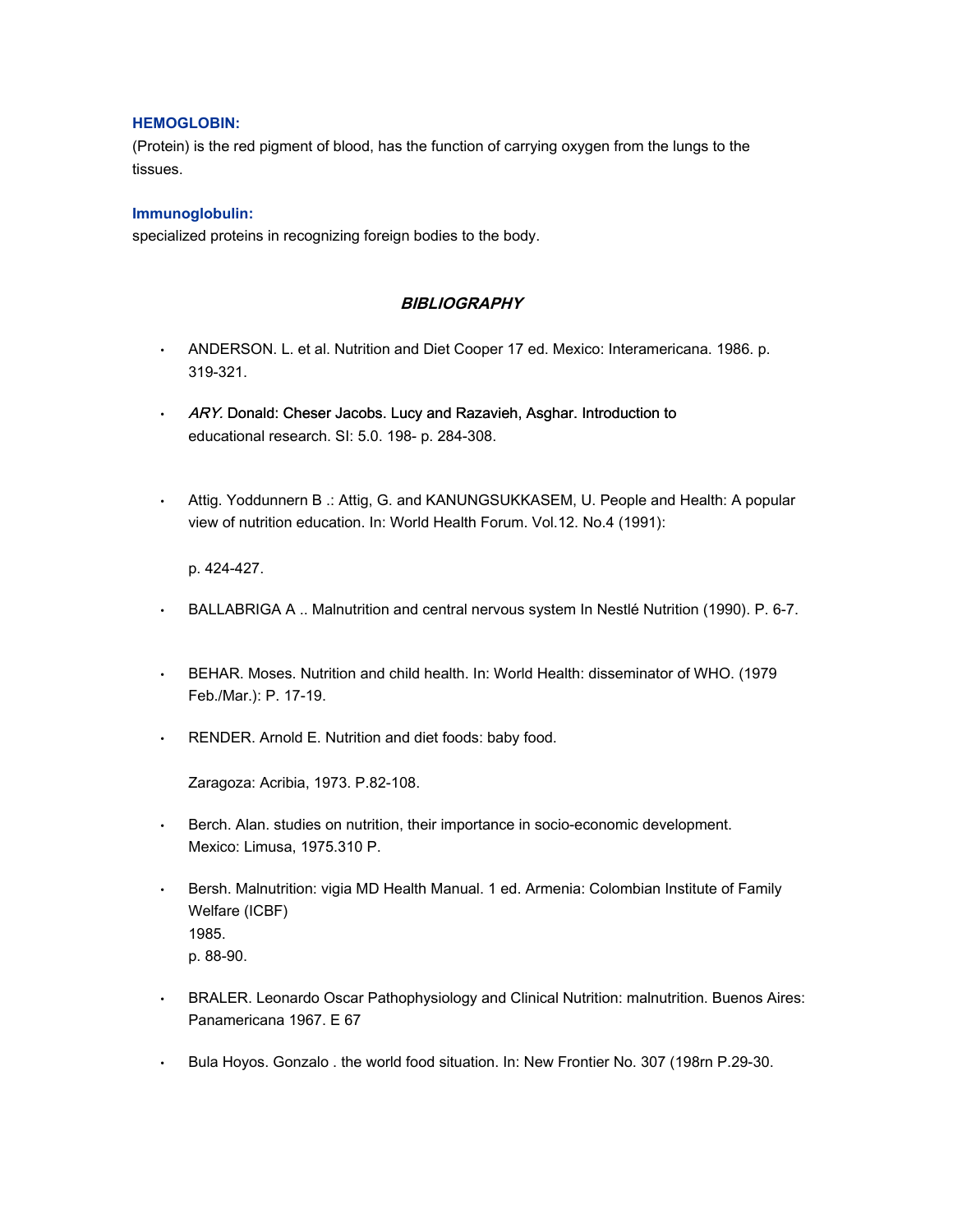- COLOMBIA. MINISTRY OF HEALTH. Nutritional status and eating patterns in children under 5 years. National survey of knowledge, attitudes and practices in health: 1986-1989. Nutritional status and eating patterns. Bogota: The Ministry. 1990. P. 15-57.
- CROMPTON. David M .: NESHELL. Insidious fellow MC malnutrition. In: World Health: disseminator of WHO. (1,984 man): P. 18-19.
- CHEHEY. Andy. There are no substitutes for breast milk. In: World Health. Disseminator of WHO. (Feb./ man 1.983): P.13-15.
- Chonchol. Jacques. Malnutrition and dependence. food problems of the Latin American population. In: International Trade Vol 30, No. 7 (July 1980.). P.735-746.
- DE MIRANDA. Antonio A. Nutrition and vigor: milk. 5.1: Interamericana. 1976 P. 69-181.
- Iron deficiency in children associated with prolonged developmental disorders. In: Ilabiba. (December 1991.); P. 26-27.
- MEDICAL SCIENCES DICTIONARY Dornald. 6th ed. 5.1 .: Ateneo 1979.
- FECOLDROGAS. Hunger A global threat !. In: Pharm No. 386 (June 1986.); P.37-40.
- Solutions to solve problems of nutrition. In: Pharma. No. 386 (1986): P. 43-45.
- FLOWERS. Miguel. Pregnant women and anemia. In: mothers and children. Vol 9, No. 3 (1990).; P.6
- FORFAR. Jhon O, ARHELL, Gavin G. Treaty of Pediatrics: Nutrition Nutrition yTrastornos. Barcelona: Salvat. 1986. P. 253,261.
- Galler Janina R. Review of the long-term consequences of malnutrition. In: Pediatric Basics. No. 565 (1991 agt.); P. 3-5.
- COLOMBIAN INSTITUTE FOR FAMILY WELFARE. Preschool malnutrition in Latin America: magnitude and implications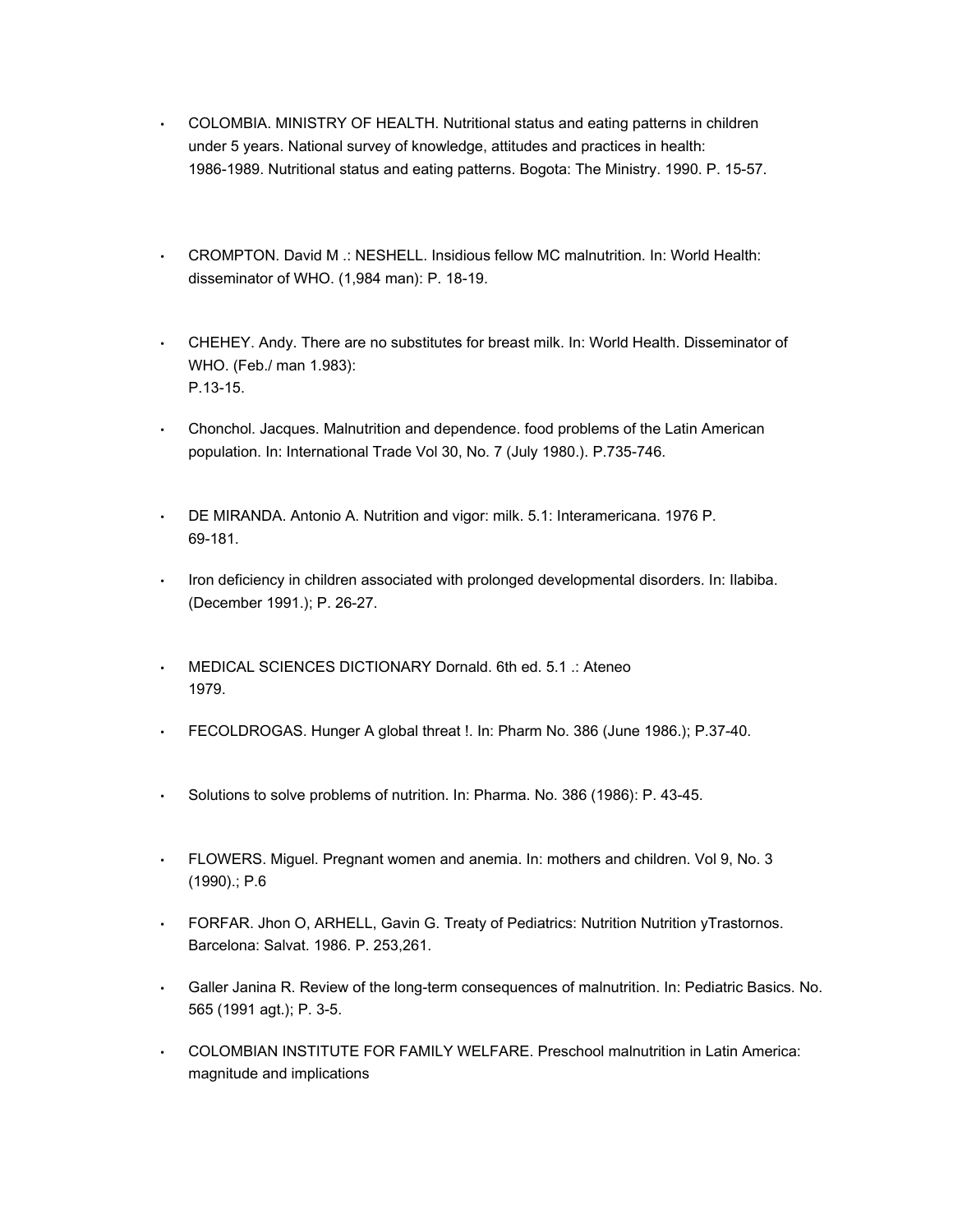determining factors. In Research on malnutrition and mental development No. 7 (1982): P. 3-20.

- Optimal intervention periods in child poverty. In: Research on malnutrition and mental development. No. 1 (1982) P. 5-27.
- KRAUSE, Marie V .: HUNSCHER. Martha. Clinical nutrition and dietetics: j nutrition in childhood and adolescence. 5 CD. Mexico: Interamericana, 1983. P. 300-302.
- The new Constitution of Colombia. SI: sn, 1991.
- BREASTFEEDING. In mothers and children. Vol 9, No. 3 (1990). P.1-2
- Lönnerdal, Bo. Iron and breast milk. In Nestlé Nutrition (1984); P. 34-36.
- MALNUTRITION. In Annales Nestlé. Vol 43.No. 1 (nov.1985): P. 32- 35.
- McGREGOR. Grantham. Malnutrition, mental function and development Nestlé Nutrition. (1990); P. 8-9.
- Peragallo, Mariella. Malnutrition, Heritage and Development of Underdevelopment Science. No. 22 (October 1978.); P.39-42.
- PICCIANO. Mary Frances. Trace elements in breast milk and infant formula. Nestlé nitrition. (1986); P. 26-29.
- SABINO, Carlos A. The research process: data collection instruments. Bogota: Cid, 1989. P. 162-164.
- SEGATORE, LUIGI. teide medical dictionary. 4th ed. Barcelona: Teide. 1971.
- SCRUSHAW, Mevin S. Iron deficiency. In: Scientific American. (October 1991.) P. 46-52.

SJLMES, Martin A. The iron in the diet of children are born underweight: Nestlé Nutrition. (198 $\sim$ ; P.29-33).

• Siekel, Abraham. Prevention of iron deficiency. In: Nestlé Nutrition (1984); P. 49-53.